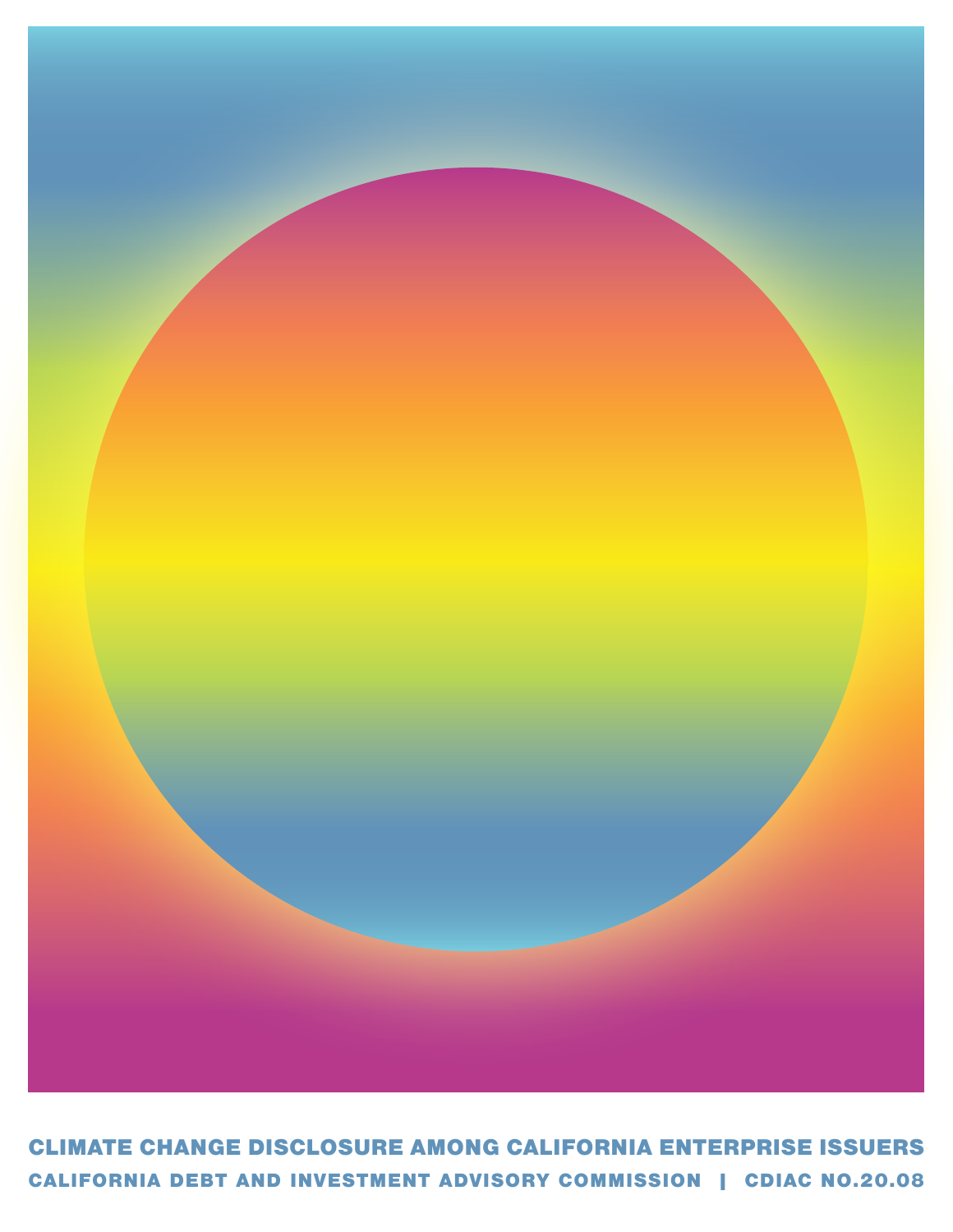# CALIFORNIA DEBT AND INVESTMENT ADVISORY COMMISSION

The California Debt and Investment Advisory Commission (CDIAC) provides information, education, and technical assistance on debt issuance and public funds investments to local public agencies and other public finance professionals. CDIAC was created to serve as the state's clearinghouse for public debt issuance information and to assist state and local agencies with the monitoring, issuance, and management of public debt.

#### COMMISSION MEMBERS

FIONA MA, CPA California State Treasurer and Chair

> GAVIN NEWSOM Governor

BETTY T. YEE

State Controller

SABRINA CERVANTES Assemblymember

ASH KALRA Assemblymember

STEVEN BRADFORD Senator

JOHN M.W. MOORLACH Senator

SANDIE ARNOTT Treasurer-Tax Collector, County of San Mateo

NADIA SESAY Executive Director, San Francisco Office of Community Investment and Infrastructure

### EXECUTIVE DIRECTOR

ROBERT BERRY

Additional information concerning this report or CDIAC programs may be obtained by contacting CDIAC directly via phone (916) 653-3269, fax (916) 654-7440, e-mail (cdiac@treasurer.ca.gov) or by visiting CDIAC's website: **<www.treasurer.ca.gov/cdiac>**.

All rights reserved. No part of *Climate Change Disclosure Among California Enterprise Issuers* may be reproduced without written credit given to CDIAC. Permission to reprint with written credit given to CDIAC is hereby granted.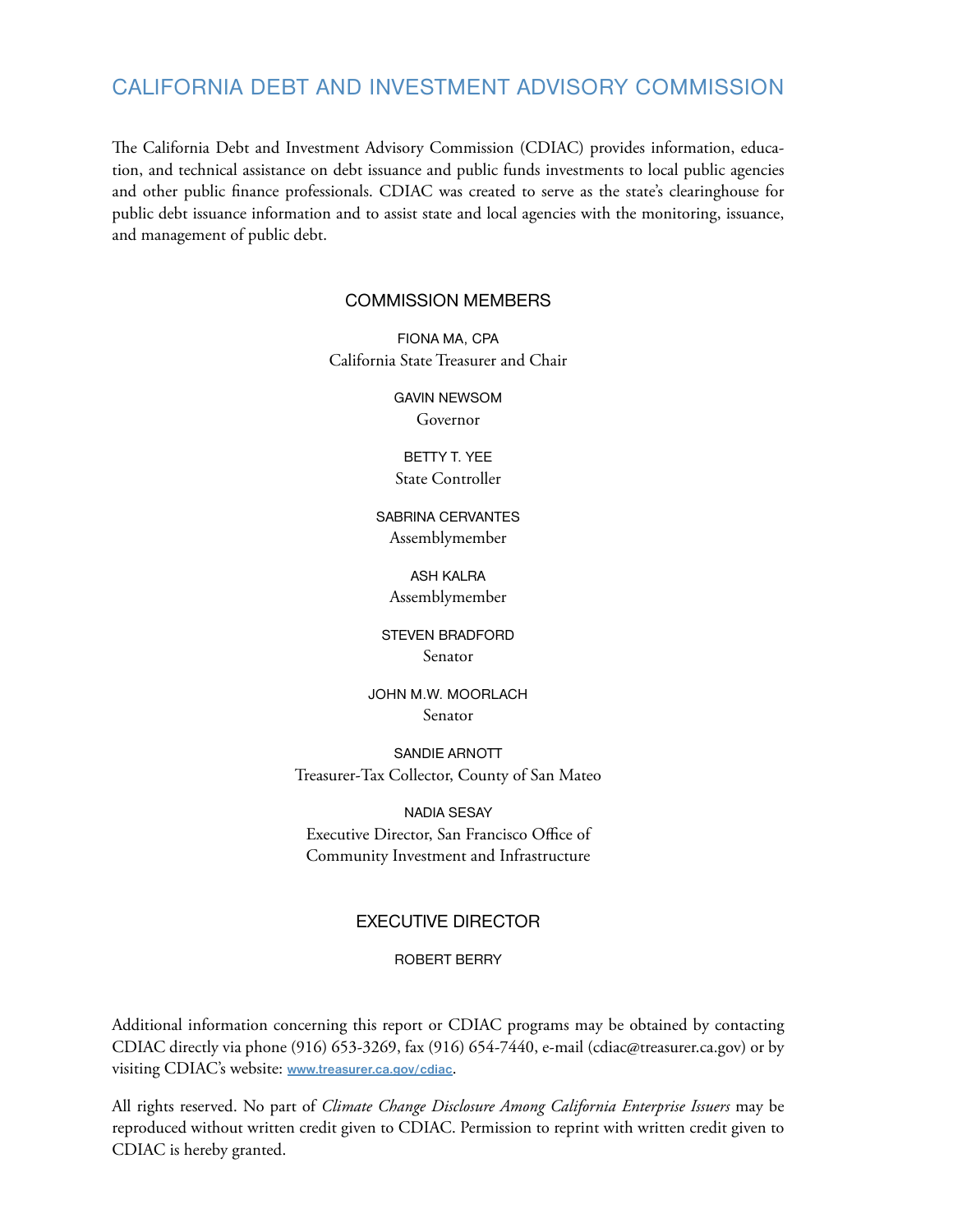#### EXECUTIVE SUMMARY

In 2010, the Securities and Exchange Commission (SEC) published interpretive guidance on disclosure of the risks of climate change. Although the guidance was focused on corporate disclosure, it highlights the importance of providing prospective investors with the full picture of risk for a publicly-traded security. The SEC regulates municipal issuers indirectly through its relationship with underwriters, and market expectations have recently evolved to favor disclosure of risks associated with climate change. In 2018, climate change disclosure – or lack of climate change disclosure – became the focus of litigation by ExxonMobil against a group of California cities and counties that had filed suit against the company for future damages from sea-level rise and coastal flooding due to greenhouse gas emissions from fossil fuel products sold by the company. The ExxonMobil litigation countered that the public agency claims were not made in good faith, because these climate-related issues had not been included in the cities' and counties' recent bond disclosures. While the litigation against the public agencies did not move forward, it did prompt public agencies to begin to review and disclose their climate change risk in their offering documents.

To understand how California's municipal bond market is accounting for risks of climate change, The California Debt and Investment Advisory Commission (CDIAC) conducted a content analysis of official statements (OSs). CDIAC reviewed almost 200 OSs for enterprise-revenue bonds issued between July 2016 and June 2019 and examined several factors that might be correlated with an issuer's thoroughness of climate change disclosure, including: the issuer's self-assessment of climate risk, issuance size, bond insurance, debt purpose, geography, year, issuance frequency, and special bond types such as refinanced bonds (also known as refundings) and green bonds. CDIAC examined how many times climate change was mentioned in the disclosure documents and rated each OS based on an internal scoring rubric created by CDIAC for this study.

CDIAC found a wide range of practices among the issuers in the study sample. Despite growing market expectations to report climate risk, the majority of issuers in the study did not mention climate change anywhere in their disclosure documents. Paradoxically, issuers that did discuss climate change in the official statement were more likely to have a thorough description of the agency's climate risk than a standard, "boilerplate" disclosure for climate change.

Large issuance size and high issuance frequency were strongly correlated with robust disclosures of risks due to climate change. Issuers of green bonds were also especially likely to mention climate change and to earn a high score on the CDIAC rubric. Refundings and insured bonds, however, were less likely to contain discussions of risks of climate change in the OS.

Disclosure practices related to climate change also varied by geography. Issuers in coastal counties and urban counties generally tended to include a more thorough disclosure than inland and rural counties. That said, there were exceptions to every trend, and individual issuer practices appeared to be the determinate factor in whether climate risk was included in the disclosure documents. This report found cases where comparable issuers with similar physical risks of climate change had significantly different disclosure practices related to climate change. This analysis also found that climate change was not mentioned in any disclosure documents from issuers in 14 of the 39 counties in the report sample.

Disclosure practices related to climate change also appeared to improve over time. Bonds issued in 2019 were much more likely to mention climate change and earn a high score on the CDIAC study rubric even after controlling for potential sampling bias. However, there were still a number of issuers that sold bonds in 2019 that did not mention climate change anywhere in the OS.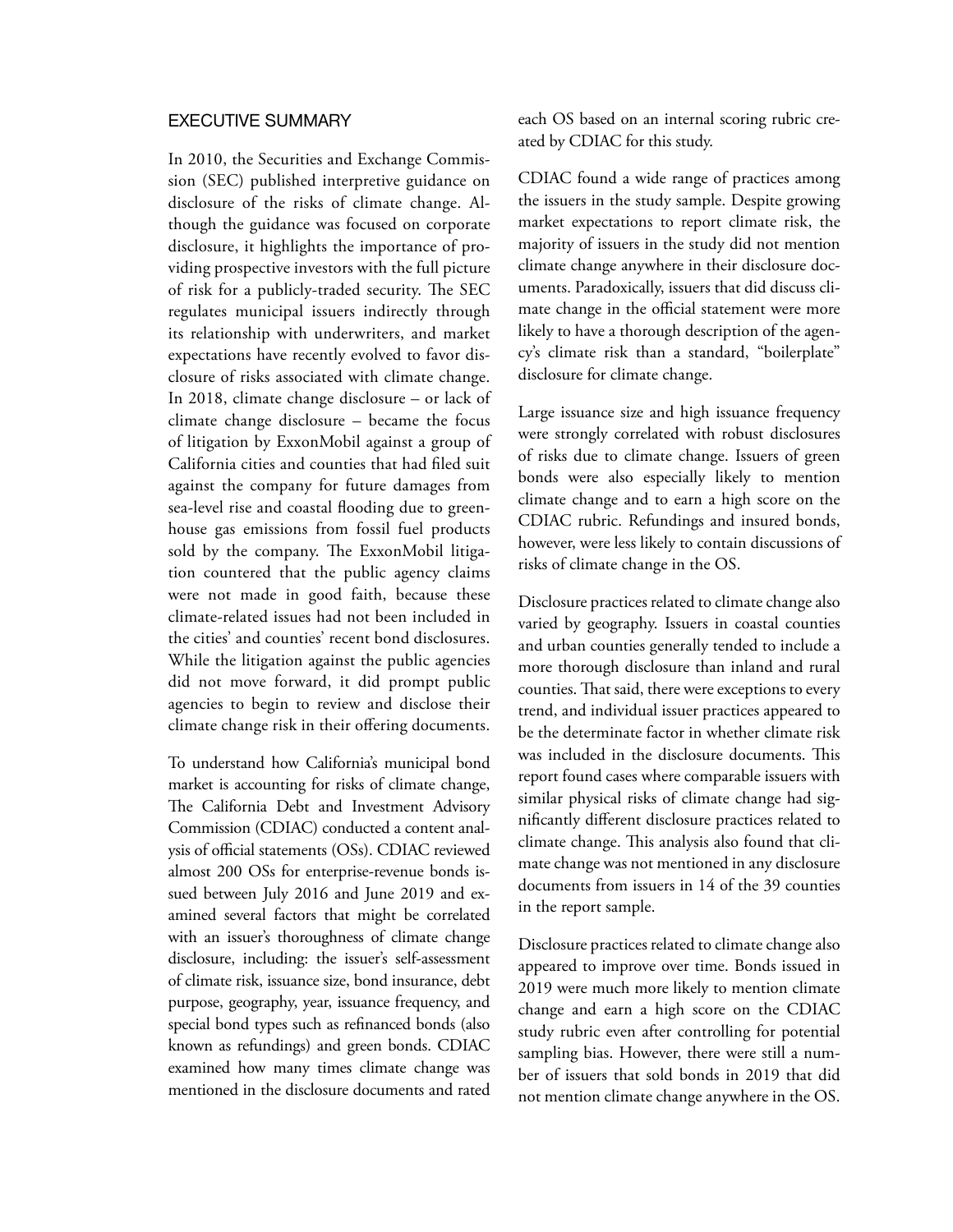This report offers a snapshot of how climate risk has been incorporated into disclosure practices in California's municipal market. Although there are valid reasons why an issuer may omit climate change in the disclosure documents for a bond, such as a threshold for materiality, this study has found evidence that disclosure practices related to climate change in California's municipal market may not reflect actual climate risk. If this is the case, there appears to be a disconnect between issuer disclosure practices and market expectations from investors and regulators.

Although projected effects of climate change have received additional attention in recent years, a consideration of climate change in disclosure documents is a relatively new and evolving expectation. CDIAC encourages more consistency in how climate risk is disclosed to investors as well as continued development of best practices for disclosure of potential impacts of climate change.

### INTRODUCTION

Municipal securities are often issued by public agencies to finance large public infrastructure projects critical to the agency's mission. Many of these bond-financed infrastructure projects have useful lives that extend well past 30 years, and, accordingly, public agencies often issue 30-year bonds to finance the projects. Prospective investors need timely and accurate information from issuers to weigh the risks of their investment over this long time horizon. Public agencies prepare and publish offering documents for these securities, known in the municipal market as preliminary official statements (POSs) and official statements (OSs) after the bonds are priced. These initial disclosure documents are expected to

contain pertinent information about the issuer's financial condition, the project being financed, plan for repayment, tax treatment of interest received by the investor, underwriting terms, the published ratings for the securities, relevant litigation, continuing disclosure agreement, and relevant risk factors which investors would deem material.1 The standard of disclosure for all issuers is set forth in Section 17(a) of the Securities Act of 1933 and Rule 10b-5 adopted by the Securities and Exchange Commission (SEC) pursuant to the Securities and Exchange Act of 1934 (collectively the "anti-fraud provisions") and Rule 15c2-12 adopted by the SEC pursuant to the Securities and Exchange Act of 1934 (initial and continuing disclosure).2 Outside of the context of these SEC rules, however, there is no set standard for the content or structure of disclosure documents. It is the responsibility of the issuer to determine which factors are material to the agency and then include discussions of those factors when disclosing to investors.

The SEC published interpretive guidance on corporate disclosure of risks of climate change in 2010, which detailed the need to disclose material risks of climate change stemming from regulation, international accords, and physical impacts of climate change.3 Although the SEC regulates municipal issuers indirectly through its relationship with underwriters, market expectations are evolving to favor disclosure of risks associated with climate change. Disclosure of projected effects of climate change gained additional attention after ExxonMobil pursued litigation against a group of California cities and counties that had filed suit against the company for future damages from sea-level rise and coastal flooding due to greenhouse gas emissions from fossil

<sup>1</sup> California Debt and Investment Advisory Commission, *California Debt Financing Guide*, 6-20, (Sacramento: 2019), Accessed March 26, 2020, **[www.treasurer.ca.gov/cdiac/debtpubs/financing-guide.pdf](http://www.treasurer.ca.gov/cdiac/debtpubs/financing-guide.pdf)**.

<sup>2</sup> CDIAC, *California Debt Financing Guide*, i-16.

<sup>&</sup>lt;sup>3</sup> "SEC Issues Interpretive Guidance on Disclosure Related to Business or Legal Developments Regarding Climate Change," *U.S. Securities and Exchange Commission*, Published January 27, 2010, Accessed June 17, 2020, **[www.sec.gov/news/](http://www.sec.gov/news/press/2010/2010-15.htm) [press/2010/2010-15.htm](http://www.sec.gov/news/press/2010/2010-15.htm)**.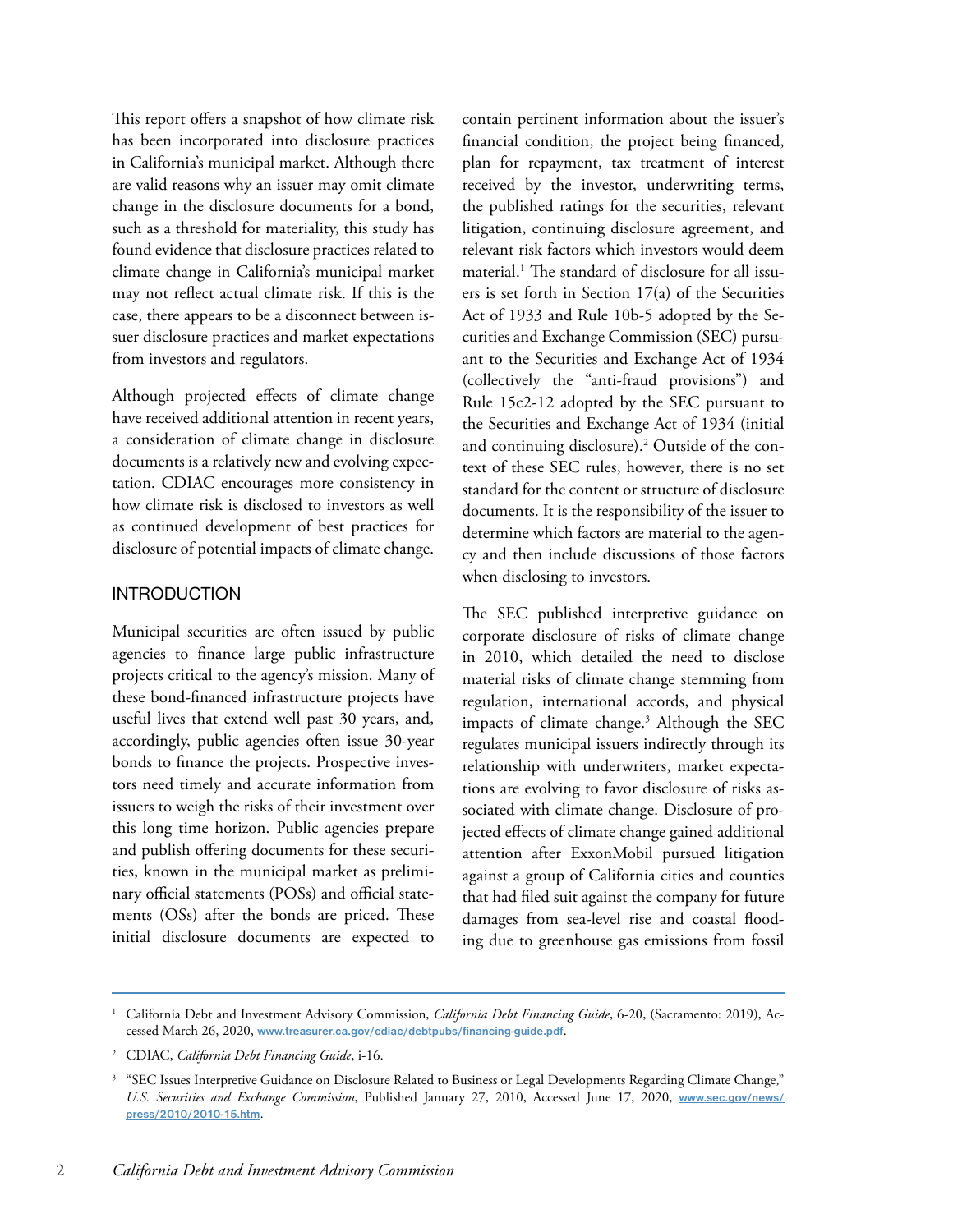fuel products sold by the company. ExxonMobil countered by asserting that the claims made by those plaintiffs were not made in good faith, because they had not been included in the cities' and counties' bond disclosures.<sup>4</sup>

In addition, credit rating agencies, led by Fitch Ratings, Moody's, and S&P Global, have published reports alerting public agency issuers about plans to incorporate climate risk analysis into their ratings.5 Fixed-income investors have also placed an increasing emphasis on climate risk when considering investment decisions. In June 2020, the California Public Employees' Retirement System (CalPERS) published its first report in line with recommendations from the Taskforce on Climate-related Financial Disclosure (TCFD) and explicitly endorsed mandatory reporting of climate risk.<sup>6</sup>

Climate change is expected to affect the frequency and severity of extreme and long-term climate events, including wildfires, droughts, heat waves, sea-level rise, flooding, hurricanes, windstorms, and decreased snowpack that affects water supply and agriculture.7 Adverse consequences of climate change have already been documented in California, where the state has experienced 7 of

its 10 warmest years on record from 2012-2018, and warming is expected to continue, likely causing two to three times more heat-related deaths by 2050.8 The state has experienced a growing trend of wildfires, with three-quarters of California's 20 largest wildfires occurring since 2000.<sup>9</sup> California's coastline is also at risk of damage from sea-level rise, with a statewide \$17.9 billion worth of residential and commercial buildings likely at risk of inundation by 2050.<sup>10</sup> Without proper mitigation, these higher sea levels could impact hundreds of thousands of California residents by 2100.<sup>11</sup> To mitigate this future damage, coastal communities are spending billions to raise sea walls and create other physical barriers. Failing to account for increased risks of these extreme events could leave investors vulnerable to potentially catastrophic losses resulting from losses to California municipal issuers due to climate change. In addition to physical risks resulting from climate change, companies and public agencies are vulnerable to transition risks resulting from changing legal and regulatory standards that have the potential to increase costs spent on compliance and new technology along with additional risks.

To gain an understanding of current disclosure practices of risks from climate change, the Cali-

<sup>4</sup> Richard Halstead, "Exxon Strikes Back Against Bay Area Communities Over Climate Change Lawsuit," *The Mercury News*, Published May 7, 2018, Accessed September 4, 2020, **[www.mercurynews.com/2018/05/07/exxon-strikes-back-against-bay](http://www.mercurynews.com/2018/05/07/exxon-strikes-back-against-bay-area-communities-over-climate-change-l)[area-communities-over-climate-change-lawsuit/](http://www.mercurynews.com/2018/05/07/exxon-strikes-back-against-bay-area-communities-over-climate-change-l)**.

<sup>5</sup> Christopher Flavelle, "Moody's Buys Climate Data Firm, Signaling New Scrutiny of Climate Risks," *The New York Times*, Published July 24, 2019, Accessed April 9, 2020, **[www.nytimes.com/2019/07/24/climate/moodys-ratings-climate-change-data.html](http://www.nytimes.com/2019/07/24/climate/moodys-ratings-climate-change-data.html)**.

<sup>6</sup> Anne Simpson and Yu Meng, "CalPERS' Investment Strategy on Climate Change: First Report in Response to the Taskforce on Climate-related Financial Disclosure (TCFD)," *CalPERS*, Published June 15, 2020, Accessed June 17, 2020, **[www.](http://www.calpers.ca.gov/docs/board-agendas/202006/invest/item08c-00_a.pdf) [calpers.ca.gov/docs/board-agendas/202006/invest/item08c-00\\_a.pdf](http://www.calpers.ca.gov/docs/board-agendas/202006/invest/item08c-00_a.pdf)**.

<sup>7</sup> Alvar Escriva-Bou, et al., "Climate Change," *Public Policy Institute of California*, 1, Published January 2020, Accessed February 25, 2020, **[www.ppic.org/wp-content/uploads/californias-future-climate-change-january-2020.pdf](http://www.ppic.org/wp-content/uploads/californias-future-climate-change-january-2020.pdf)**.

Louise Bedsworth, et al. (California Governor's Office of Planning and Research, Scripps Institution of Oceanography, California Energy Commission, California Public Utilities Commission), "Statewide Summary Report, California's Fourth Climate Change Assessment," Publication number: SUMCCCA4-2018-013, Published 2018, Accessed September 2, 2020, **[www.climateassessment.ca.gov/state/overview/](http://www.climateassessment.ca.gov/state/overview/)**.

<sup>9</sup> Escriva-Bou, et al., "Climate Change," 1-3.

<sup>&</sup>lt;sup>10</sup> Bedsworth, et al., "Statewide Summary Report, California's Fourth Climate Change Assessment."

<sup>&</sup>lt;sup>11</sup> Gabriel Petek, *Preparing for Rising Seas: How the State Can Help Support Local Coastal Adaptation Efforts, 6, (Sacramento: Leg*islative Analyst's Office, 2019), Accessed June 17, 2020, **<https://lao.ca.gov/reports/2019/4121/coastal-adaptation-121019.pdf>**.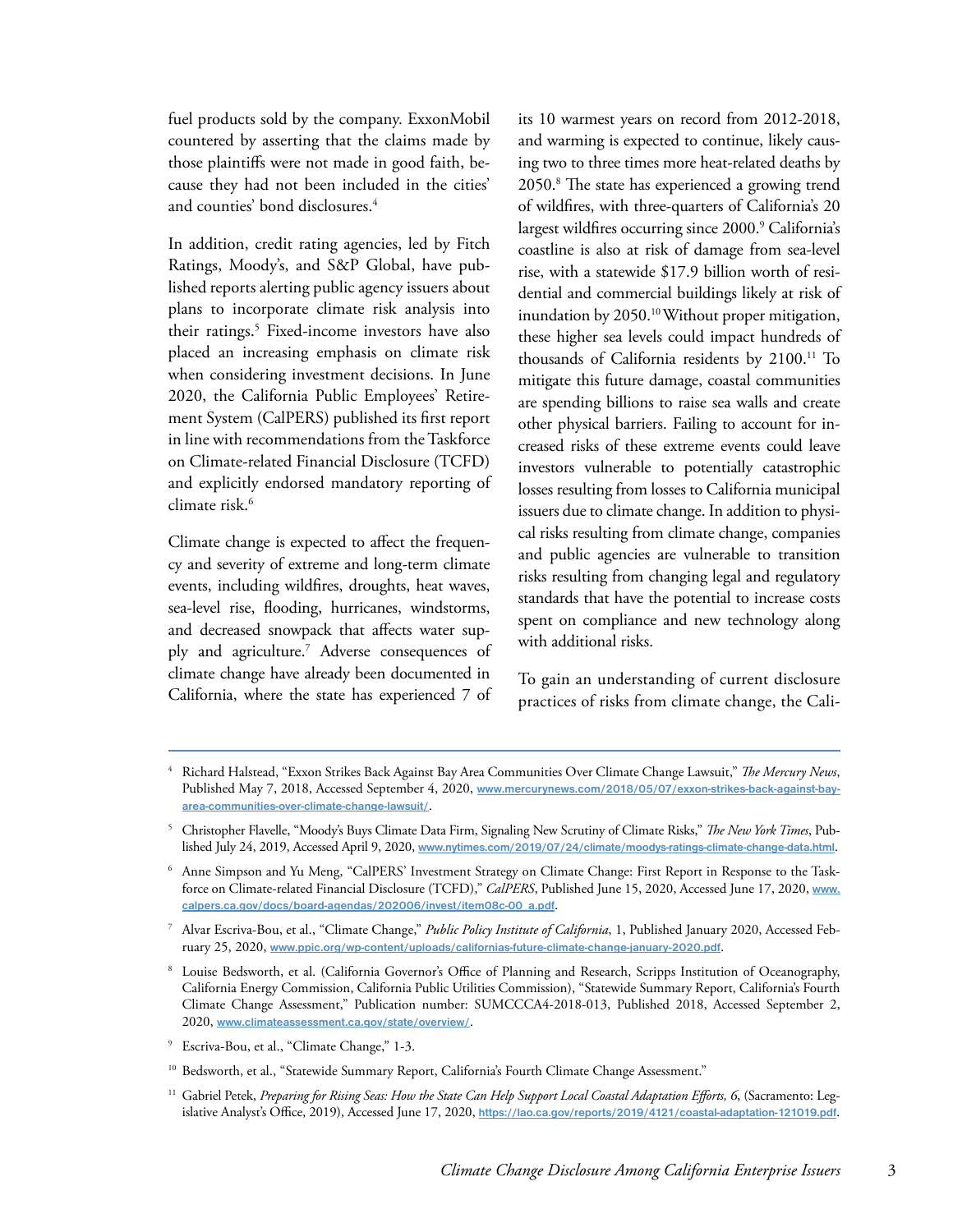fornia Debt and Investment Advisory Commission (CDIAC) conducted a content analysis of OSs of public enterprise revenue bonds issued by California public agency issuers between July 1, 2016 and June 30, 2019.12 The goal of this research project was to study the extent to which initial disclosure practices in the municipal bond market are accounting for risks of climate change and identify whether any factors (e.g. issuance size, debt type, geography, etc.) had an effect on the disclosure of climate risk. CDIAC reviewed each OS for the discussion of physical and transition risks of climate change as well as whether the issuer explicitly included climate change considerations in the agency's risk mitigation policies. CDIAC found a spectrum of practices from this study of 171 unique issuers over the three-year period.

Recommendations for specific best practices for disclosure of such climate change risks were outside the scope of this study. However, this analysis of initial disclosure of climate risk is intended to contribute to a further understanding of disclosure practices, and to also identify potential discrepancies with investor expectations in the municipal market.

## REPORT METHODOLOGY

To understand the current level of climate change disclosure by California issuers, CDIAC undertook a review of OSs to study the extent to which initial disclosure practices in the municipal bond market are accounting for physical and transition risks associated with climate change and the potential impact on each applicable public agency issuer's ability to repay the bonds. This study of the California municipal bond market featured

both quantitative and qualitative research methods in order to evaluate the integration of climate risk in initial disclosure practices. It should be noted, however, that the impact of climate change is not expected to be uniformly felt across the state, so some variation in disclosure practices may reflect that. Moreover, the OSs reviewed reflect disclosures made by governmental issuers in different sectors. As a consequence, the choice of what to disclose may be driven in part by the diversity of those issuers.

### Study Sample

CDIAC Research staff reviewed 171 long-term, publically-offered enterprise revenue bonds<sup>13</sup> issued during fiscal years (FYs) 2017, 2018, and 2019.14 Public enterprise revenue bonds were selected because there is a direct link between risks to enterprise operations and the repayment of outstanding bonds.<sup>15</sup> Limiting the sample to this group of issuers also concentrated the sample to a feasible number of records to evaluate while decreasing extra variation in the sample from multiple issuer types. Only publicly-sold bonds were included in the study, with private placements and loans excluded from the sample.

To refine the study sample, CDIAC considered only *unique* issuers. In cases where an issuer sold long-term debt more than once in the three-year period, only the most recent bonds (and corresponding OSs) from each issuer were included in the sample. All other bonds from issuers already represented in the sample were excluded. This allowed all issuers to constitute the same share of the project sample, regardless of issuance size or frequency. Otherwise, issuers that sell bonds more frequently would dilute the results from

<sup>&</sup>lt;sup>12</sup> Debt issuance was reported to CDIAC. CDIAC's DebtWatch database was used to identify the public enterprise revenue bonds reported to CDIAC and issued between July 1, 2016 through June 30, 2019.

<sup>&</sup>lt;sup>13</sup> Records were excluded if the type of debt was classified as commercial paper or as any type of anticipation note.

<sup>&</sup>lt;sup>14</sup> Fiscal years 2017, 2018, and 2019 include the period of time between July 1, 2016 and June 30, 2019.

<sup>&</sup>lt;sup>15</sup> Issuers that cited other forms of repayment in addition to enterprise revenue (e.g. property taxes, etc.) were excluded from the sample.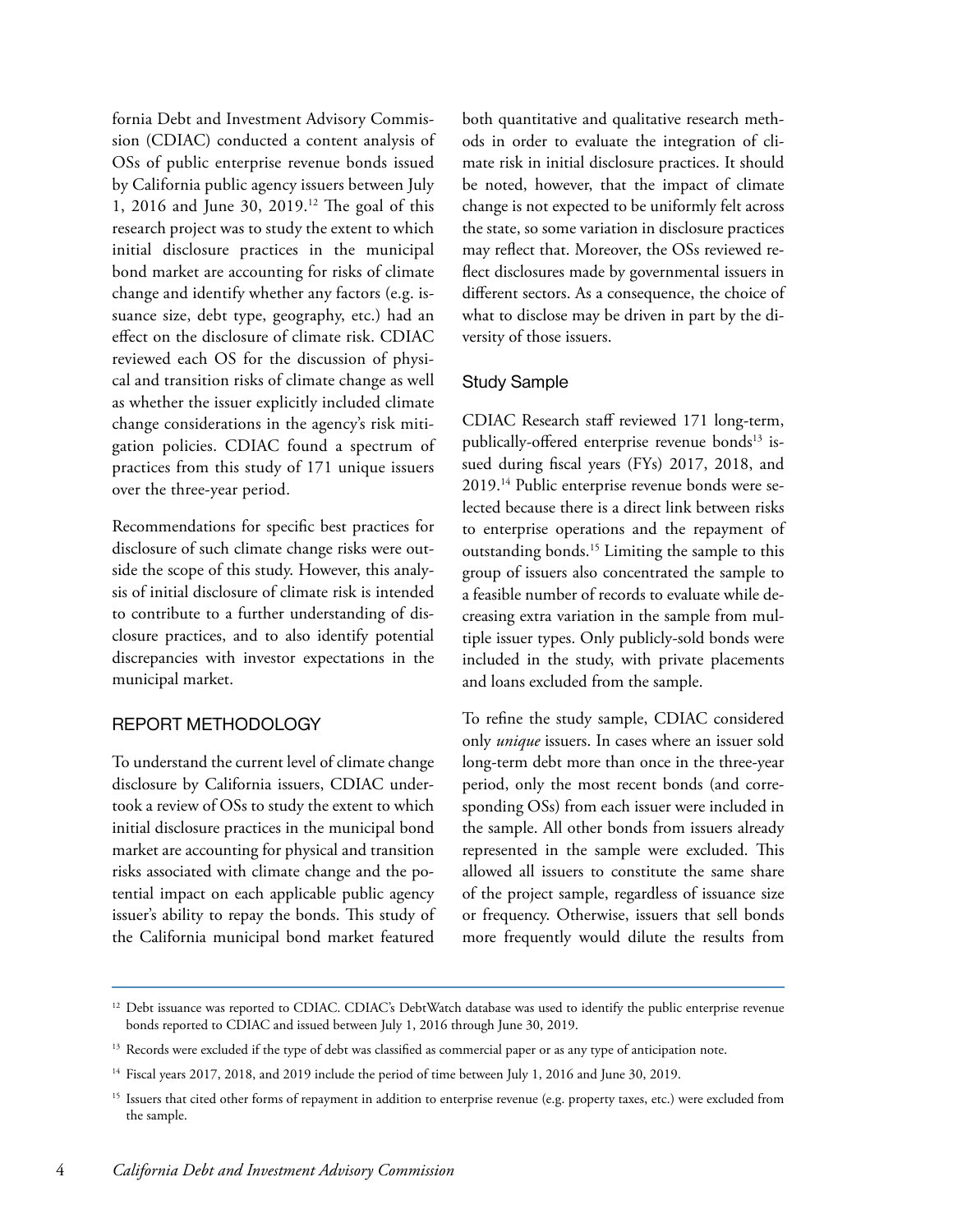smaller issuers that are not selling debt in the market as often.

In addition, records from local obligors issuing through a joint-powers authority (JPA) or other authority were also excluded, because the OSs for those records were the same as the ones for the issuing authority in the sample. In other words, the OS was reviewed in those cases, but the evaluation results were associated with the JPA as opposed to the local obligor. Each OS was counted and evaluated only once.

After applying all of the aforementioned exclusion criteria, the "population" of OSs to evaluate filtered to 171.16 The CDIAC Research team was able to review each OS, so there is no sampling error for this study.

### Data Source

Analysis for this project relied on data from CDIAC's Debt Issuance Database, which contains information on all public agency debt issued in California and reported to CDIAC. This data is available online through CDIAC's Debt-Watch<sup>17</sup> website. In addition, each OS in the project sample was retrieved from the Electronic Municipal Market Access (EMMA) website,<sup>18</sup> and was evaluated based on the rubric framework described below.

## CDIAC Rubric

CDIAC formulated a rubric to evaluate each OS for this project. The CDIAC rubric tracked several criteria, which were grouped in levels by "scores" ranging from zero through five. Each score on the rubric was composed of specific criteria relating to

the thoroughness of disclosure of the issuer's climate risk (see Appendix A). Each specific criterion in the rubric was tracked for each issuer in addition to the overall score (Figure 1).

SCORES ON THE CDIAC RUBRIC. The first two scores on the CDIAC rubric were in cases where the issuer did not mention climate change anywhere in the OS. Issuers that discussed risks from natural disasters without mentioning climate change earned a score of one. Issuers that did not mention climate change or natural disasters in the OS were assigned a score of zero.

For scores two through five, the criteria for each score built on each of the previous levels. Issuers were given a score of two if a statement mentioned "climate change"19 but did not otherwise include a meaningful discussion of related risks. To earn a score of three, the issuer needed to include at least a general discussion of physical and transition risks of climate change. Scores of four were assigned when the disclosure documents contained discussions of issuer-specific physical and transition risks of climate change. To score a five – the highest score – an issuer needed to disclose *quantified* issuer-specific risks. (See Appendix A for a full list of criteria for each score in the CDIAC rubric.)

The intention of the rubric was to capture both "breadth" in terms of the kinds of risks related to climate change and "depth" in the thoroughness of the disclosure of the issuer's climate risk.

#### "BREADTH" OF CLIMATE RISKS:

• Physical risks to infrastructure or operations affected by climate change

<sup>&</sup>lt;sup>16</sup> The list of records to review was randomized in case a representative sample needed to be taken.

<sup>&</sup>lt;sup>17</sup> The DebtWatch website is publicly available without a subscription at **<https://debtwatch.treasurer.ca.gov/>**. Records on DebtWatch are updated monthly.

<sup>18</sup> The EMMA website is a service of the Municipal Securities Rulemaking Board (MSRB), **<https://emma.msrb.org/>**.

<sup>&</sup>lt;sup>19</sup> Climate change references also included language such as "changing climate" or other similar references relevant to climate change. References to "climate" in the context of typical weather patterns for the region were not counted.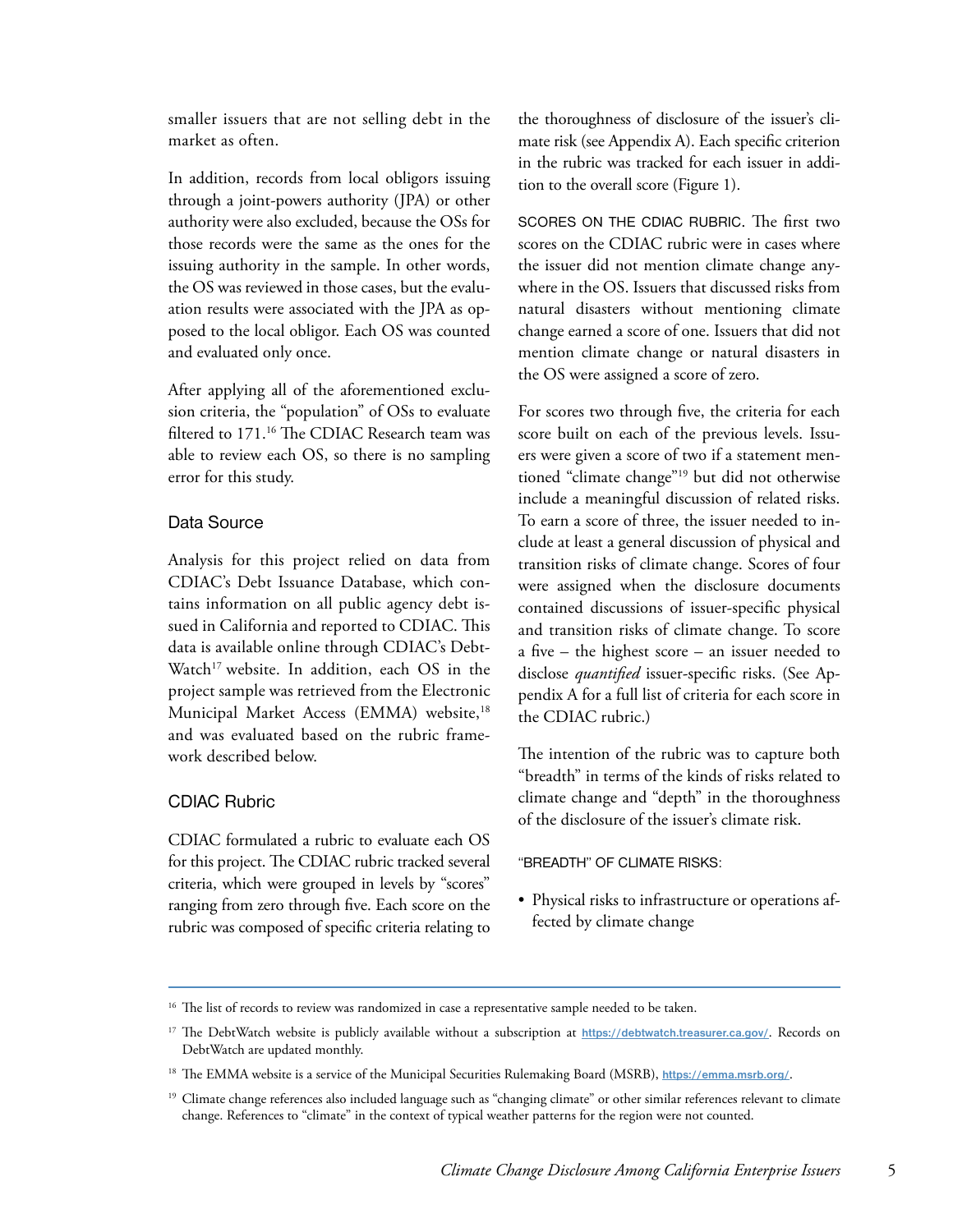

• Transition risks to a low-carbon, climateresilient environment.

PHYSICAL RISKS of climate change relate to the increased likelihood and severity of acute (eventdriven) or chronic (longer-term) shifts. Consensus from the scientific community suggests that climate impacts in California include sea-level rise, ocean acidification, wildfires, changes in precipitation (flooding, drought, and decreased snowpack), increased temperatures, and wind events, etc.<sup>20</sup>

TRANSITION RISKS of climate change relate to the increased future costs of compliance and liability in the conversion to a low-carbon environment.<sup>21</sup> This also includes risks from technological

change; decreased market share due to a host of factors, including policy, regulation, and market dynamics; as well as possible legal or reputational damage that can result from shift in social norms about ethical business practices related to energy use and emissions.

"DEPTH" OF CLIMATE RISKS:

- Thoroughness in description of climaterelated risks
- Integration of climate-risk mitigation throughout operations
- Internal monitoring and tracking of relevant environmental outputs

<sup>20</sup> Escriva-Bou, et al., "Climate Change," 1.

<sup>&</sup>lt;sup>21</sup> "Firms Face Physical, Regulatory and Legal Risks From Climate Change: Most Still do not own up to Their Vulnerabilities," *The Economist*, Published September 21, 2019, Accessed March 9, 2020, **[www.economist.com/business/2019/09/21/firms-face](http://www.economist.com/business/2019/09/21/firms-face-physical-regulatory-and-legal-risks-from-climate-ch)[physical-regulatory-and-legal-risks-from-climate-change](http://www.economist.com/business/2019/09/21/firms-face-physical-regulatory-and-legal-risks-from-climate-ch)**.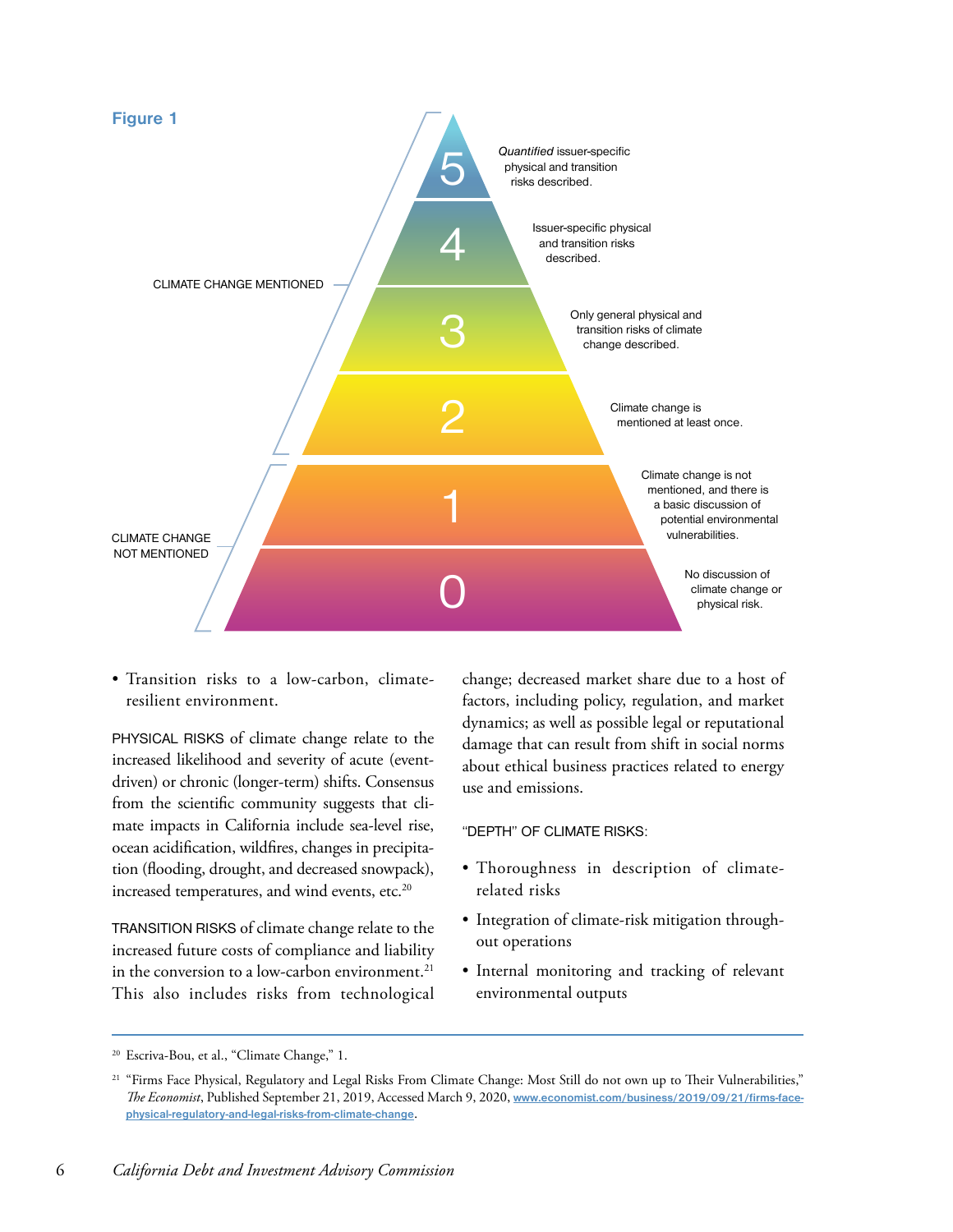• Quantified analysis of potential effects of climate change

The CDIAC rubric incorporated some elements of frameworks published by other organizations, including the Task Force on Climate-related Financial Disclosures (TCFD),<sup>22</sup> CalPERS and Wellington Management,<sup>23</sup> and Hawkins Delafield & Wood.24 The format from the Hawkins Advisory brief was adapted from guidance related to cybersecurity risks. Although the TCFD has not yet released guidance specifically for government entities, many of the TCFD recommendations are applicable to public agencies as well.

### Additional Data Elements

In addition to tracking the specific criteria and score on the rubric, CDIAC tracked additional data points while reviewing each statement, including:

- The number of times "climate change" and "global warming" were referenced in the OS
- The parts of the OS in which "climate change" was mentioned
- Whether the bond was a green bond, Climate Bond Certified, or another special bond type
- Whether the issuance was covered by bond insurance (as well as the insuring company)
- Whether the statement described any projectspecific risks due to climate change
- Whether language in the OS linked climate risks to repayment of bond proceeds
- Which types of environmental vulnerabilities (e.g. sea-level rise, flooding, extreme heat,

wildfires, etc.) were listed as climate risks for the issuer

• Whether the OS referenced external reports related to climate change

The evaluation process also tracked other supplementary information such as the total issuance amount, whether the issuance was a (full or partial) refunding, whether there was a taxable component for the bond, whether the issuer was a JPA, and the number of pages in each OS.

### Process

Consistency in estimates was a fundamental priority of the CDIAC Research team for this project. Two members of the CDIAC research team separately reviewed each OS, and the same two researchers evaluated all 171 statements. The two researchers evaluated each OS using a hardcopy template and then met and confirmed the results together. The researchers discussed and resolved any discrepancies prior to data entry in an electronic survey collector, all in a concerted effort to make the results for this study as consistent as possible.

The CDIAC rubric applied well to the majority of statements. In some cases, OSs scored very well in some areas but did not satisfy criteria from the lower scores. For example, an OS may have had a very detailed discussion of regulatory requirements and transition risks, but no discussion of physical risks of climate change (or vice versa). The CDIAC research team reviewed those situations on a case-by-case basis and made joint determinations for the best

<sup>22</sup> Task Force on Climate-Related Financial Disclosures, *Final Report: Recommendations of the Task Force on Climate-related Financial Disclosures*, (Basel: 2017), Accessed March 12, 2020, **[www.fsb-tcfd.org/wp-content/uploads/2017/06/FINAL-](http://www.fsb-tcfd.org/wp-content/uploads/2017/06/FINAL-2017-TCFD-Report-11052018.pdf)[2017-TCFD-Report-11052018.pdf](http://www.fsb-tcfd.org/wp-content/uploads/2017/06/FINAL-2017-TCFD-Report-11052018.pdf)**.

<sup>23</sup> Wellington Management, *Physical Risks of Climate Change (P-ROCC): A New Framework for Corporate Disclosures*, (2019), Accessed March 12, 2020, **[www.wellington.com/uploads/2019/10/21eb89c87e979daca0b3fe271c7408e1/physical-risks](http://www.wellington.com/uploads/2019/10/21eb89c87e979daca0b3fe271c7408e1/physical-risks-of-climate-change_procc_framework.pdf)[of-climate-change\\_procc\\_framework.pdf](http://www.wellington.com/uploads/2019/10/21eb89c87e979daca0b3fe271c7408e1/physical-risks-of-climate-change_procc_framework.pdf)**.

<sup>24</sup> Hawkins Delafield & Wood LLP, *Hawkins Advisory: Cybersecurity*, (2018), Accessed March 12, 2020, **[www.hawkins.com/](http://www.hawkins.com/about/publications/2018-05-29-cybersecurity-municipal-disclosure/_res/id=Attachments/index=0/Hawkins%20Advisory5292018.pdf) [about/publications/2018-05-29-cybersecurity-municipal-disclosure/\\_res/id=Attachments/index=0/Hawkins%20Adviso](http://www.hawkins.com/about/publications/2018-05-29-cybersecurity-municipal-disclosure/_res/id=Attachments/index=0/Hawkins%20Advisory5292018.pdf)[ry5292018.pdf](http://www.hawkins.com/about/publications/2018-05-29-cybersecurity-municipal-disclosure/_res/id=Attachments/index=0/Hawkins%20Advisory5292018.pdf)**.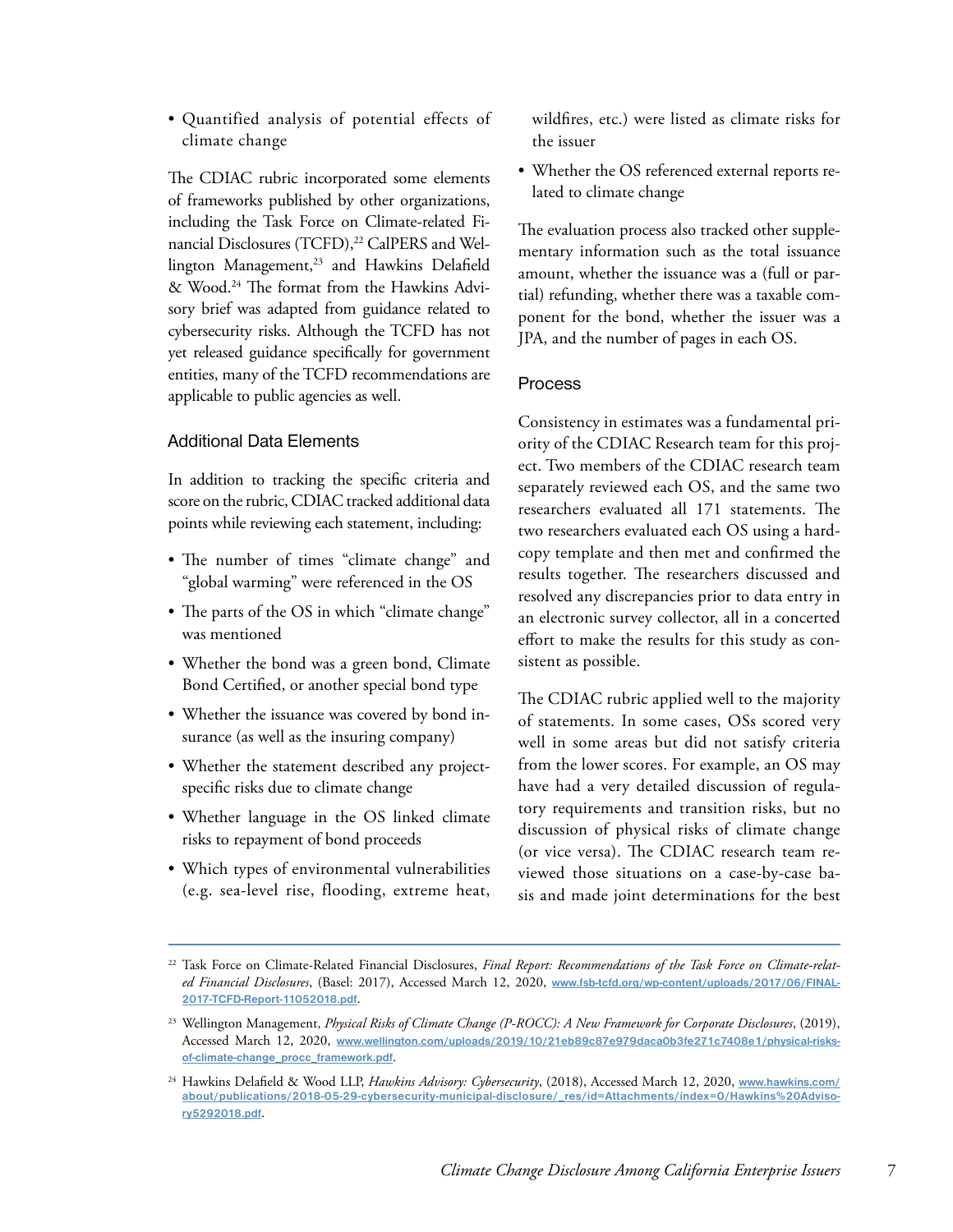score in the CDIAC rubric. Since rubric criteria were tracked separately from the final rubric score, it was possible for an issuer to meet individual rubric criteria outside of the score that was ultimately assigned.

## Limitations

The intention of this study was to analyze and report on initial disclosure practices for risks related to climate change in California's municipal bond market. As is the case in every study, the analyses in this report were constrained by limitations that could not be fully mitigated. These limitations are explained in more detail below.

CDIAC relied on the contents of the issuer's initial disclosure documents to complete the analysis, as CDIAC did not have the staff capacity to track down additional or referenced information to incorporate into the issuer's score on the study rubric. For example, a number of issuers referred to external reports related to climate mitigation or resilience in their OS, such as annual sustainability reports, strategic plans, disclosure through the Carbon Disclosure Project (CDP), etc. It was outside of the context of this research to independently review and verify the contents of those external reports. CDIAC has noted at least one recent instance where an issuer was downgraded by a rating agency for not adequately accounting for climate risk based on information contained in a supplementary analysis outside the scope of this report.

It is also not possible to know if any omissions of climate change in disclosure documents were because climate change was determined to not be a material risk. An issuer (and/or counsel firm) may have considered potential effects of climate change and determined that climate change did not pose a material risk to its operations and/or repayment of bond proceeds. In

that case, the issuer could have a low score on the CDIAC rubric despite taking risks of climate change into account. The CDIAC rubric cannot fully account for the unique context of each issuer; even issuers with lower scores on the rubric may be faithfully representing the material risks to their entity in their disclosure documents. If so, it is possible that some of the results from the analyses in this report are overestimated. CDIAC staff considered this limitation and attempted to account for that possibility over the course of the study.

Although there was no sampling error for this study, some of the analyses in this report had few observations for specific criteria. This was especially the case for the geographic analysis of issuers located in each county. This issue is mitigated by the lack of sampling error, but the small number of observations could lead to volatility in the results of the analysis.

### REPORT FINDINGS

Throughout the course of this study, CDIAC found that disclosure of climate risk was correlated with multiple factors. This report includes comparisons between measures of disclosure of risks of climate change with risks from natural disasters, issuance amount, debt purpose, bond insurance, repayment risk, year, and geography. This report also analyzes disclosure of climate risk for refundings and green bonds.

## Disclosure of Natural Disasters and Physical Climate Risk

Almost all (98%) of the issuers in the study disclosed at least some risks from natural disasters in the OS whether they mentioned climate change in the OS or not. Almost all  $(97%)^{25}$  also mentioned risks from natural disasters that the scientific community has linked to climate change

<sup>&</sup>lt;sup>25</sup> A small amount of issuers only mentioned risks from earthquakes and seismic activity. These issuers were not counted as disclosing risks of natural disasters linked to climate change.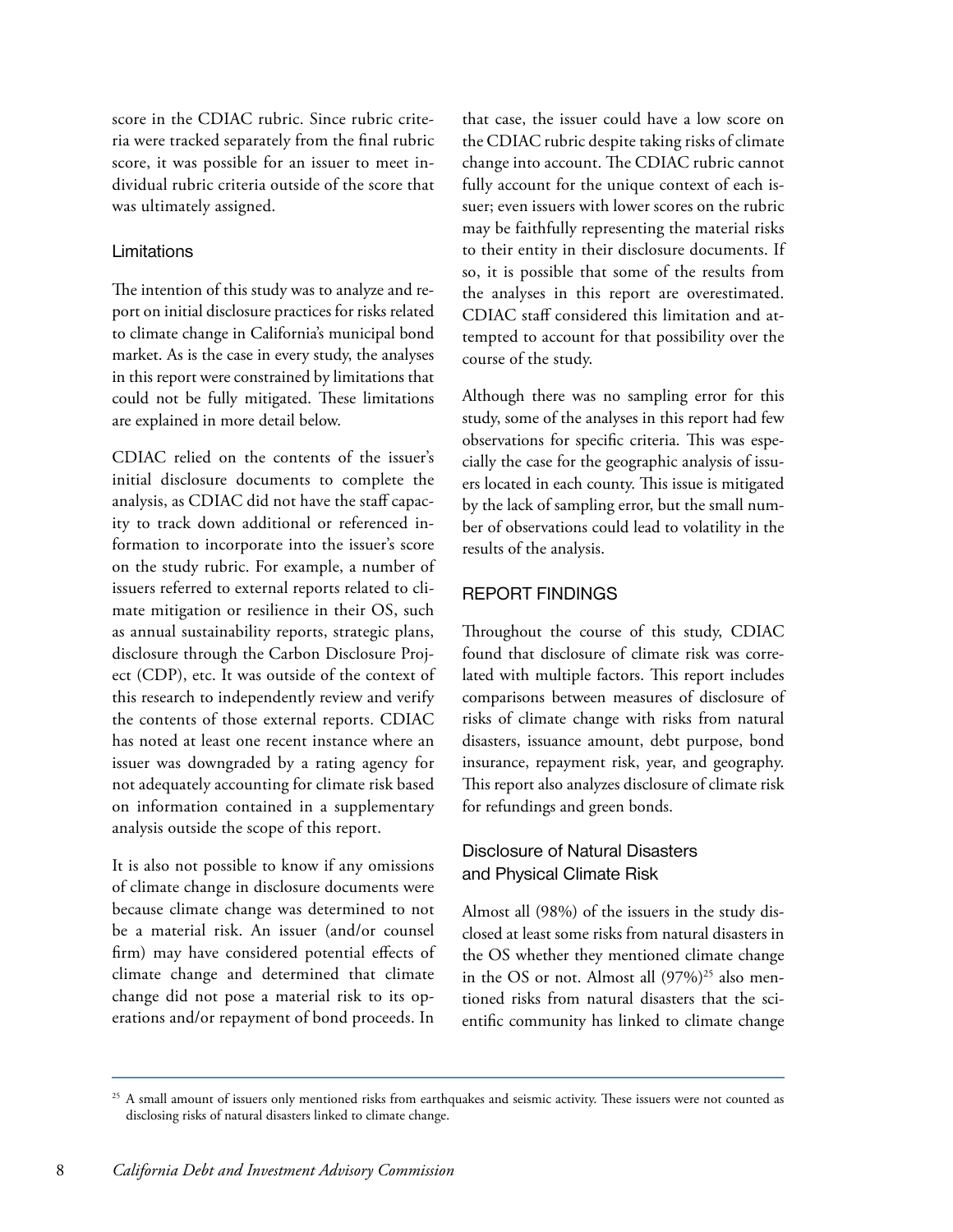#### DISCLOSURE DOCUMENTS IN CDIAC STUDY WITH CLIMATE CHANGE MENTIONED FISCAL YEARS 2017 - 2019



(e.g. droughts, floods, wildfires, sea-level rise, reduced snowpack, extreme heat, etc.).<sup>26</sup> Although virtually all of the issuers in the sample referenced natural disasters in the OS, only 37% of issuers in the study mentioned climate change anywhere in their disclosure documents (Figure 2).

Although fewer than half of issuers mention climate change in their disclosure documents, the vast majority of issuers consider natural disasters to be a potential material risk to their entity. This discrepancy suggests the possibility that effects of climate change could be a material risk to more issuers than those that have referenced risks of climate change in their OS. Although investors are likely ultimately concerned with the impacts of natural disasters, climate change is expected to increase the frequency and severity of extreme climate events. Not considering potential effects of climate change in a risk assessment could leave an issuer more vulnerable to adverse consequences on an issuer's operations and/or financial condition.

#### Score Distribution

Of the 37% of issuers in the study that mentioned climate change in the disclosure documents, there was a variety of ways issuers reflected risks of climate change in the OS. Figure 3 shows the distribution of scores on the CDIAC rubric for all issuers included in the study sample.

As mentioned earlier, the majority of issuers discussed risks from natural disasters without mentioning climate change. Those issuers earned a score of one on the CDIAC rubric. If a statement mentioned climate change but did not include a discussion of physical and transition risks of climate change, those issuers earned a score of two. A score of two was the least common among the issuers who mentioned climate change (only four percent of all issuers).

The distribution of scores on the CDIAC rubric is not a typical or expected shape. For example, there are more issuers with scores of five (10%) than issuers with scores of three (7%). There were also more scores of four (16%) than scores of two and three combined. The shape of the distribution suggests that if an issuer mentioned climate change, they were more likely to have well-developed disclosure of climate risks as opposed to using non-specific, "boilerplate" language.

An important takeaway is that several issuers in the study have found ways to successfully disclose – and even quantify – risks of climate change to their entities. There may be value in future study

<sup>&</sup>lt;sup>26</sup> Escriva-Bou, et al., "Climate Change," 1.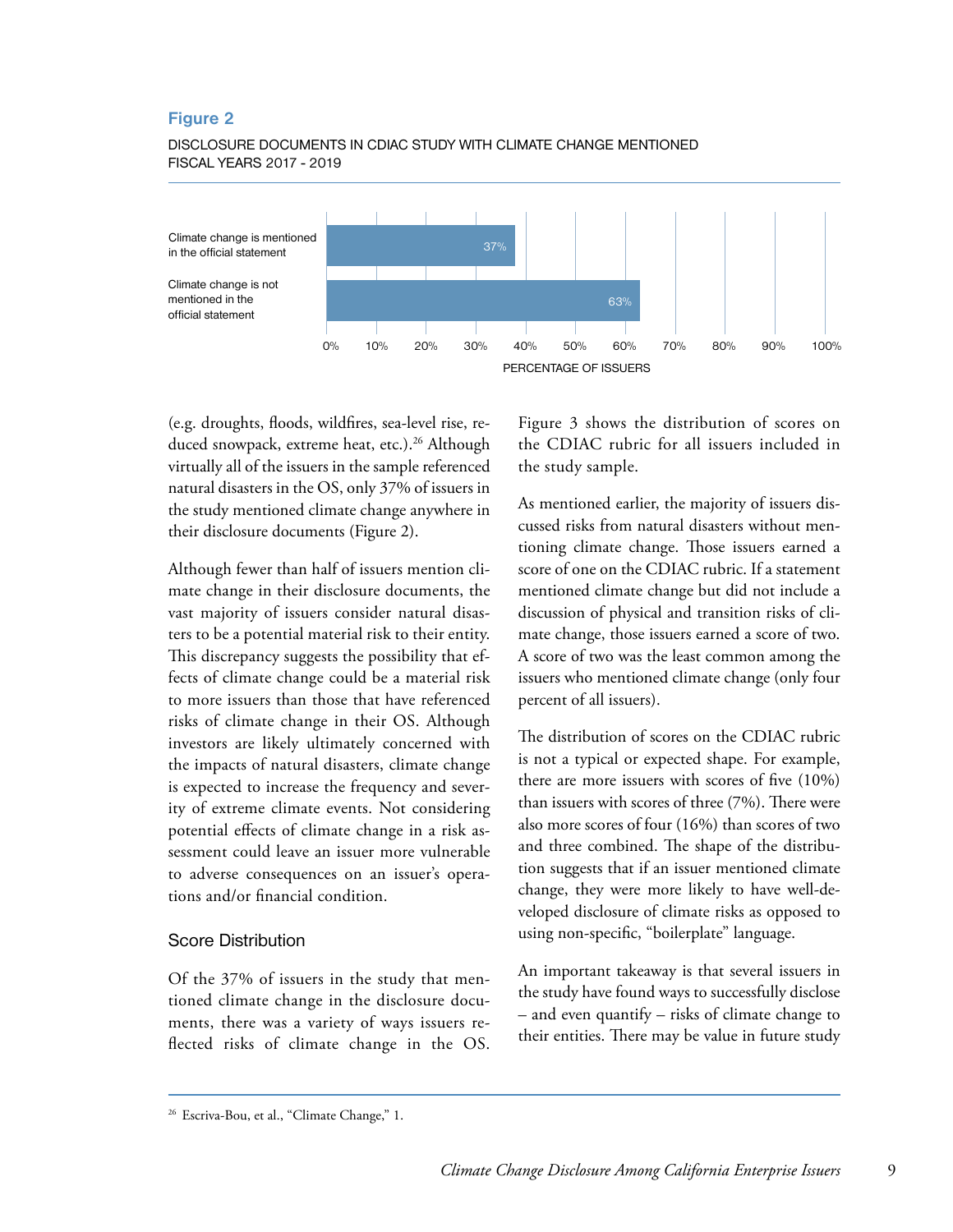

DISTRIBUTION OF SCORES ON CDIAC STUDY RUBRIC, FISCAL YEARS 2017 - 2019

of best practices for municipal issuers to identify and disclose risks of climate change.

### Correlation with Issuance Amount

It is possible that larger issuers with more resources dedicated to debt issuance may have more well-developed disclosure practices. Although finding and using data for issuer size was outside of the scope of this study, CDIAC used a proxy to estimate this potential relationship: issuance size. This study found that scores on the CDIAC rubric were generally correlated with issuance size, especially for bonds with high scores on the rubric. There were some exceptions, however, including bonds with scores of zero.

The median<sup>27</sup> issuance amount of issuers that scored zero was significantly higher than the median issuance amount for all other scores except five. (See Figure 4.) There were, however, only three scores of zero in the sample. Since there were so few scores of zero on the CDIAC rubric, the reason for these scores was likely driven by factors other than issuance size. For example, all of the bonds with scores of zero

<sup>&</sup>lt;sup>27</sup> CDIAC used the median issuance amount instead of the average issuance amount to avoid bonds with large issuance amounts from skewing the sample. This is consistent with best practices of estimating a "middle" point in a sample with a distribution skewed by outliers.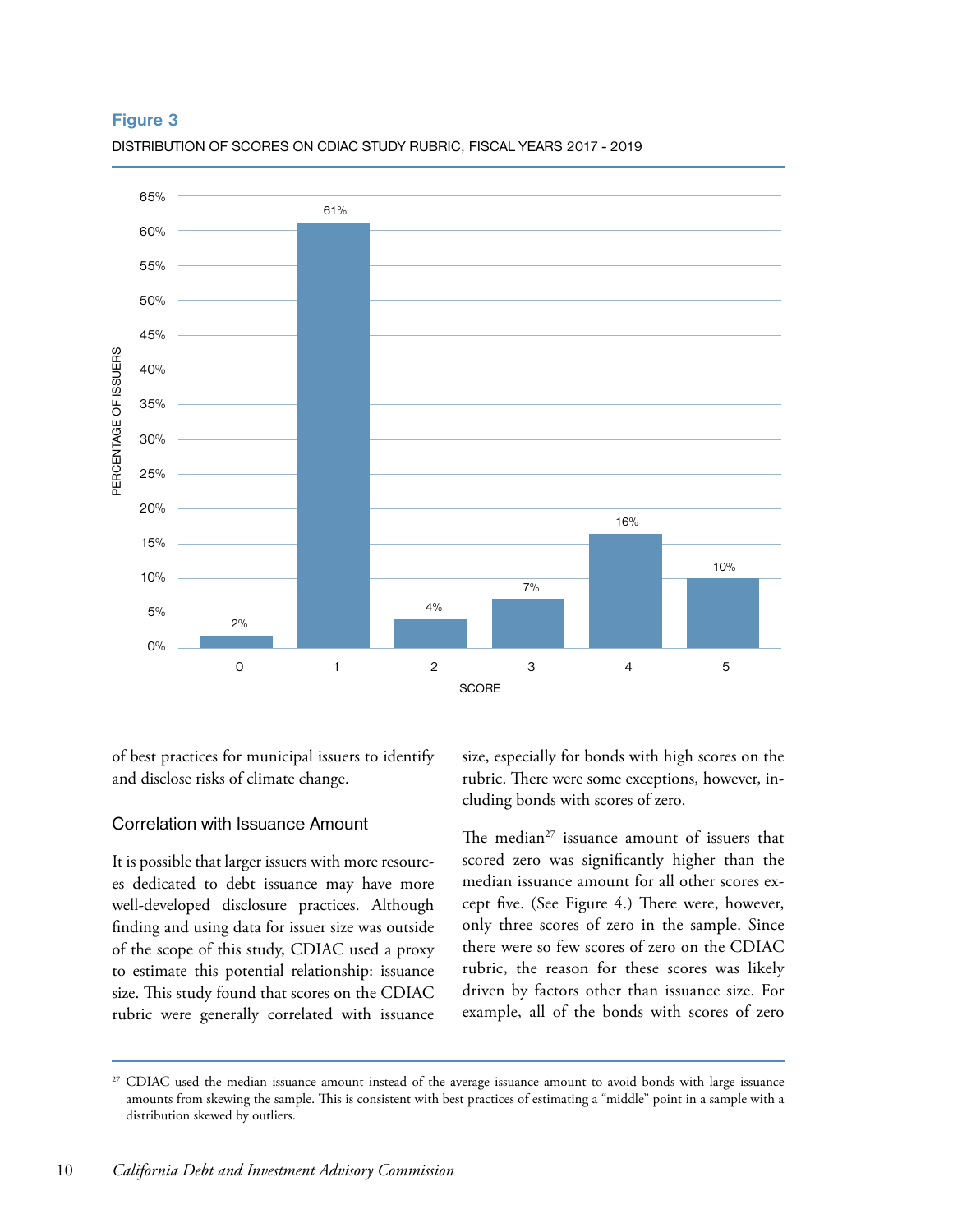



were either a full or partial refunding. (See the section on Refundings in this report for a more detailed explanation.)

The lowest median issuance size was for issuers with a score of one on the CDIAC rubric. The median issuance size for issuers with scores of one was just under \$20 million, which was less than the median issuance amount for the study sample (\$27.4 million). A score of one was also by far the most common, as over 60% of issuers in the sample scored a one on the CDIAC rubric. Median issuance amount trended up for scores of one through three, and decreased slightly for issuers with scores of four on the CDIAC rubric.

The biggest takeaway from Figure 4 is the median issuance amount for issuers with scores of five on the CDIAC rubric. Median issuance size for issuers with scores of five was over four times the median issuance size for issuers with scores of four. This finding suggests that large issuers were more likely to have well-developed disclosure of climate risk than smaller issuers. Whereas no issuers with a principal amount below the median scored a five, an issuer financing at least \$200 million was as likely to earn a score of five as they were to earn any other score on the CDIAC rubric.

Figure 5 shows all of the issuers in the sample, each as a separate circle on a graph organized by issuance amount and score on the CDIAC rubric. The color for each circle is shaded based on the issuance amount; a darker blue color corresponds with a larger issuance. As seen in the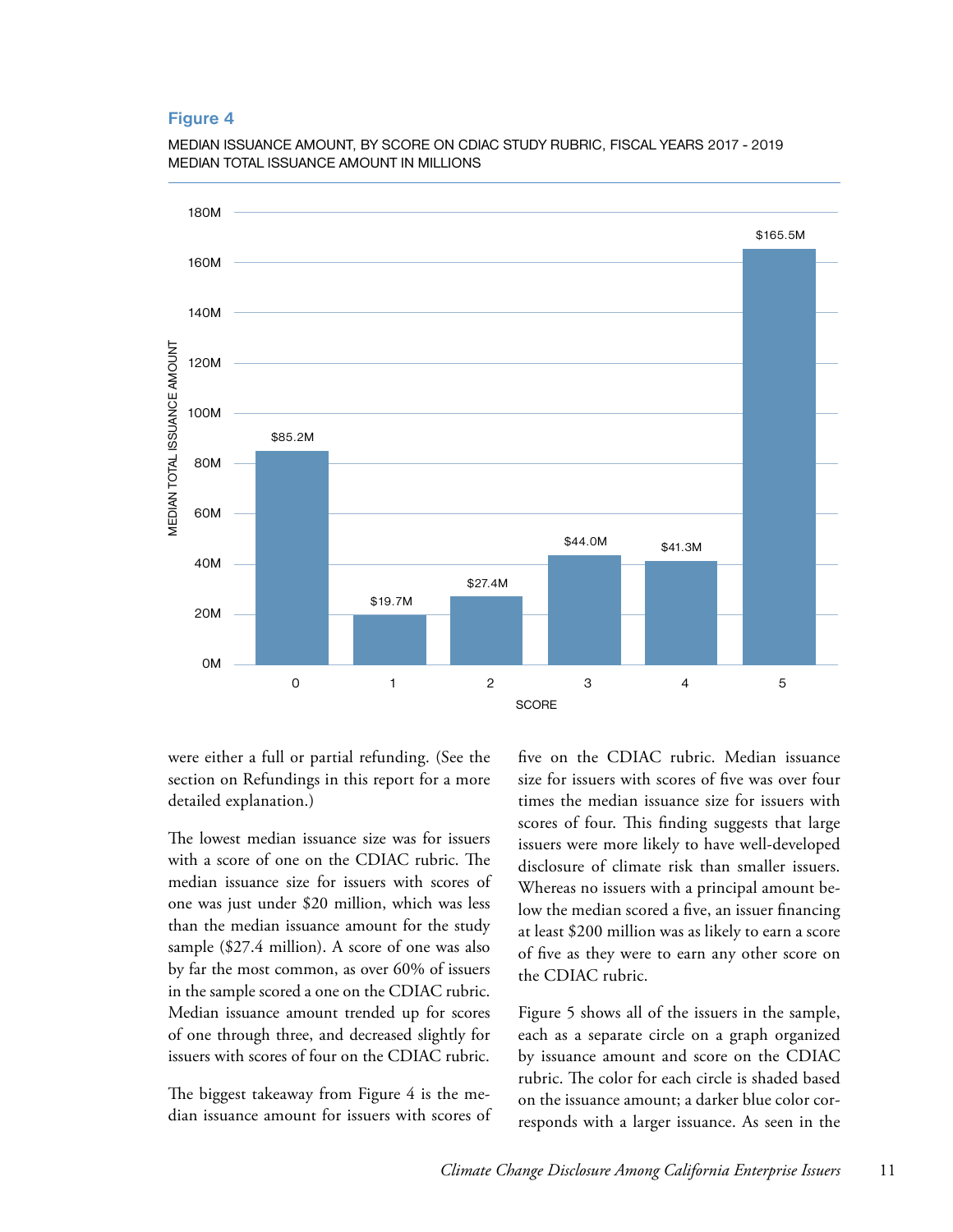ALL SCORES IN CDIAC STUDY RUBRIC, BY ISSUANCE SIZE, FISCAL YEARS 2017 - 2019 TOTAL ISSUANCE AMOUNT IN MILLIONS

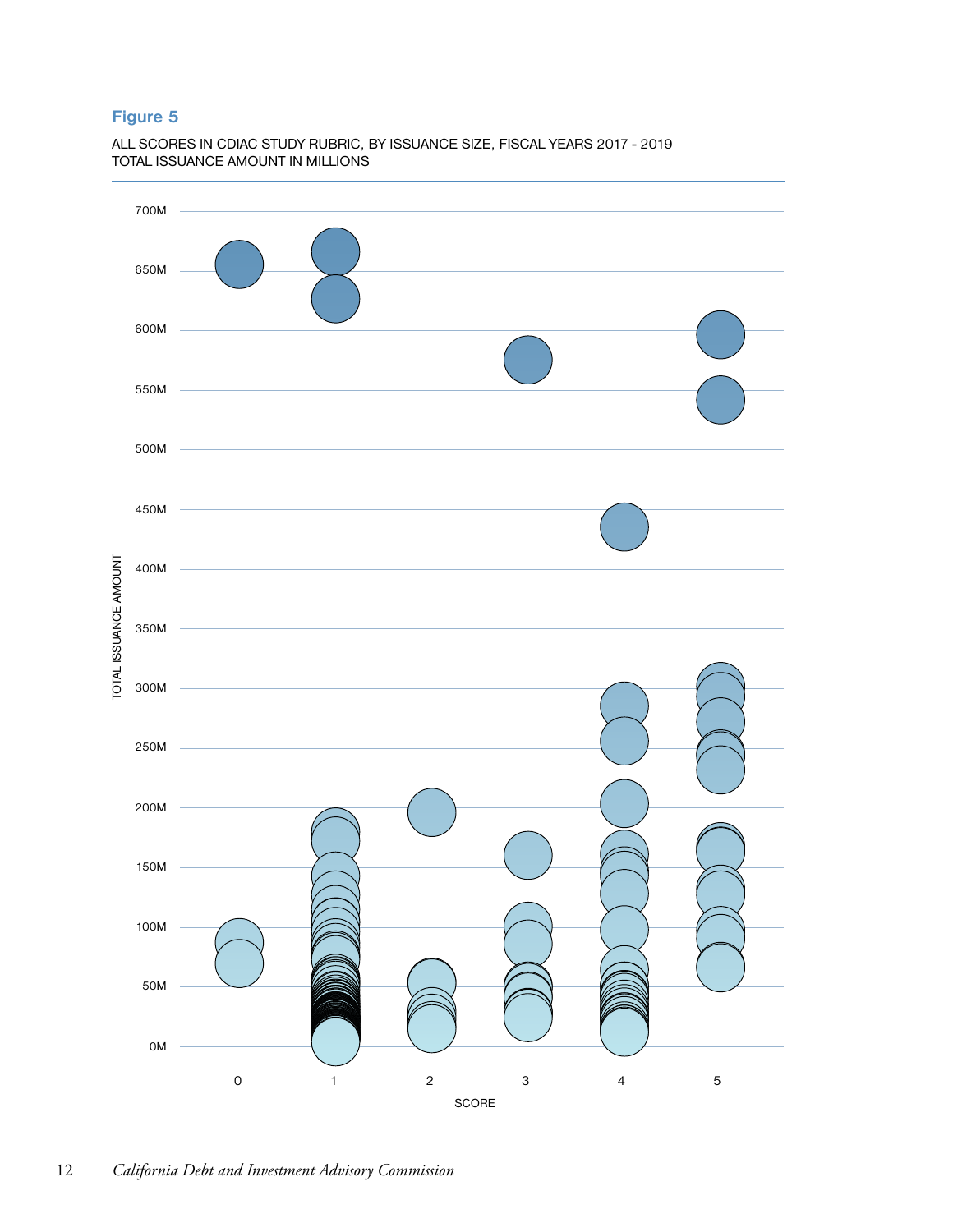figure, the highest concentration of bonds in the sample is for issuers with scores of one and relatively low issuance amounts. This graph is further evidence for a correlation between larger issuance amounts and higher scores on the CDIAC rubric (with some notable exceptions in the lower scores).

One potential explanation why large issuers tended to have more thorough disclosure includes more resources available to dedicate to debt functions, including those related to disclosure. Staff from larger entities may generally have more opportunities to invest time and resources in attending trainings and reading publications that discuss recent developments in disclosure trends. If so, this may directly affect issuer practices for disclosure of climate risk, because expectations about disclosure of effects of climate change have evolved significantly over the past few years. Staff from large organizations might also have more ability to specialize and conduct more thorough research about possible environmental considerations that are relevant to the issuing organization. For example, larger agencies may have more capacity to conduct their own internal risk analyses or pull from existing resources from research organizations on how climate change may affect the agency's operations in the future.

It is also possible that some larger agencies may also have more capacity to dedicate towards collaboration with other organizations that specialize in environmental disclosure. For example, the issuers in the study sample that independently disclose environmental impacts through CDP all mentioned climate change in their disclosure documents, and almost all of them scored five out of five on the study rubric. All of the issuers in the study that independently disclose environmental impacts through CDP had high issuance amounts.

### Special Bond Types

#### GREEN BONDS

"Green bonds"28 are bonds that finance environmentally-beneficial projects,<sup>29</sup> including ones that are considered to be "climate resilient." Some typical examples of green bonds include (but are not limited to) projects featuring renewable energy, improvement of water quality, environmentally-sustainable waste management, and conservation of biodiversity.<sup>30</sup> It is important to note that not all "green" bonds support climate-resilient projects or portfolios. Conversely, not all climate-resilient projects are considered "green."

Of the 171 bonds examined in this study, there were 11 green bonds (6% of the sample). Compared to the general study sample, green bonds were almost twice as likely to disclose risks of climate change.

Figure 6 gives a closer look at the distribution of green bonds on the CDIAC rubric. Eight of the 11 green bonds in the study sample mentioned climate change, and almost half disclosed issuerspecific climate risks. In both of these cases, green bonds had higher rates of disclosure of risks of climate change than non-green bonds.

The distribution of scores for green bonds is also much more balanced than in the general distribution. The most common scores for green bonds were one and five — the latter being the highest

<sup>&</sup>lt;sup>28</sup> "Green bonds" for the purposes of this study included bonds labeled as "green" whether through self-certification or verified by a third party. Other special "labeled" bond types, such as social or sustainability bonds, were also tracked in the data collection phase, but the sample size was too small to factor into the full report analysis.

<sup>29</sup> California Debt and Investment Advisory Commission, *Issue Brief: Green Bonds*, 1, (Sacramento: 2014), Accessed March 23, 2020, **[www.treasurer.ca.gov/cdiac/publications/1409.pdf](http://www.treasurer.ca.gov/cdiac/publications/1409.pdf)**.

<sup>30</sup> CDIAC, *Issue Brief: Green Bonds*, 1-2.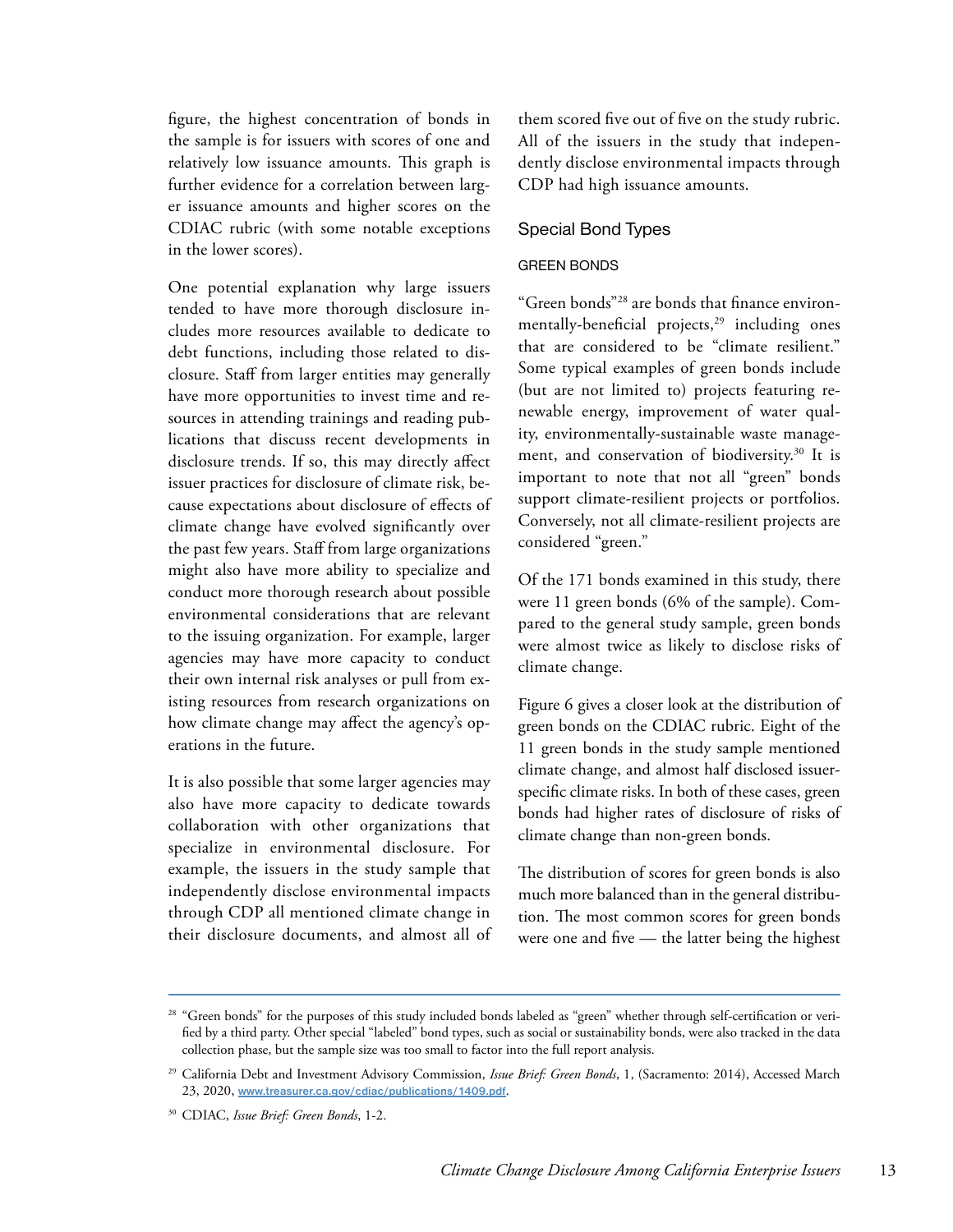DISTRIBUTION OF GREEN BONDS SCORES ON THE CDIAC STUDY RUBRIC FISCAL YEARS 2017 - 2019



### **Figure 7**

SCORES OF GREEN BONDS ON THE CDIAC STUDY RUBRIC BY FISCAL YEAR, FISCAL YEARS 2017 - 2019

| <b>SCORE</b> | FY 2017 | FY 2018 | FY 2019 | NUMBER OF GREEN BONDS |
|--------------|---------|---------|---------|-----------------------|
|              |         |         |         |                       |
| ◠            |         |         |         | з                     |
| 3            |         |         |         |                       |
|              |         |         |         |                       |
| ь            |         |         |         |                       |

in the CDIAC rubric. There are also no scores of zero for green bonds in this study.

Although green bonds tended to have higher scores on the rubric than non-green bonds, there were three cases where climate change was not mentioned at all in the OS. Two of the three cases occurred in FY 2017, the earliest year in the sample. Figure 7 shows the breakdown of green bonds in the study sample by fiscal year.

Looking across years, issuers of green bonds in FY 2019 were more likely to have high scores on the CDIAC rubric. It is important to note that since the sample for this study only included the most recent bond from each issuer, a direct comparison of issuer practices in the study sample across years is not possible. (See "Year of Sale and Issuance Frequency" subsection.) That said, a review of recent green bonds by CDIAC Research staff still reflects a discernable shift in disclosure practices of climate risk in more recent years.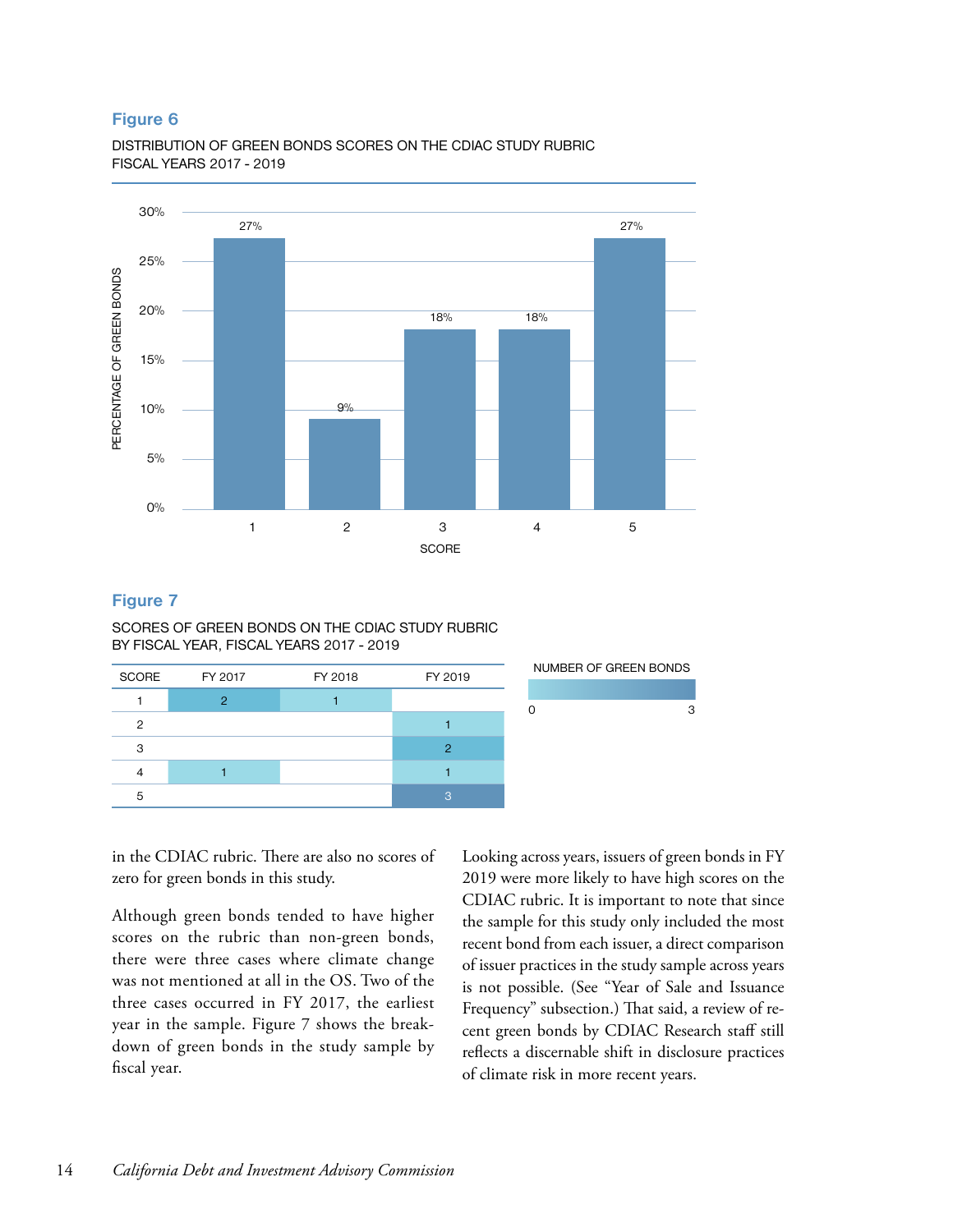#### **REFUNDINGS**

"Refunding" bonds can be issued to repay the principal, interest or redemption costs of previously-issued bonds.<sup>31</sup> Previous CDIAC research noted different disclosure practices for refundings,<sup>32</sup> which gave cause for additional study in this analysis.

Refundings made up the majority of bonds evaluated in this study. When adding in partial refundings, more than 70% of the study sample had some refunding component.

Non-refundings were more likely than refundings to mention climate change; however, the majority of non-refundings still had no mention of climate change in the OS. Figure 8 shows the distribution of scores for refundings, partial refundings, and non-refunding deals in the sample.

#### **Figure 8**





<sup>31</sup> CDIAC, *California Debt Financing Guide*, 4-41.

<sup>32</sup> California Debt and Investment Advisory Commission. *A Preliminary Review of the Initial Disclosure Practices of California's Conduit Borrowers*, 4, (Sacramento: 2015), Accessed March 24, 2020, **[www.treasurer.ca.gov/cdiac/issuebriefs/201509.pdf](http://www.treasurer.ca.gov/cdiac/issuebriefs/201509.pdf)**.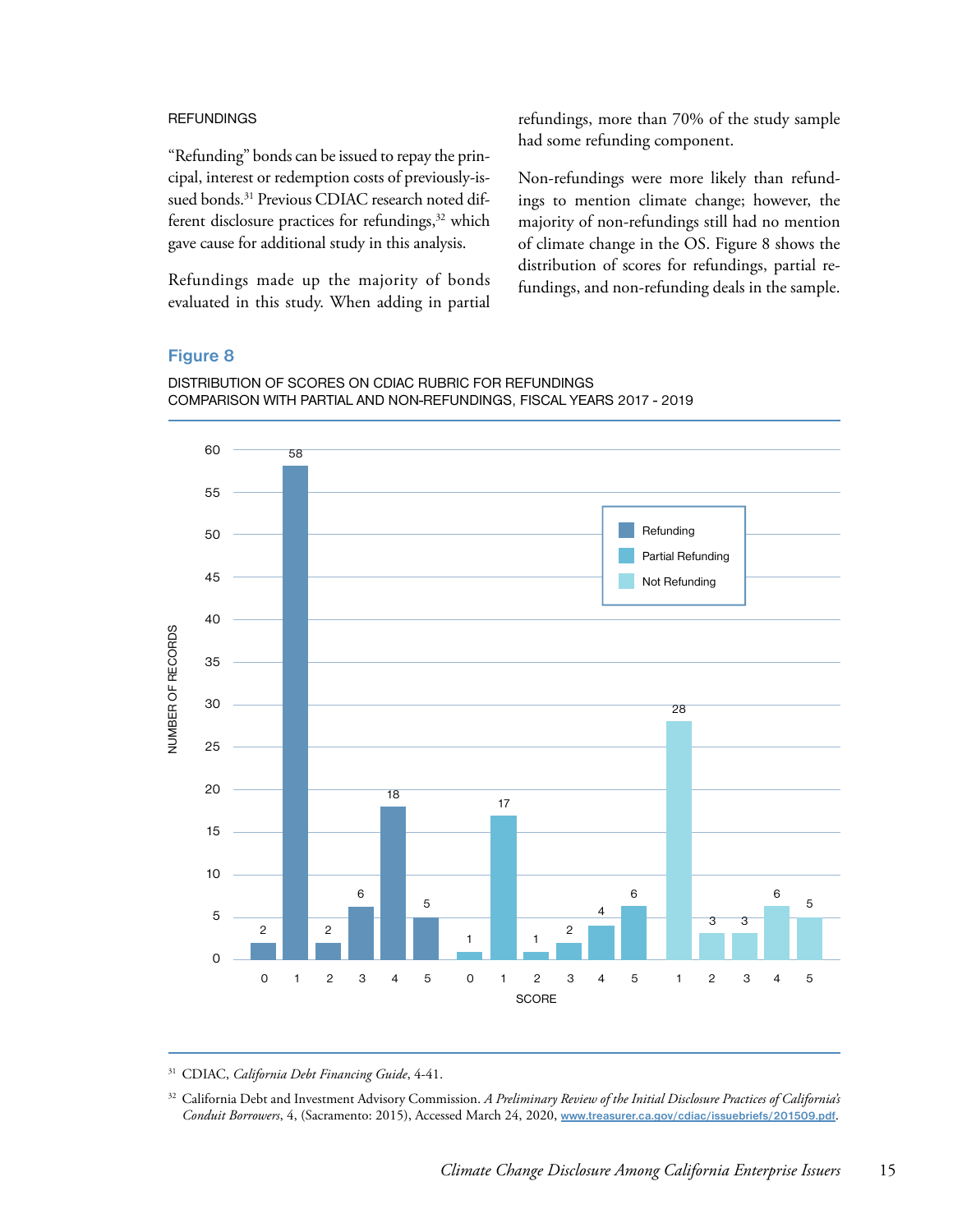Only one-third of full refundings mentioned climate change in their disclosure documents compared to 38% for non-refundings. All of the scores of zero were for either a full or a partial refunding. This is potentially significant given that refundings and non-refundings are subject to the same disclosure regulations. Investors expect the disclosure for a refunding deal to be as current and robust as the disclosure for a bond exclusively comprised of "new money." In many cases, refundings have a shorter maturity than non-refundings, which could influence an issuer's assessment of climate risks that an investor would deem material. That said, several refundings with comparable maturity dates to bonds comprised exclusively of new money did not mention risks of climate change anywhere in the OS.

For the refundings with a similar maturity as typical non-refundings that did not mention climate change, it is possible that an issuer views the disclosure documents for a refunding deal as an "update" of the disclosure for the previous issuance as opposed to one where decisions about disclosure are a broader conversation about what needs to be included. It is important to note that issuers of refundings should be aware that disclosure for refundings is subject to the same regulations and requirements as for non-refundings. Best practices for appropriate disclosure include processes to determine potential material risks to repayment of bonds, regardless of risks described in past disclosure documents.

### Bond Insurance

An issuer can choose to purchase bond insurance from an insuring agency prior to issuing debt. The role of the bond insurer is to guarantee payments to investors in the event of issuer default.<sup>33</sup> Forty-eight issuers in this study (28%) purchased bond insurance. Figure 9 shows the distribution of scores for issuers that insured

their bonds compared to issuers that chose not to purchase insurance.

Issuers that purchased bond insurance were less likely to mention climate change (29%) or disclose issuer-specific climate risks (21%) than other issuers (41% and 32%, respectively). Additionally, none of the issuers with bond insurance achieved a score of five.

It is not entirely clear why insured bonds were less likely to mention climate change in the OS. Many smaller issuers find that purchasing bond insurance lowers their total costs of issuance because it allows them to issue debt at a lower interest rate.<sup>34</sup> Given that this study found evidence of a negative correlation between disclosure practices and issuance size, some of the results for issuers with bond insurance may be contributable to a smaller average issuance size. If so, the relationship seen in this study between bond insurance and disclosure practices of climate risk might be overstated.

Although insured bonds tended to have lower scores in this analysis, the majority of issuers without bond insurance still did not mention climate change in their OS (see Figure 10). Bond insurance is not a full explanation for omission of climate change in an issuer's disclosure documents.

## Link to Debt Repayment

During the evaluation process, CDIAC tracked whether each OS contained language that linked potential effects of climate change to the ability of the issuer to repay the bond proceeds – whether or not the issuer expected climate change to affect its repayment ability.

Less than 20% of OSs examined in the study contained language that linked effects of climate change to the issuer's ability to repay bond proceeds. This included cases where the OS explicitly

<sup>33</sup> CDIAC, *California Debt Financing Guide*, 2-18.

<sup>34</sup> CDIAC, *California Debt Financing Guide*, 2-17.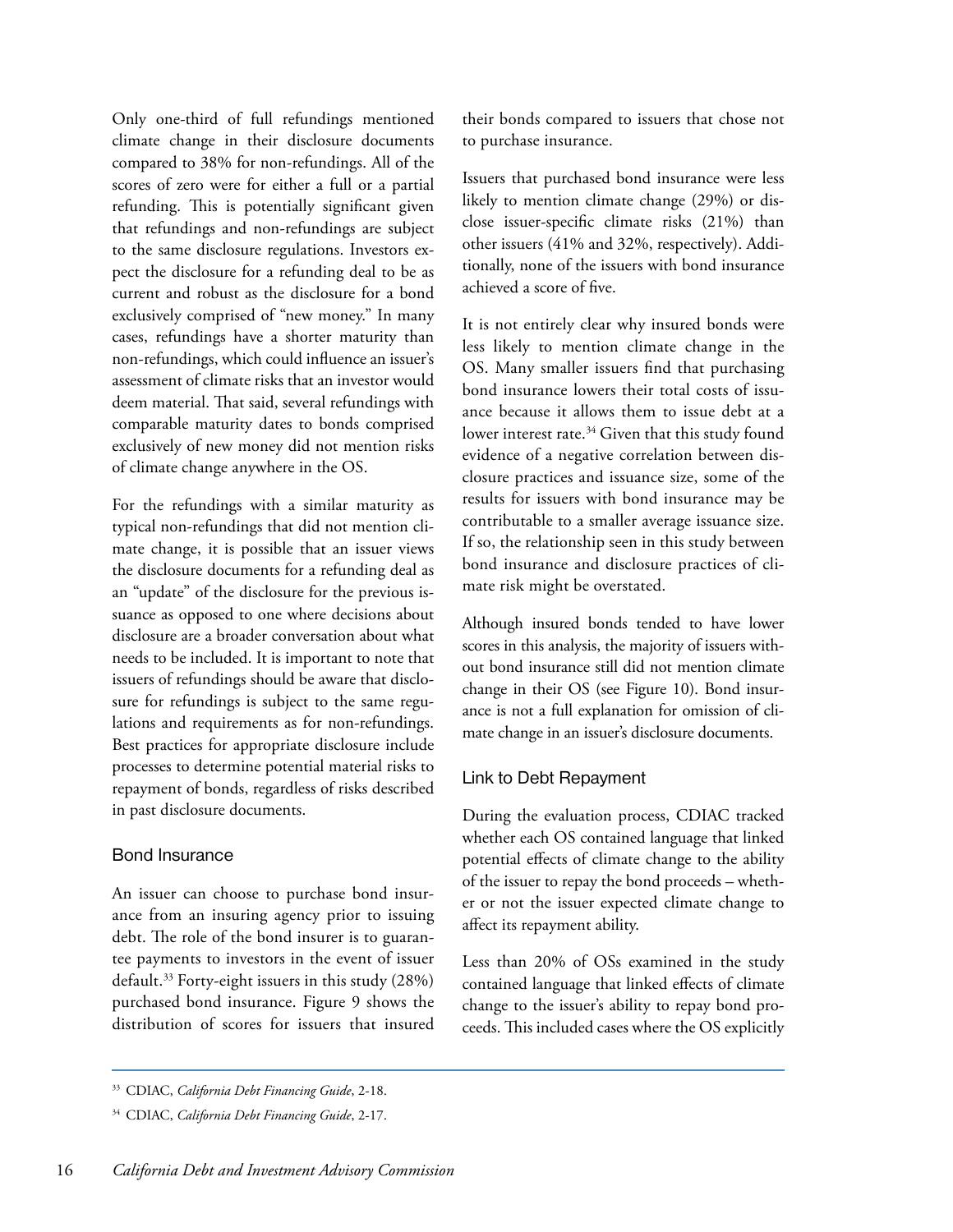DISTRIBUTION OF SCORES ON THE CDIAC RUBRIC FOR INSURED BONDS COMPARISON WITH NON-INSURED BONDS, FISCAL YEARS 2017 - 2019



# **Figure 10**

DISTRIBUTION OF SCORES ON CDIAC RUBRIC FOR INSURED BONDS COMPARISON WITH NON-INSURED BONDS, FISCAL YEARS 2017 - 2019

|                       |         |    |   |   | 4  | ь |
|-----------------------|---------|----|---|---|----|---|
| <b>BOND INSURANCE</b> |         | 33 | 4 |   | 6  |   |
| NO BOND INSURANCE     | $\circ$ | 71 | 3 | 8 | 22 |   |
| NUMBER OF BONDS       |         |    |   |   |    |   |
|                       |         |    |   |   |    |   |
| $\Omega$              |         |    |   |   |    |   |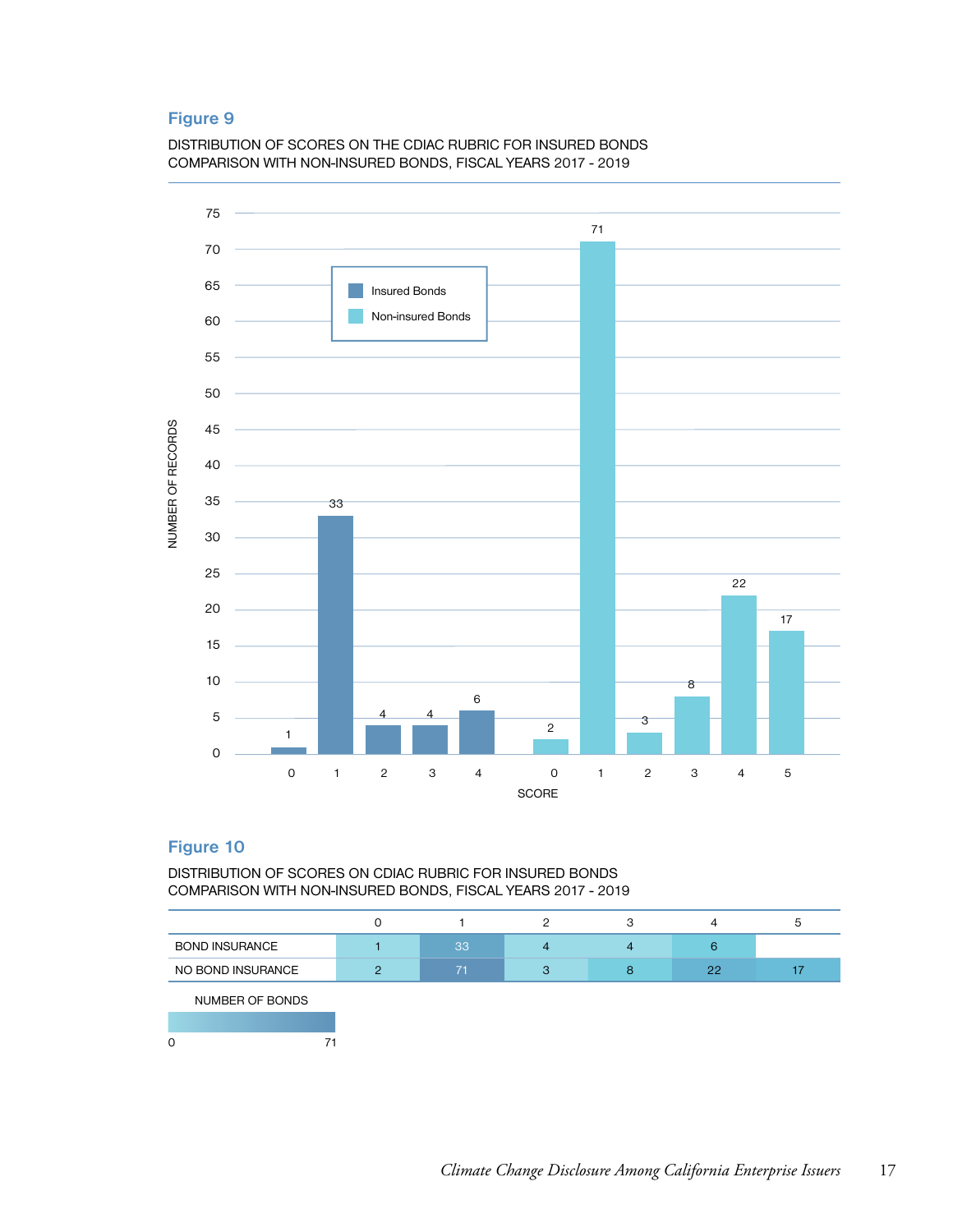noted that there was no expected risk of climate change affecting repayment. A majority of issuers did not have any language commenting on risks of climate change in the context of repayment of bond proceeds.

The remaining issuers in the sample – approximately 30% – had language suggesting that natural disasters were a risk that could result in the nonpayment of debt service payments. In the vast majority of these cases, the natural disasters cited in the OSs included ones that are linked to effects of climate change, such as flooding, wildfires, severe drought, etc. However, less than a quarter of these issuers mentioned climate change anywhere in the OS. Similarly, many OSs referenced potential risks from possible future legislation and litigation, but only a small share of issuers referenced these risks in the context of climate change.

Instead of finding a correlation with expected risks, this study found that language linking climate change to repayment of bond proceeds was more likely as issuance size increased. Issuers with language in the OS describing the relationship between climate change and potential repayment of bond proceeds had a median issuance amount over four times the size of the median issuance amount of all other issuers (see Figure 11).

This correlation between issuers linking climate change to repayment and issuance size is especially notable given that larger issuers tend to have a higher threshold for materiality. For example, a smaller issuer may consider a risk to be material based on the percentage of the operating budget or general fund, whereas a larger issuer may conclude that same risk is not material, given its larger operating budget. The high median issuance amount for issuers with relevant discussions of repayment risks suggests that even large issuers are finding that climate change poses a material risk to that entity, and/ or discussing climate change in the context of repayment risk is a message that is valuable to communicate to the investor community.

Some of this relationship with issuance size can be explained by the strong correlation between issuance size and rubric score described earlier in the report, but not all. For example, more than one-third of issuers with a score of five on the CDIAC rubric did not have language in the disclosure documents linking climate change to repayment of bond proceeds. Even after accounting for issuers that did not mention climate change anywhere in the OS, the median issuance amount for the issuers linking climate change to repayment was still double that of the issuers that had not.

# Disclosure of Climate Risk by Debt Purpose

AVERAGE SCORE ON THE CDIAC RUBRIC. This study evaluated disclosure statements from public enterprise revenue issuers in California over the past three fiscal years. Within that group of issuers, there were many different sectors and purposes for the issued debt. Figure 12 shows all of the different purposes of debt in the study sample and the distribution of scores for each debt purpose.

The most common debt purpose was for issuers in the water supply, storage and distribution sector, which comprised 75 out of 171 bonds in the sample. Only one-third of these issuers mentioned climate change in the OS. The next most common debt purpose represented in the sample was the sector for wastewater collection, which had 45 bonds in the sample. Less than one-fifth of issuers in the wastewater collection and treatment sector mentioned climate change in the OS. Together, these two complementary sectors made up over 70% of the sample. Although the sample is heavily weighted with issuers in these two sectors, this is a reflection of the market for enterprise-revenue bond issuers for the period between July 2016 and June 2019, as there was no sampling error in this study.

Issuers in the power generation and transmission sector earned, on average, the highest scores on the CDIAC rubric. Of 16 issuers, 15 de-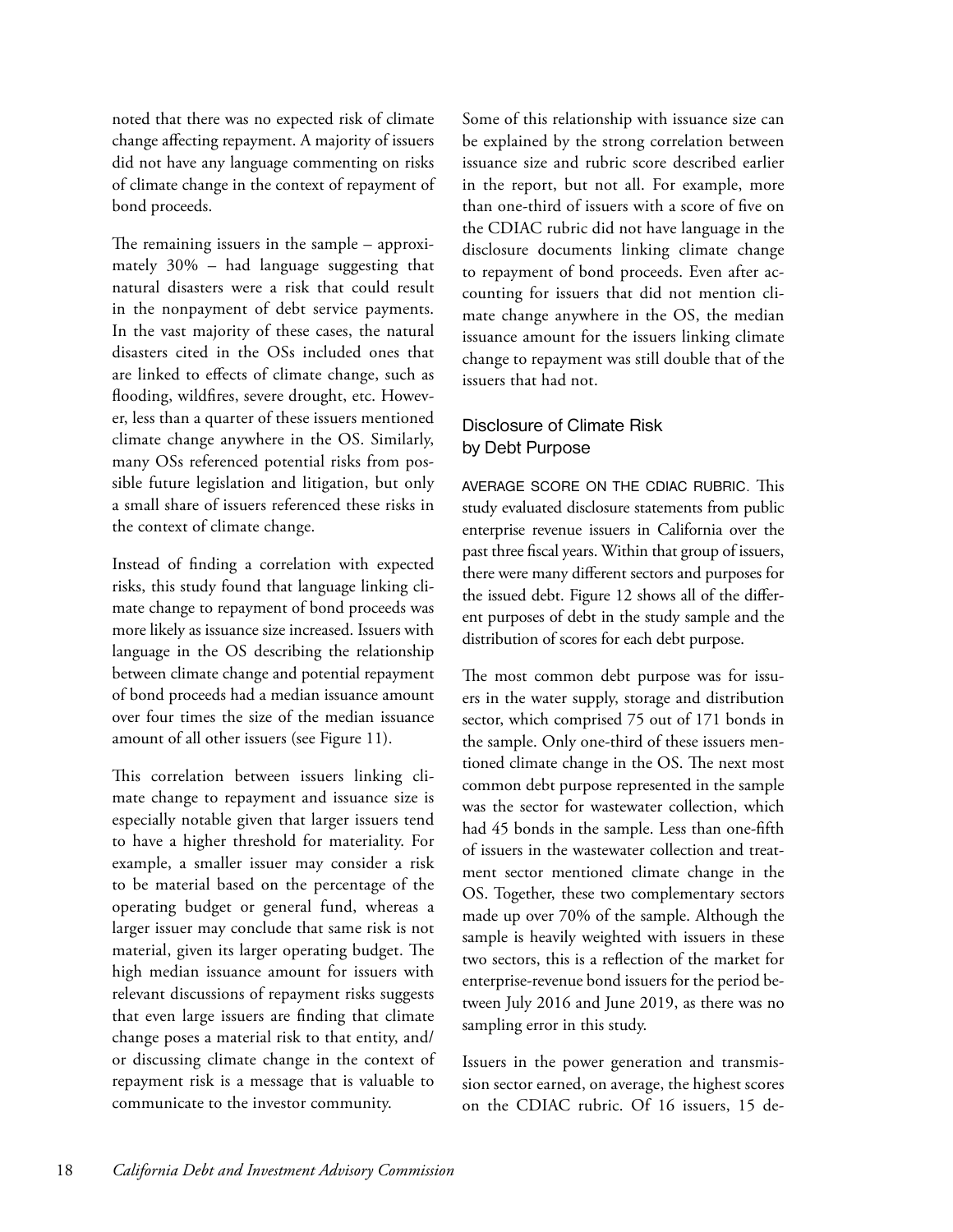#### MEDIAN ISSUANCE AMOUNT FOR ISSUERS IN STUDY SAMPLE BY REPAYMENT LINK TO CLIMATE CHANGE, FISCAL YEARS 2017 - 2019



## **Figure 12**

SCORES ON THE CDIAC STUDY RUBRIC, BY DEBT PURPOSE, FISCAL YEARS 2017 - 2019

| <b>PURPOSE TYPE</b><br>0                         |                | $\mathbf{1}$   | 2              | 3              | 4              | 5              |
|--------------------------------------------------|----------------|----------------|----------------|----------------|----------------|----------------|
| Airport                                          | 2              | $\mathbf{1}$   | $\overline{2}$ | $\overline{2}$ | 2              |                |
| Bridges and Highways                             |                |                |                | $\mathbf{1}$   |                |                |
| College, University Facility<br>$\mathbf{1}$     |                | $\mathbf{1}$   |                |                |                |                |
| <b>Health Care Facilities</b>                    |                | $\overline{4}$ |                |                |                |                |
| Hospital                                         | $\mathbf{1}$   |                |                |                |                |                |
| Multifamily Housing                              | $\mathbf{1}$   |                |                |                |                |                |
| Multiple Capital Improvements, Public Works      | $\overline{4}$ |                |                | 2              |                |                |
| Parking                                          | $\mathbf{1}$   |                |                |                |                |                |
| Ports, Marinas                                   | 1              |                |                | 1              | $\overline{1}$ |                |
| Power Generation/Transmission                    | 1              |                | 3              | 9              | 3              |                |
| <b>Public Building</b>                           | $\mathbf{1}$   |                |                |                |                |                |
| <b>Public Transit</b>                            | $\mathbf{1}$   |                | 1              |                |                |                |
| Solid Waste Recovery Facilities                  | $\mathbf{1}$   |                | 1              | $\mathbf{1}$   |                |                |
| Street Construction and Improvements             |                | 1              |                |                |                |                |
| Wastewater Collection, Treatment<br>$\mathbf{1}$ |                | 36             | 1              | 1              | $\overline{2}$ | $\overline{4}$ |
| Water Supply, Storage, Distribution<br>1         |                | 49             | $\overline{4}$ | $\overline{4}$ | 10             | $\overline{7}$ |
| NILIMBED OF BONDS                                |                |                |                |                |                |                |

NUMBER OF BONDS

0 49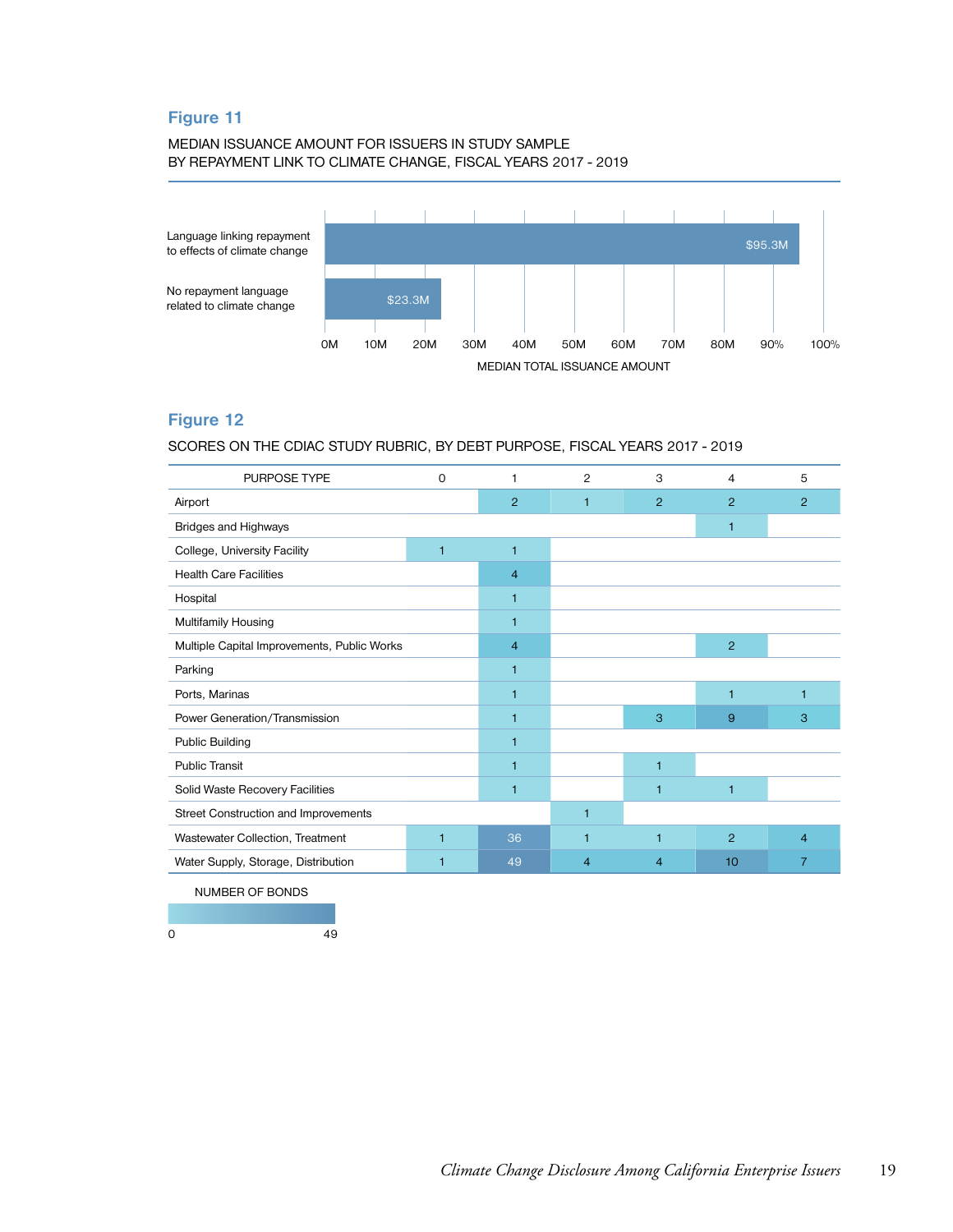scribed at least general physical and transition risks of climate change, and three-quarters of the issuers disclosed issuer-specific risks. Some of the issuers who would fall into this category are electric utility entities. Utilities are highly regulated, and the disclosure documents for those utilities tended to have very thorough sections on relevant regulations related to energy and greenhouse gas emissions. In addition, electric utilities that issued bonds in fiscal year 2019 were more likely to contain a discussion of risks due to wildfires, which is likely due at least in part to the passage of California Senate Bill 901, which requires electric utilities to prepare wildfire mitigation plans and submit those plans to the California Public Utilities Commission on an annual basis.35

Debt issued for airports had the next highest distribution of scores on the CDIAC rubric, with almost 80% of those issuers mentioning climate change. Almost half of the issuers of debt for airports in the sample disclosed issuer-specific risks of climate change.

AVERAGE NUMBER OF MENTIONS OF CLIMATE CHANGE IN THE OS. In addition to scores on the CDIAC rubric, this study also tracked the number of times the term "climate change"<sup>36</sup> was mentioned in each OS. The number of mentions of climate change does not fully account for the level of appropriate disclosure of climate risk, but it does serve as a strong proxy. Mentions of climate change in and of themselves don't guarantee full disclosure of climate change; however, issuers with more mentions of climate change were found to be more likely to have well-developed disclosure of climate risk, and climate change was also more likely to be integrated into the operations of the issuer.

Figure 13 shows the average number of times climate change was mentioned for issuers in each of the sectors mentioned above.

The issuers with the most references of climate change were, on average, in sectors related to airports and power generation/transmission, followed by debt purposes related to bridges and highways and then by ports and marinas. The average number of mentions for airports is a bit of an outlier due to a much larger number of mentions of climate change in disclosure documents from San Francisco. After controlling for outliers in San Francisco, entities issuing debt for airports dropped from the first to the fourth-highest rank.

Even more telling than the sectors with the highest average number of mentions of climate change are the sectors that didn't mention climate change at all. Debt purposes with zero issuers that mentioned climate change included university facilities, health care facilities, hospitals, multifamily housing, parking and public buildings. Although these sectors seem like they may be less affected by some effects of climate change than some other sectors such as utilities or airports, the issuers of these projects all have physical facilities that could be impacted by natural disasters that the scientific community has linked to climate change. These organizations could be just as materially impacted by physical risks of climate change such as wildfire or flood, for example. Even without physical damage to a property, these issuers may also be at risk of high costs of energy use during heat waves, higher costs of regulations, and/or many other potential risks associated with effects of climate change. Without mentioning climate change in the OS at all, investors – and regulators – are unable to determine whether the omission was due to a risk being immaterial or whether that risk was never considered when preparing the disclosure documents.

<sup>&</sup>lt;sup>35</sup> Chapter 626, Statutes of 2018 (SB 901), requires submittal of wildfire mitigation plans to the California Public Utilities Commission, **[https://leginfo.legislature.ca.gov/faces/billTextClient.xhtml?bill\\_id=201720180SB901](https://leginfo.legislature.ca.gov/faces/billTextClient.xhtml?bill_id=201720180SB901)** (Accessed April 6, 2020).

<sup>36</sup> Similar terms such as "climatic changes," "changing climate" or related terms in the context of climate change were also counted. References to "global warming" were tracked separately, since some issuers mentioned global warming in the OS in the context of specific legislation, whether or not climate change was considered as a separate risk.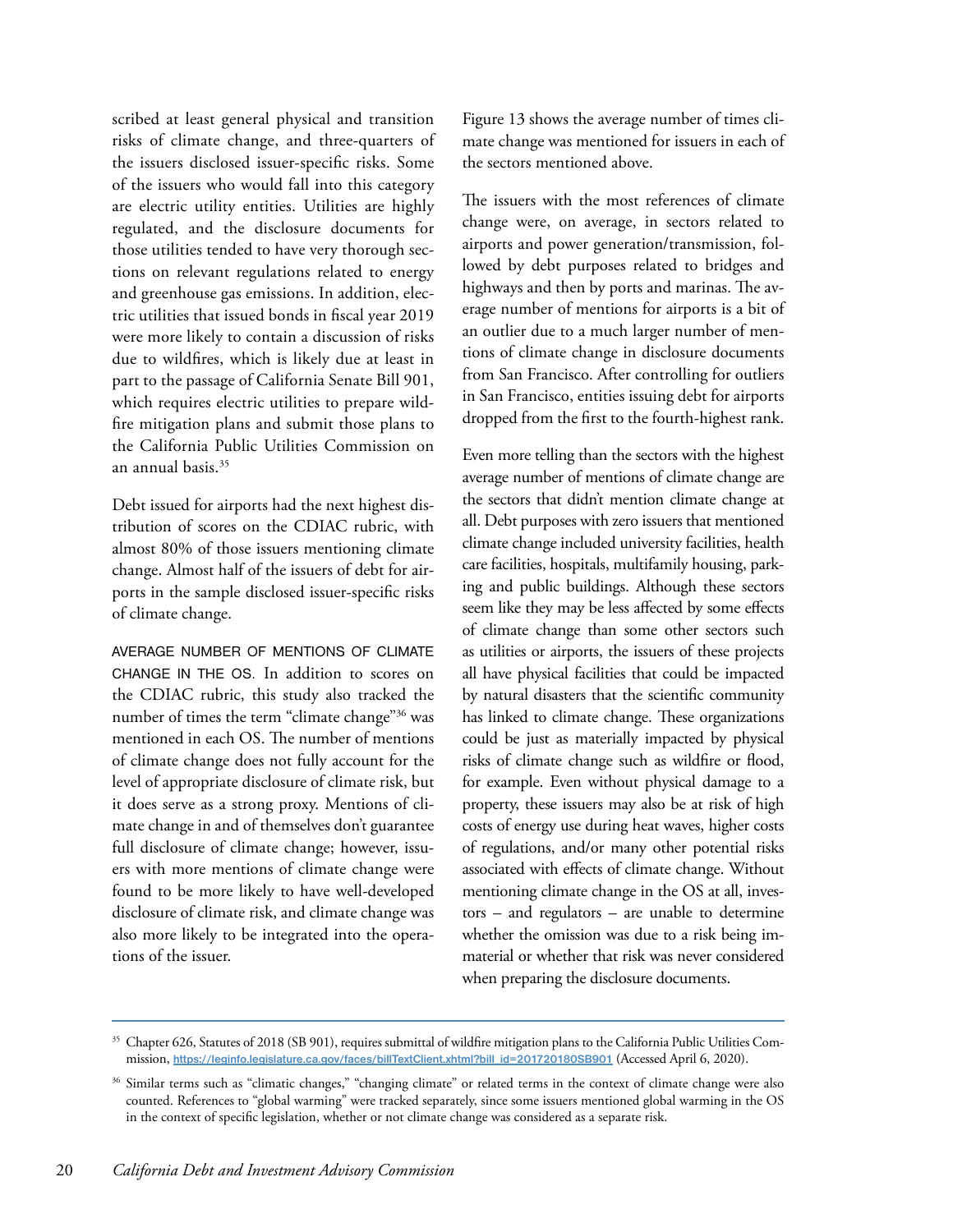### AVERAGE NUMBER OF REFERENCES OF CLIMATE CHANGE IN DISCLOSURE DOCUMENTS BY SECTOR, FISCAL YEARS 2017 - 2019

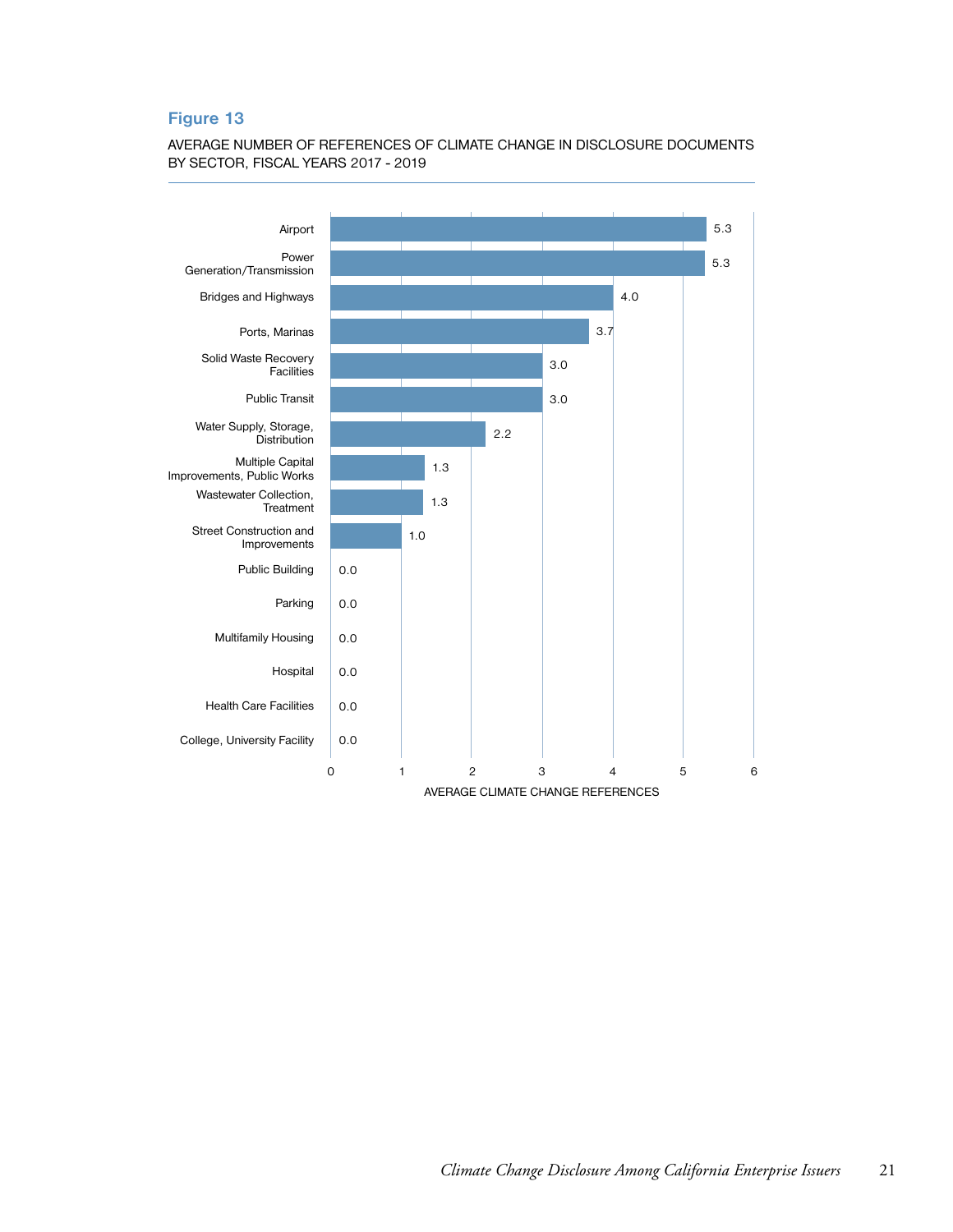### Geographic Analysis

Different geographies in California will be affected by climate change in different ways. For example, coastal areas are especially vulnerable to sea-level rise, whereas forested areas are generally more vulnerable to wildfires. While it is outside the scope of this analysis to analyze the potential risk of climate change for each issuer based on its specific location, CDIAC analyzed trends in disclosure of climate risk based on the issuer's county.

CDIAC SAMPLE BY COUNTY. The sample in this study included bonds from issuers in 39 of California's 58 counties. The county with the most bonds in the sample (22 bonds) was Los Angeles County, which is also the most populous county in California.37 Counties not represented in the CDIAC sample<sup>38</sup> tended to be more rural and some of the least populous counties in the state.39 Those counties were not included in the CDIAC study because there were no municipal issuers registered in that county that sold enterprise-revenue bonds in FYs 2017, 2018, or 2019.

AVERAGE SCORE BY GEOGRAPHY. Average scores on the CDIAC rubric varied widely in different geographies in California. There were some general trends for scores on the rubric for specific geographies. For example, counties located on the coast were more likely to have higher average scores. However, average scores on the CDIAC rubric by county also varied significantly within similar geography types (Figure 14). Some issuers located in the same area had very different levels of disclosure.

The counties with the highest average scores on the CDIAC rubric were San Luis Obispo<sup>40</sup> and Monterey,<sup>41</sup> both with an average score of four out of five. Despite a positive correlation between issuance amount and score on the CDIAC rubric, the median issuance amount in the sample for both of these counties (\$18.6 million and \$23 million, respectively) was below the median issuance amount for the sample as a whole (\$27 million). San Francisco had the next highest average score of 3.75 between four issuers, but with a much higher median issuance amount of over \$150 million. The next counties with the highest average scores on the CDIAC rubric were Shasta, Sacramento, Alameda, Stanislaus, Contra Costa, Los Angeles, San Joaquin and San Diego. A full list of average scores on the CDIAC rubric by county is available in Appendix B to this report.

This report did not include general obligation bonds issued by the State of California since only issuers with an enterprise revenue repayment source were considered. The State's general obligation bonds are also often sold for benefit of specific programs, which incorporate multiple projects that can sometimes be located in different locations. This report did include four issuers considered agencies of the State of California, which together scored an average of 2.25 out of 5. The median issuance from these State of California agencies was \$476 million, which was more than three times the median issuance size for San Francisco County.

<sup>&</sup>lt;sup>37</sup> Department of Finance, "E-1 Population Estimates for Cities, Counties and the State with Annual Percent Change — January 1, 2018 and 2019," *State of California, Department of Finance*, Published May 2019, Accessed March 30, 2020, **[www.dof.ca.gov/Forecasting/Demographics/Estimates/E-1/](http://www.dof.ca.gov/Forecasting/Demographics/Estimates/E-1/)**.

<sup>38</sup> Counties that did not have any issuers in the CDIAC study include Alpine, Calaveras, Colusa, Del Norte, Glenn, Inyo, Lake, Lassen, Mariposa, Modoc, Mono, Nevada, Plumas, San Benito, Santa Cruz, Sierra, Siskiyou, Tuolumne and Yuba counties.

<sup>&</sup>lt;sup>39</sup> Department of Finance, "E-1 Population Estimates for Cities, Counties and the State with Annual Percent Change — January 1, 2018 and 2019."

<sup>&</sup>lt;sup>40</sup> Two issuers in the sample were located in San Luis Obispo County, both of which were from the water supply, storage, and distribution sector.

<sup>&</sup>lt;sup>41</sup> One issuer in the sample was located in Monterey County, which was in the solid waste recovery facilities sector.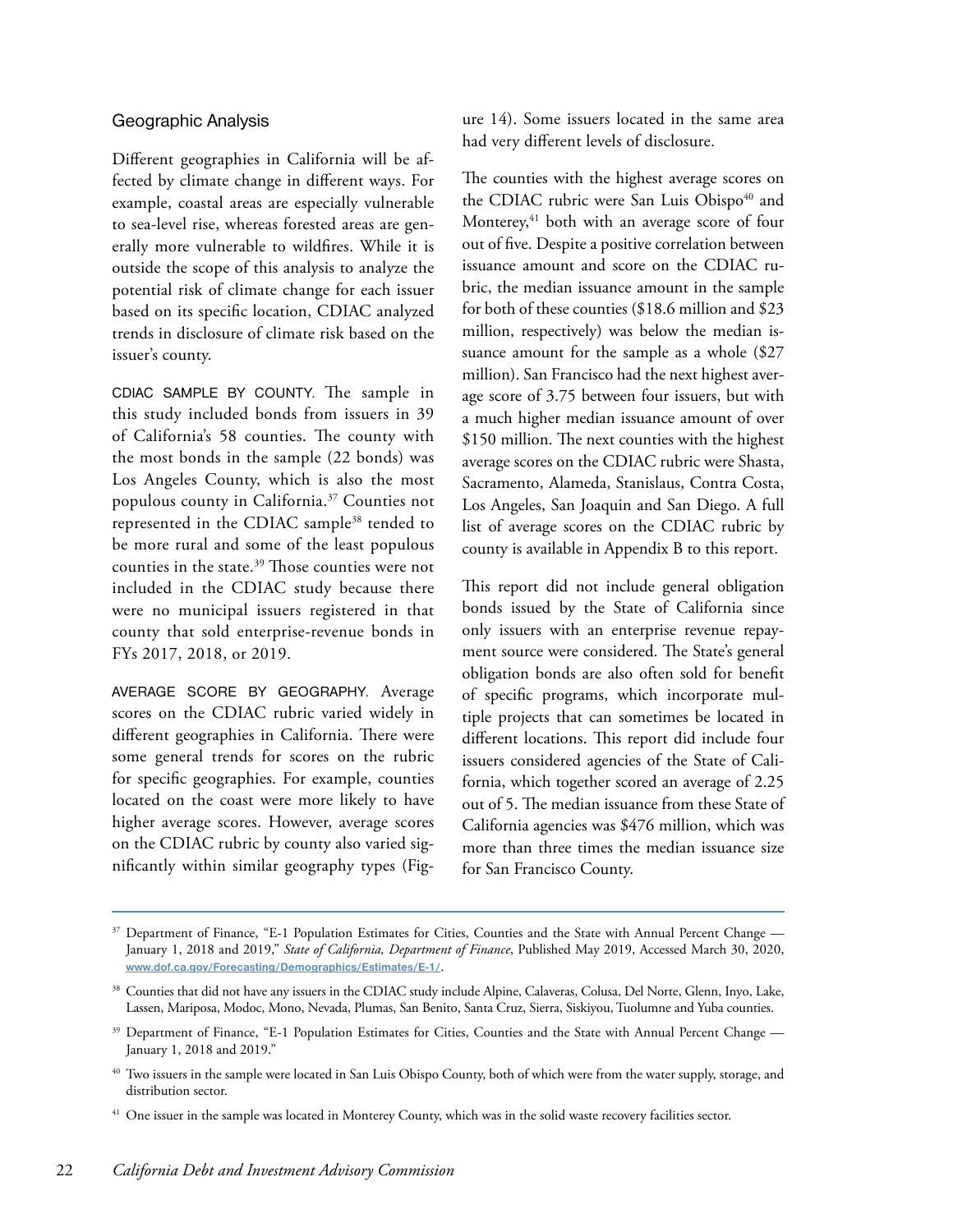AVERAGE SCORE ON CDIAC STUDY RUBRIC, BY COUNTY, FISCAL YEARS 2017 - 2019

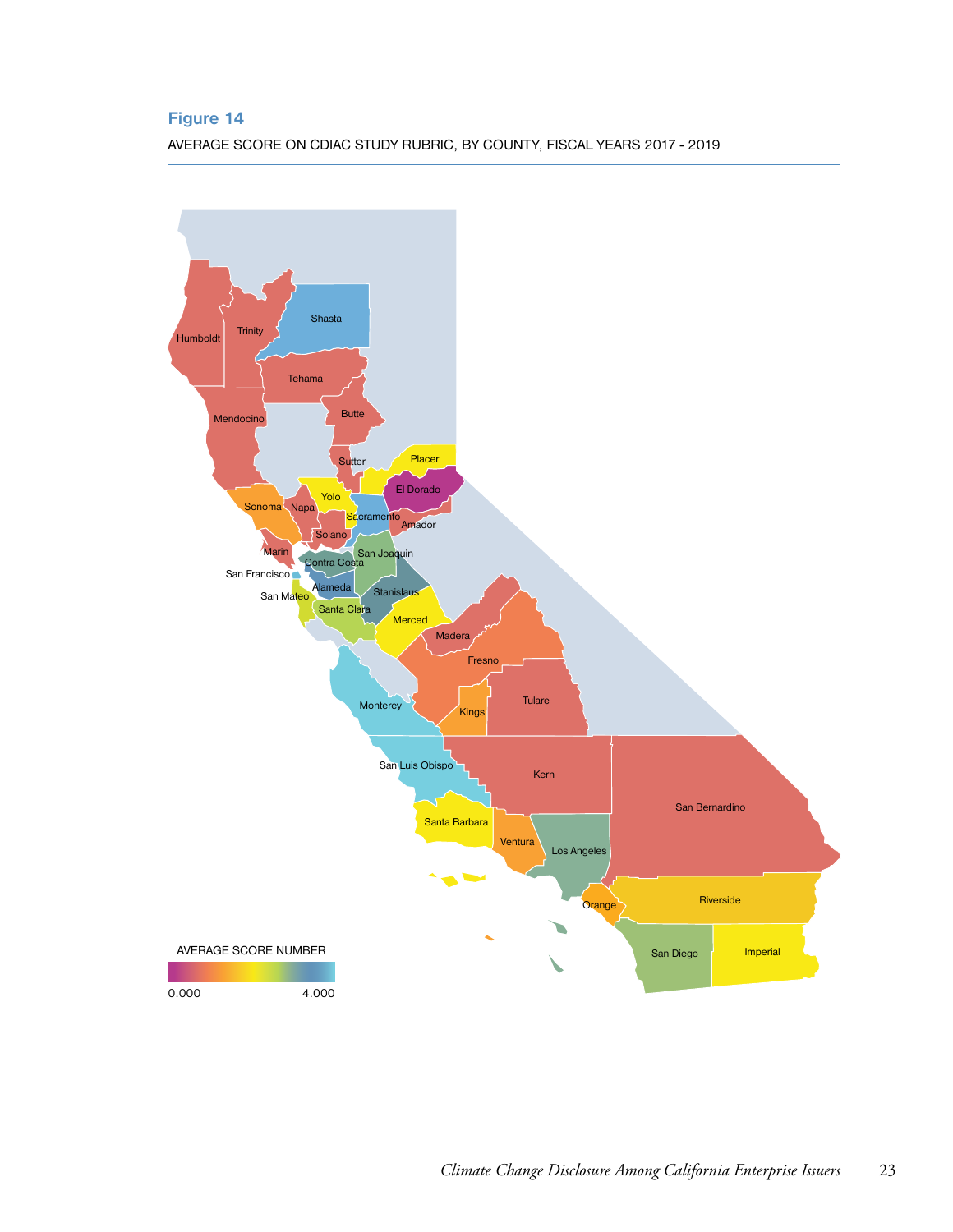Urban counties tended to have issuers with higher scores on the CDIAC rubric than more rural counties, with a few notable exceptions.<sup>42</sup> Orange and Riverside counties are considered urban, but both had an average issuer score on the CDIAC rubric of less than two out of five. Conversely, Shasta County tied Sacramento County for the fourth-highest average score. However, although much of Shasta County is considered rural, Shasta County is classified as an urban county by several definitions.<sup>43</sup> Since there was only one issuer in Shasta County in this study, it is possible that this issuer is an outlier and that adding more issuers in the sample would give a different score.

Seven of the 11 highest average scores were in coastal counties. This could be, at least in part, due to concerns of sea-level rise caused by global climate change. The California Coastal Commission requires that local governments in the Coastal Zone account for sea-level rise in the process of local coastal planning and permitting for coastal development.<sup>44</sup> There was also legislation passed in 2019, Assembly Bill 691, that required sea-level rise assessments to be con-

ducted and reported to the State Lands Commission for all legislatively-granted public trust lands.<sup>45</sup> These assessments are reported to the State Lands Commission and are freely available to access online.<sup>46</sup> There have also been several reports released on the potential effects of sealevel rise on California's coastline, including from the California Climate Change Center,<sup>47</sup> California Coastal Commission,<sup>48</sup> California Ocean Protection Council,<sup>49</sup> and the Legislative Analyst's Office,<sup>50</sup> among others. All of these assessments and reports contribute to the public awareness about potential risks and costs related to sea-level rise caused by global climate change. Issuers that are aware of these risks are required to disclose them in an OS if they are deemed to be "material" to the entity.<sup>51</sup>

Although issuers located in coastal counties tended to score higher on the CDIAC rubric, some coastal counties had low average scores on the rubric. Humboldt, Marin, Mendocino, Ventura, Sonoma, and Orange counties all had average scores on the CDIAC rubric below two. In other words, issuers in those counties were, on average, not likely to mention climate change at

- <sup>45</sup> Chapter 592, Statutes of 2013 (AB 691), requires assessments of sea-level rise of state lands, **[https://leginfo.legislature.](https://leginfo.legislature.ca.gov/faces/billNavClient.xhtml?bill_id=201320140AB691) [ca.gov/faces/billNavClient.xhtml?bill\\_id=201320140AB691](https://leginfo.legislature.ca.gov/faces/billNavClient.xhtml?bill_id=201320140AB691)** (Accessed April 6, 2020)
- <sup>46</sup> "AB 691 Actively Planning for Sea-level Rise Impacts," *State Lands Commission website*, Updated March 2020, Accessed March 31, 2020, **[www.slc.ca.gov/ab691/](http://www.slc.ca.gov/ab691/)**.
- <sup>47</sup> Matthew Heberger, et al., *The Impacts of Sea-level Rise on the California Coast*, (Sacramento: California Climate Change Center, 2009), Accessed April 2, 2020, **<https://pacinst.org/wp-content/uploads/2014/04/sea-level-rise.pdf>**.
- <sup>48</sup> California Coastal Commission, *Sea Level Rise Policy Guidance: Interpretive Guidelines for Addressing Sea-level Rise in Local Coastal Programs and Coastal Development Permits*, (San Francisco: 2018), Accessed August 19, 2020, **[https://documents.](https://documents.coastal.ca.gov/assets/slr/guidance/2018/0_Full_2018AdoptedSLRGuidanceUpdate.pdf) [coastal.ca.gov/assets/slr/guidance/2018/0\\_Full\\_2018AdoptedSLRGuidanceUpdate.pdf](https://documents.coastal.ca.gov/assets/slr/guidance/2018/0_Full_2018AdoptedSLRGuidanceUpdate.pdf)**
- <sup>49</sup> G. Griggs, et al. (California Ocean Protection Council Science Advisory Team Working Group), *Rising Seas in California: An Update on Sea-level Rise Science*, (Sacramento: California Ocean Science Trust, 2017), Accessed April 2, 2020, **[www.opc.](http://www.opc.ca.gov/webmaster/ftp/pdf/docs/rising-seas-in-california-an-update-on-sea-level-rise-science.) [ca.gov/webmaster/ftp/pdf/docs/rising-seas-in-california-an-update-on-sea-level-rise-science.pdf](http://www.opc.ca.gov/webmaster/ftp/pdf/docs/rising-seas-in-california-an-update-on-sea-level-rise-science.)**.

<sup>51</sup> CDIAC, *California Debt Financing Guide*, i-16.

 $42$  Classifications of rural and urban coun ties differ depending on which criteria are used. See, for example: "California - Rural Definitions: State-Level Maps," *Economic Research Service, United States Department of Agriculture*, Published September 4, 2007, Accessed March 30, 2020, **[www.ers.usda.gov/webdocs/DataFiles/53180/25559\\_CA.pdf?v=0](http://www.ers.usda.gov/webdocs/DataFiles/53180/25559_CA.pdf?v=0)**.

<sup>43</sup> Ibid.

<sup>44</sup> Chapter 965, Statutes of 1992, scientific recommendations related to sea-level rise are necessary for coastal planning, conservation, and development decisions, **<https://coastal.ca.gov/coastact.pdf>** (Accessed September 4, 2020)

<sup>50</sup> Petek, *Preparing for Rising Seas: How the State Can Help Support Local Coastal Adaptation Efforts*.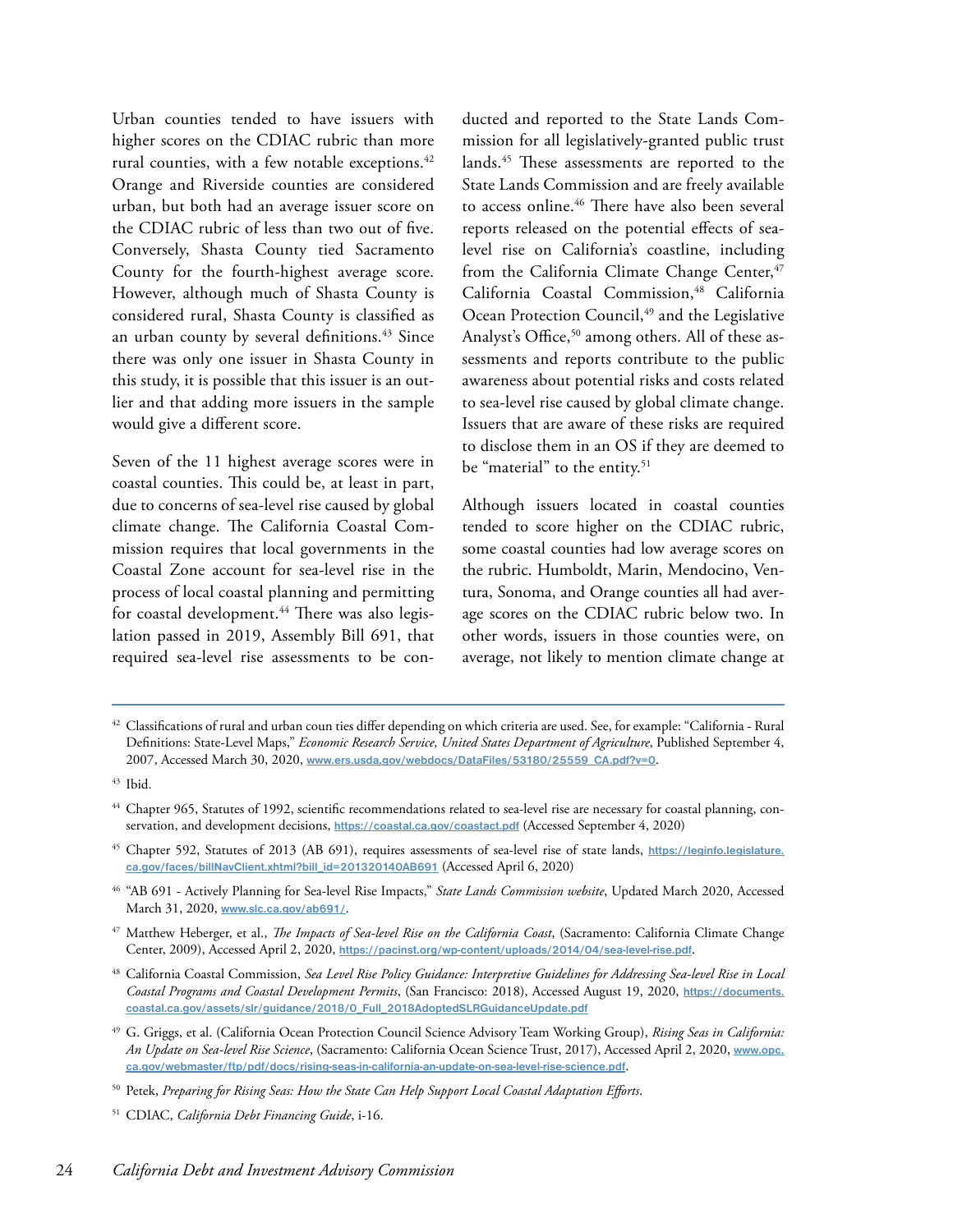all in their disclosure documents. A number of issuers in coastal counties did not mention climate change or vulnerability to sea-level rise in the OS; however, a quick online search found that several of the issuers in these counties were at risk of experiencing coastal flooding due to sealevel rise by 2050.52 Besides sea-level rise, these issuers may also be vulnerable to other effects that the scientific community has linked to climate change, such as decreased snowpack levels, extreme weather (i.e. heat waves), windstorms, wildfires, etc.

Some issuers within the same geographic area that are likely to face many of the same risks from natural disasters had very different levels of disclosure. In one coastal county, one issuer had a detailed description of risks of climate change to the location of the entity, and thus scored a four out of five on the CDIAC rubric. A similar agency located less than one mile away did not mention climate change anywhere in its OS. Examples like these suggest that issuer practices – as opposed to actual exposure to risks from climate change – may be driving some of the variation in disclosure of climate risk.

MENTIONS OF CLIMATE CHANGE IN THE OFFI-CIAL STATEMENT. In addition to evaluating disclosure documents according to the rubric, CDIAC also tracked how many times the term "climate change" was mentioned in the OS. The county with the most mentions of climate change per OS was San Francisco with an average of 11 mentions per OS. The number of mentions for issuers in San Francisco was almost twice as many as the two counties with the next highest average number of mentions of climate change per issuer, which were Alameda (6.17) and Monterey (6.00) counties.

Perhaps even more telling than the counties with the highest number of mentions of climate change per OS were the counties with the lowest average number of mentions. Fourteen of the 39 counties in this study had zero issuers that mentioned climate change: Kern, Marin, Napa, Madera, Solano, Amador, Butte, El Dorado, Humboldt, Mendocino, Sutter, Tehama, Trinity, and Tulare counties. It is possible that a larger sample size could change the calculated results for these counties. However, five issuers in the study were located in Kern County and four were located in Marin. Despite having multiple issuers in the sample in both of those counties, none of those issuers mentioned climate change anywhere in the OS.

As mentioned previously, there can be very valid reasons why an issuer could decide that climate change is not a material risk to the issuer (and therefore not necessary to disclose in the OS). However, even considering only counties with zero issuers that mentioned climate change, there are clear examples of counties that have already experienced extreme natural disasters that the scientific community has linked to climate change. California has experienced increasingly devastating wildfires over the past several years, including the 2019 Camp Fire, which was the deadliest wildfire ever recorded in California's history as well as one of the most destructive.53 Multiple sources have linked the increased frequency and severity of wildfires in California to effects of climate change.<sup>54</sup> The Camp

<sup>52</sup> Surging Seas Risk Finder Tool, *Climate Central website*, Published 2016, Accessed April 3, 2020, **[https://riskfinder.](https://riskfinder.climatecentral.org/) [climatecentral.org/](https://riskfinder.climatecentral.org/)**

<sup>53</sup> Cleve R. Wootson Jr., "The Deadliest, Most Destructive Wildfire in California's History has Finally Been Contained," *The Washington Post*, Published November 26, 2018, Accessed April 3, 2020, **[www.washingtonpost.com/nation/2018/11/25/](http://www.washingtonpost.com/nation/2018/11/25/camp-fire-deadliest-wildfire-californias-history-has-been-contained/) [camp-fire-deadliest-wildfire-californias-history-has-been-contained/](http://www.washingtonpost.com/nation/2018/11/25/camp-fire-deadliest-wildfire-californias-history-has-been-contained/)**.

<sup>54</sup> See, for example: Alejandra Borunda, "Climate Change is Contributing to California's Fires," *National Geographic*, Published October 25, 2019, Accessed April 3, 2020, **[www.nationalgeographic.com/science/2019/10/climate-change-california](http://www.nationalgeographic.com/science/2019/10/climate-change-california-power-outage/#close)[power-outage/#close](http://www.nationalgeographic.com/science/2019/10/climate-change-california-power-outage/#close)**, and Rong-Gong Lin II, Matt Hamilton, and Joseph Serna, "As Autumn Rain in California Vanishes Amid Global Warming, Fires Worsen," *The Los Angeles Times*, Published November 13, 2018, Accessed April 3, 2020, **[www.](http://www.latimes.com/local/lanow/la-me-rain-fires-california-20181113-story.html) [latimes.com/local/lanow/la-me-rain-fires-california-20181113-story.html](http://www.latimes.com/local/lanow/la-me-rain-fires-california-20181113-story.html)**.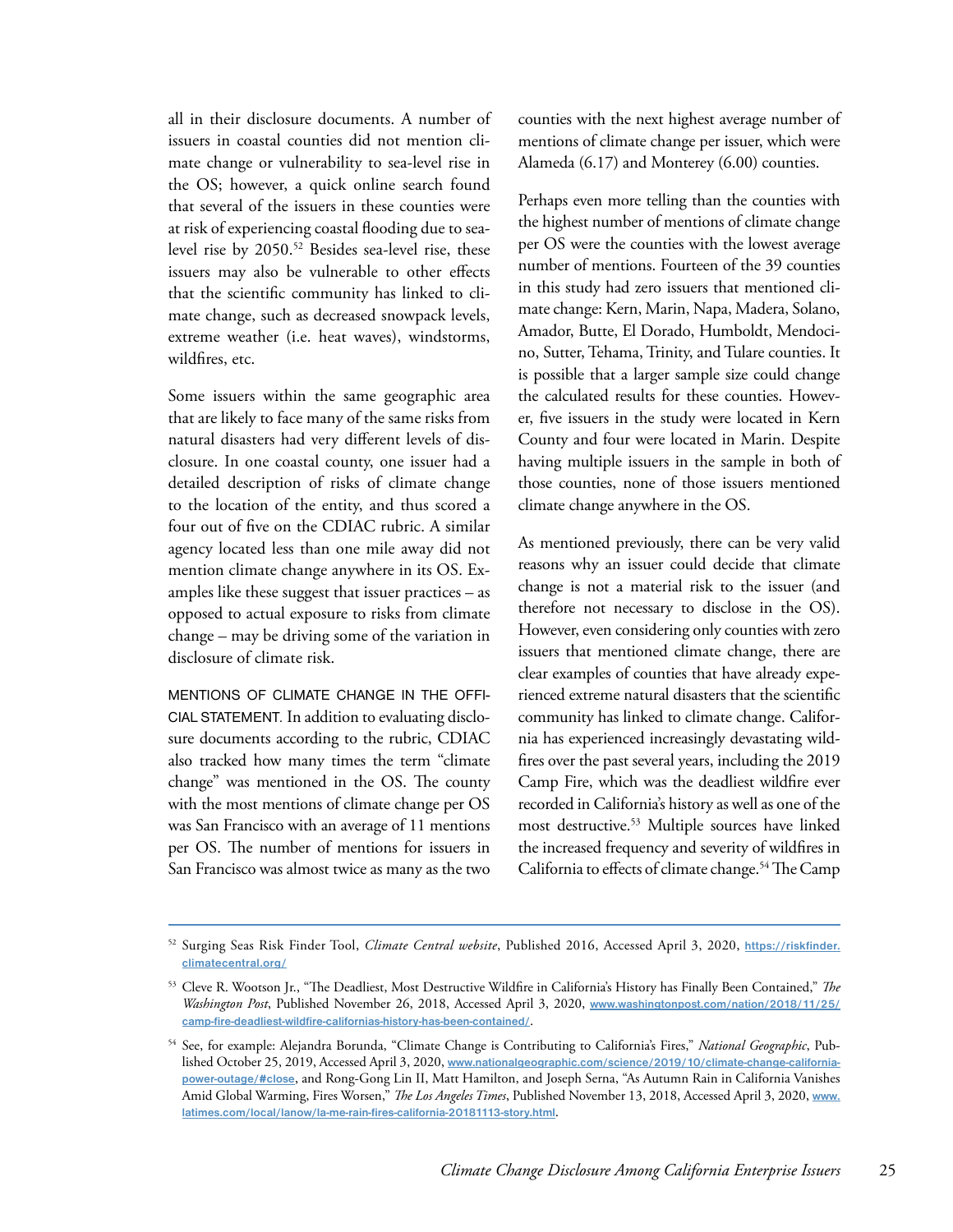Fire took place in Butte County, which is one of the counties with zero issuers that mentioned climate change in their disclosure documents. This particular issuance in Butte County took place in 2016, which was prior to the Camp Fire. A future OS from this issuer may address risks from climate change more explicitly.

Humboldt County is another county with zero issuers that mention climate change in their OS. One issuer located within Humboldt County is located on the bank of a river less than 10 miles from the Pacific Coast. The issuer does not mention climate change anywhere in its OS; however, according to one calculation, the issuer's location has an estimated 85 percent risk of experiencing flooding of four feet due to coastal flooding by 2050.55 The OS for that issuer discloses that the issuer has not obtained flood insurance, and that the issuer's repayment of bonds could be at risk in the case of a severe flood: "If there were to be an occurrence of a flood or severe seismic activity in the City, there could be substantial damage to the Water System, the cost of repair of which could exceed the net equity available therefore. In the event of significant flood or earthquake damage to the Water System, there can be no assurance that Net Revenues would be sufficient to pay principal of and interest on the Bonds."56

LIMITATIONS TO GEOGRAPHIC ANALYSIS. While there are 171 observations in this study, splitting those observations by county led to very small sample sizes for each area. Small sample sizes make results more volatile, and a larger sample may yield different results. For example, 11 of the 39 counties had scores based on only one issuer, and the practices of that issuer may or may not be reflective of general practices in that

region. Although this study did not have any sampling error since all bonds in the population were evaluated, one potential next step of this analysis may be to expand the size of a future study to include more issuers for each county. If so, the expanded sample could capture more variation within each county.

Since issuers in several rural counties are not included in this study, it is possible that expanding the sample to include additional counties could lead average scores to be different than what is described in this report. This study evaluated the full population of bonds based on the criteria described in the methodology, and there was no sampling error. The underrepresentation of rural counties is likely an accurate representation of geographic issuance trends in the California municipal market.57

#### Year of Sale and Issuance Frequency

This report evaluated disclosure documents from 171 different issuers from fiscal years 2017, 2018, and 2019. Multiple fiscal years were included in the study to incorporate more issuers in the sample and capture additional variation in disclosure practices. Including issuers in the sample only once meant that CDIAC evaluated only the most recent set of disclosure documents for each issuer, which are expected to improve over time. It also allowed for a more balanced look at different issuer practices without crowding out smaller issuers that do not issue bonds as often.

Since only the most recent bond from each issuer was included in the sample, a direct comparison between years in this study is not possible. Figure 15 shows the count of bonds in this study by fiscal year.

<sup>55</sup> Estimated effects of coastal flooding for this issuer was found using the Surging Seas Risk Finder Tool on the *Climate Central website*: **<https://riskfinder.climatecentral.org/>**.

<sup>&</sup>lt;sup>56</sup> This language is taken from page 43 of the official statement of the described issuer. The statement is not linked in this report in order to leave out the name of the issuer mentioned in this example.

<sup>57</sup> Nova Edwards, *An Overview of Local Government General Obligation Bonds Trends: 1985-2005*, (Sacramento: California Debt and Investment Advisory Commission, 2008), Accessed March 30, 2020, **[www.treasurer.ca.gov/cdiac/](http://www.treasurer.ca.gov/cdiac/publications/trends.pdf) [publications/trends.pdf](http://www.treasurer.ca.gov/cdiac/publications/trends.pdf)**.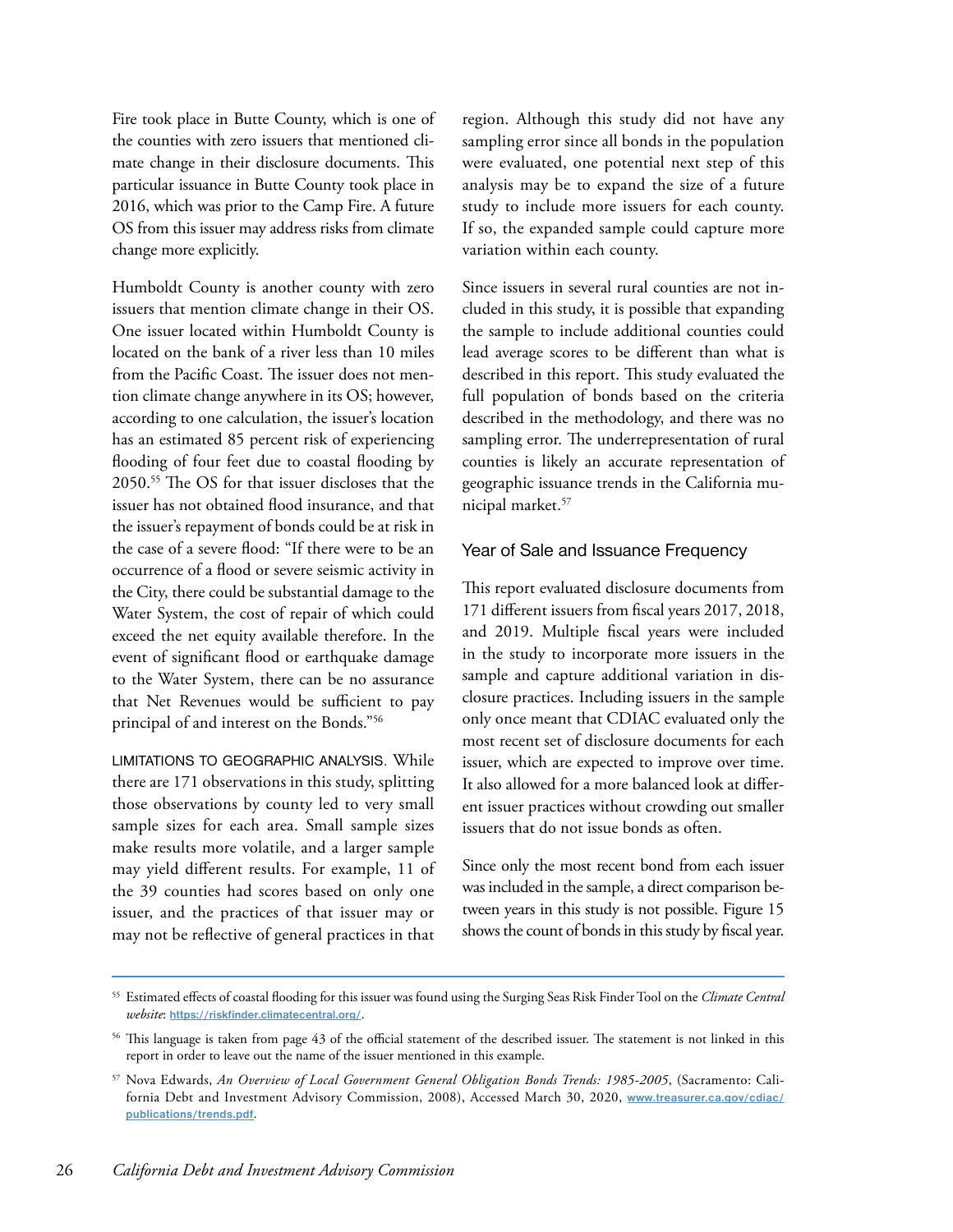

NUMBER OF ISSUERS IN CDIAC STUDY SAMPLE BY YEAR, FISCAL YEARS 2017 - 2019

The most popular year for bonds in the study was FY 2017. Although the number of bonds in this study for FY 2019 is smaller than in FY 2017, the share of bonds in the report from FY 2019 is actually larger than in reality. That is because issuers that sold bonds in the market more frequently were included only in the more recent year as opposed to all of the years in which the issuer sold bonds.

Without controlling for the sample differences between years, CDIAC did find that issuers from 2019 did, on average, have higher scores on the CDIAC rubric and were more likely to mention climate change. In fact, the issuers from 2019 in the sample were actually more likely to mention climate change than not. This is a much higher rate than seen in the general sample, in which less than four in ten issuers mentioned climate change in the sample. Conversely, only 20% of the issuers in the sample from 2017 mentioned climate change, and zero issuers in that year earned a score of five out of five on the CDIAC rubric. Both of these findings suggest that bonds in the sample from FY 2019 were more likely to

account for risks of climate change than bonds in previous years.

A subsequent question is whether this difference between years was due to a change in issuer disclosure practices or due to the structure of the sample – or possibly both. Although a direct comparison between years was not possible using the study sample, CDIAC conducted a supplemental analysis of the issuers who issued bonds in multiple years. These issuers would only be counted once in the sample despite having multiple bond issuances in the sample period.

There were some major differences between the issuers that sold bonds multiple times in the threeyear period and the other issuers in the sample. The issuers with multiple bond sales in the three-year period, on average, had higher issuance amounts and higher scores on the CDIAC rubric. The median issuance amount for issuers with multiple issuances between 2017 and 2019 was over \$91 million, which was over three times the median issuance amount for the general sample. The average rating for those same issuers was more than three out of five, compared to barely two out of five for the general sample. These issuers were more likely to mention climate change and pushed up the average scores for issuers in the sample in 2019, making a direct comparison across years more difficult. This also suggests that issuance frequency has a positive correlation with disclosure practices of climate risk. In other words, issuers that sold bonds in the market more frequently were more likely to mention climate change and have higher scores on the CDIAC rubric. This could be due to the fact that climate risk is an emerging topic that has gained more interest in recent years. It could also be due to a positive correlation with issuance amount, where issuers that sell bonds in the market more frequently are also issuing larger amounts of debt. Selling bonds in the market more often also gives the issuer more frequent opportunities to receive feedback from underwriters and other participants on financing teams, which could lead to changes in an issuer's disclosure practices. This study found evidence that larger issuance amounts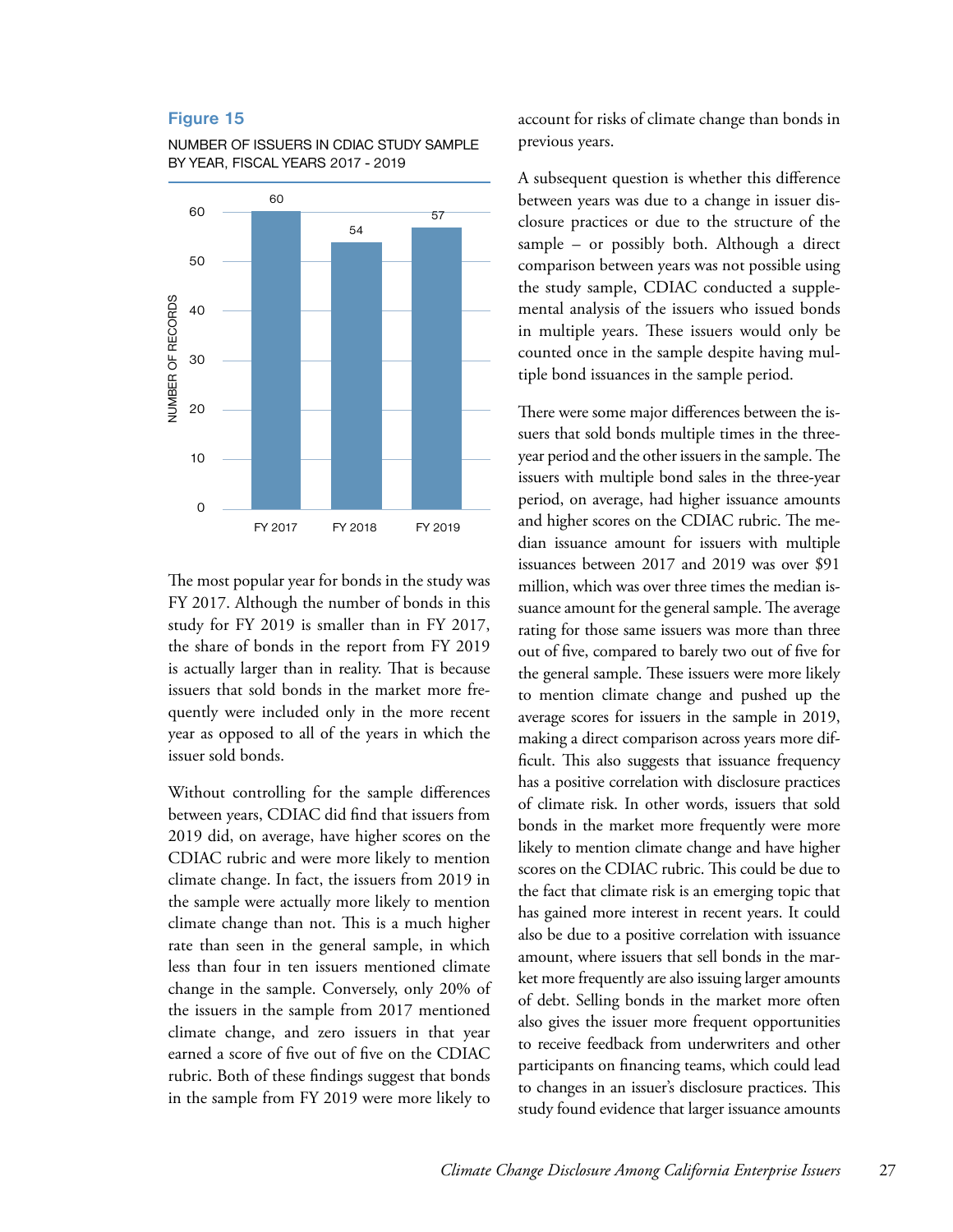were strongly correlated with higher scores on the CDIAC rubric.

Although there are major differences for many of the issuers in the sample from FY 2019, scores for bonds in 2019 tended to be higher than in previous years even after excluding issuers with multiple bonds sales. After excluding issuers with multiple bond sales between FY 2017 and 2019, half of the issuers that were left from FY 2019 mentioned climate change, compared to only 38 percent of the general sample. This finding suggests that, in all cases, issuers that sold bonds in 2019 were more likely to have better developed initial disclosure of climate risk.

## **CONCLUSION**

Accessing the municipal market now brings expectations that public agency issuers are considering and disclosing the risks of climate change on both the financed project as well as the issuer's ability to repay bondholders. CDIAC conducted a content analysis of the OSs of public enterprise revenue bonds publically offered by California's municipal issuers to see what issuers are disclosing to the market, and whether disclosure of climate risk has improved over time. With no consistent best practices focused on the disclosure of climate change risks in the municipal market, it is not surprising that CDIAC's analysis revealed a wide spectrum of disclosure practices; however, there were some key points, described below.

The majority of issuers did not mention risks resulting from climate change in their official statements, despite the fact that virtually all of the issuers in the study sample included risks from natural disasters in the OS. When an issuer does not mention climate change in the OS, investors are not able to distinguish between issuers that determined that climate change did not pose a material risk to the entity and issuers that never considered how climate change could adversely affect the issuer's operations and/or financial condition.

There is a strong relationship between issuance size and thoroughness of disclosure of climate risk. This was especially the case for very large issuances (over \$200 million), with some notable exceptions of large issuances of public debt that scored zero out of five on the CDIAC rubric. Large issuers of public debt tended to have much more thorough disclosure of risks of climate change despite the fact that large issuers tend to have a higher threshold for what constitutes a material risk to the issuer. Smaller issuers were, on average, not likely to mention climate change anywhere in the OS.

Disclosure practices varied for special types of bonds, such as green bonds and refundings. Issuers of green bonds were much more likely to mention climate change in the official statement, and discussions of potential risks from climate change, on average, tended to be much more thorough. On the other hand, issuers of refundings in the study sample were less likely to mention climate change in the official statement. The reduction of the maturity length associated with refundings did not fully mitigate this finding.

A wide spectrum of disclosure practices and patterns was identified among issuers with different debt purposes. Issuers issuing debt for water supply or wastewater treatment were the most common in the sample, but issuers of bonds for power utilities, airports, and ports were the most likely to mention climate change in the OS.

Disclosure practices varied among – and even within – geographic regions. This report found evidence of cases where disclosure of potential effects of climate change did not tend to reflect actual climate risk. In 14 of 39 California counties included in this report, zero issuers mentioned climate change in any of their disclosure documents.

Although the structure of the sample for this study made it impossible to compare issuers across different years directly, this report found evidence that issuances from more recent years were more likely to have more thorough discus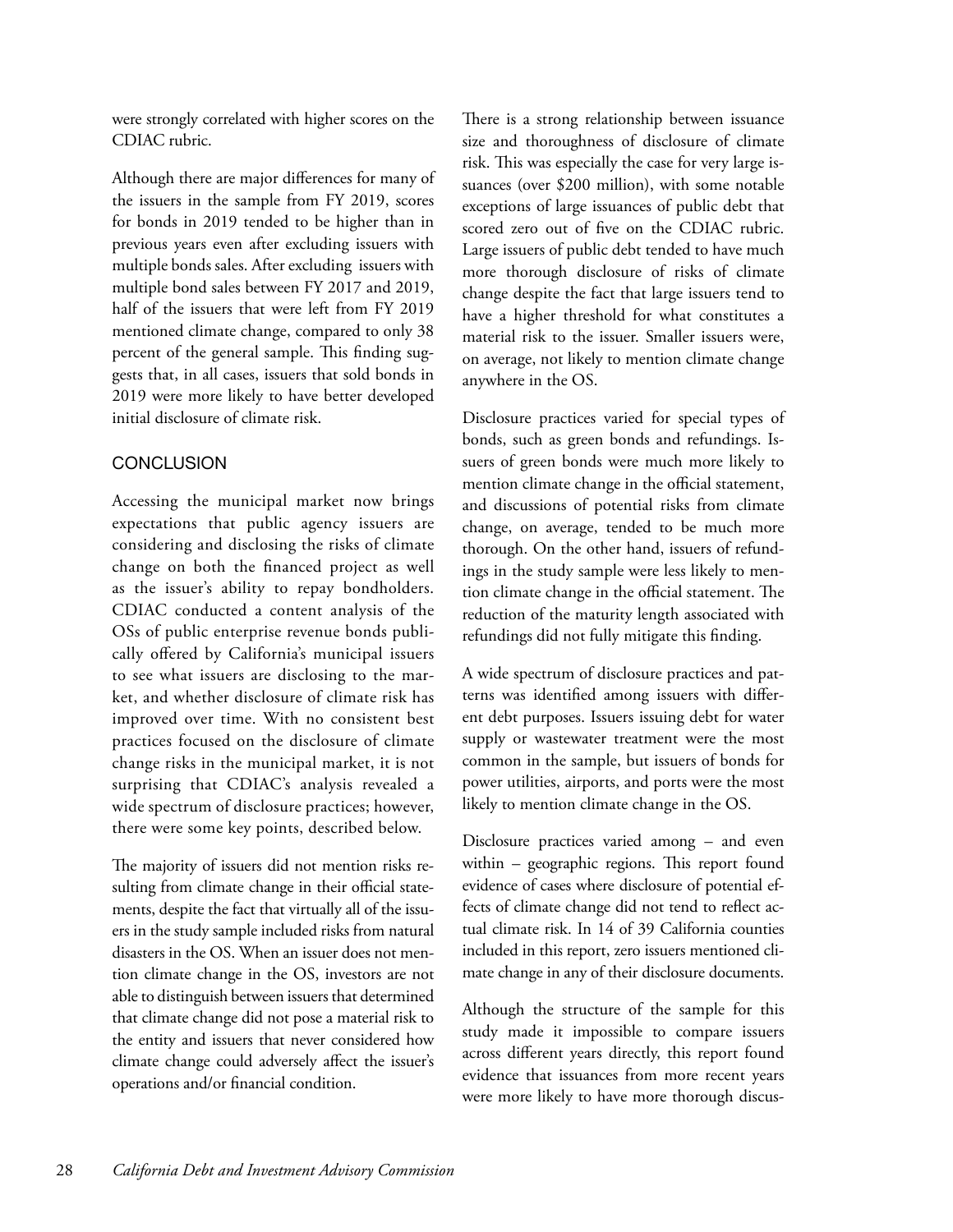sions of climate change in the OS. This is an encouraging sign that disclosure practices related to climate risk may be improving in the municipal market. Conversely, it is also further evidence that disclosure of climate risks in the municipal market might reflect adoption of new disclosure practices in addition to actual risk to the issuer and its operations.

There may be valid reasons for the differences in the disclosure of risks of climate change uncovered throughout this study. CDIAC cannot conclude whether the contents in the initial disclosure documents in the report sample reflect a sufficient assessment of risks of climate change for each issuer. However, the content analysis in this study found inconsistencies in the treatment of climate change as a potential material risk.

CDIAC recognizes that climate change is still an emerging topic, and that there is a lack of clear guidance on the appropriate level of disclosure of climate risk in the municipal market. CDIAC continues to encourage more consistency in disclosure practices for issuers in the municipal market, and hopes to assist in the future with identification of best practices to share with its stakeholders.

#### ACKNOWLEDGMENTS

This report was written by Kelly Joy of CDIAC's Policy Research Unit. Data collection for the report analyses was conducted by Kelly Joy and Tara Dunn while working as members of CDIAC's Policy Research Unit. The report was reviewed by Vivian Gerlach, Manager of CDIAC's Policy Research Unit, and by Angel Hernandez, Deputy Executive Director at CDIAC, under the leadership of Robert Berry, Executive Director at CDIAC.

CDIAC thanks the following consulting partners for contributing their time and professional expertise to the development and publication of this report:

Tulsi Byrne *Associate, Responsible Investing Nuveen*

Richard Freund *Sustainable Infrastructure Manager CDP*

Kate Gordon *Director, Governor's Office of Planning and Research Chair, California Strategic Growth Council*

*Senior Policy Advisor to the Governor on Climate* Nuin-Tara Key

*Deputy Director for Climate Resilience Governor's Office of Planning and Research*

Mrunal Shah *Partner Best Best & Krieger LLP*

Nikolai J. Sklaroff *Deputy Director, Debt & Treasury Management City of San José, Department of Finance*

James Wawrzyniak *Shareholder Jones Hall, A Professional Law Corporation*

Sarah Wilson *Senior Director, Responsible Investing Nuveen*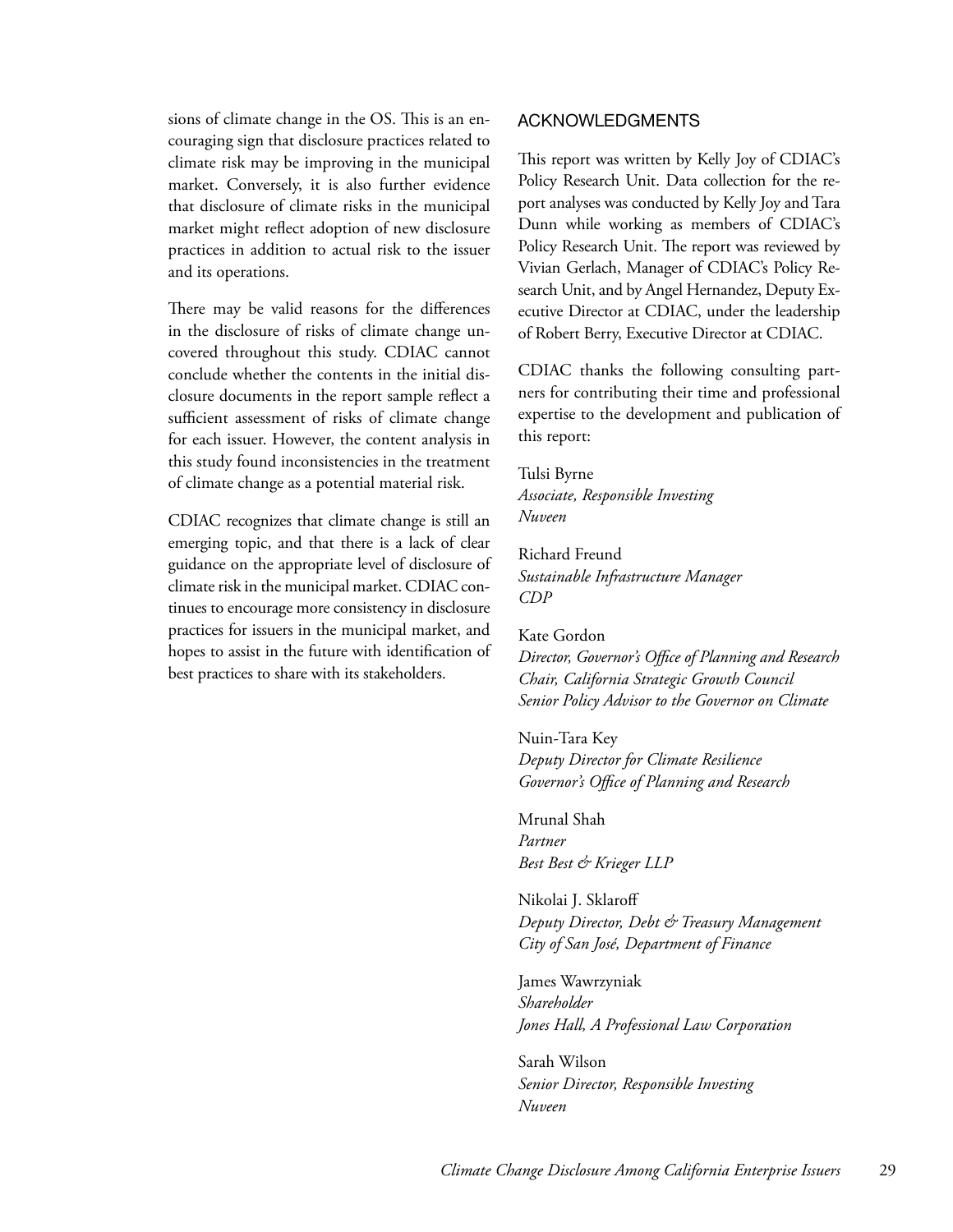## APPENDIX A: CDIAC STUDY RUBRIC

### Level 0: No mention of climate change or risks from natural disasters

- $\checkmark$  Climate change is <u>not</u> mentioned in the official statement
- $\checkmark$  No discussion of risks from natural disasters or other environmental factors

### Level 1: Accounts for risks from natural disasters, but no mention of climate change

- $\checkmark$  Climate change is <u>not</u> mentioned in the official statement
- $\checkmark$  Basic discussion of natural disaster/environmental risk no attribution to climate change

### Level 2: Basic (not meaningful) climate change disclosure

- $\checkmark$  Climate change is mentioned at least once in the official statement
- $\checkmark$  Basic discussion of natural disaster/environmental risk

### Level 3: Basic discussion of general transition and physical risks due to climate change

- $\checkmark$  Criteria from level 2
- $\checkmark$  Discussion of regulations related to carbon emissions and/or other relevant environmental factors
- $\checkmark$  Discussion of potential physical risks of climate change

### Level 4: Issuer-specific evaluation of risks due to climate change

- $\checkmark$  Criteria from level 3
- $\checkmark$  Discussion of issuer-specific physical risks
- $\checkmark$  Discussion of issuer-specific transition risks to a low-carbon environment
- $\checkmark$  Discussion of risk management activities related to climate change
- $\checkmark$  Discussion of insurance for natural disasters related to climate change

### Level 5: Quantified issuer-specific risks

- $\checkmark$  Criteria from level 4
- $\checkmark$  Issuer tracks the internal emissions of CO<sub>2</sub> and/or other relevant environmental output
- $\checkmark$  Analysis of the probability of incidents related to climate change that could affect the issuer's property and/or operations
- $\checkmark$  Discussion of the magnitude of potential risks due to effects of climate change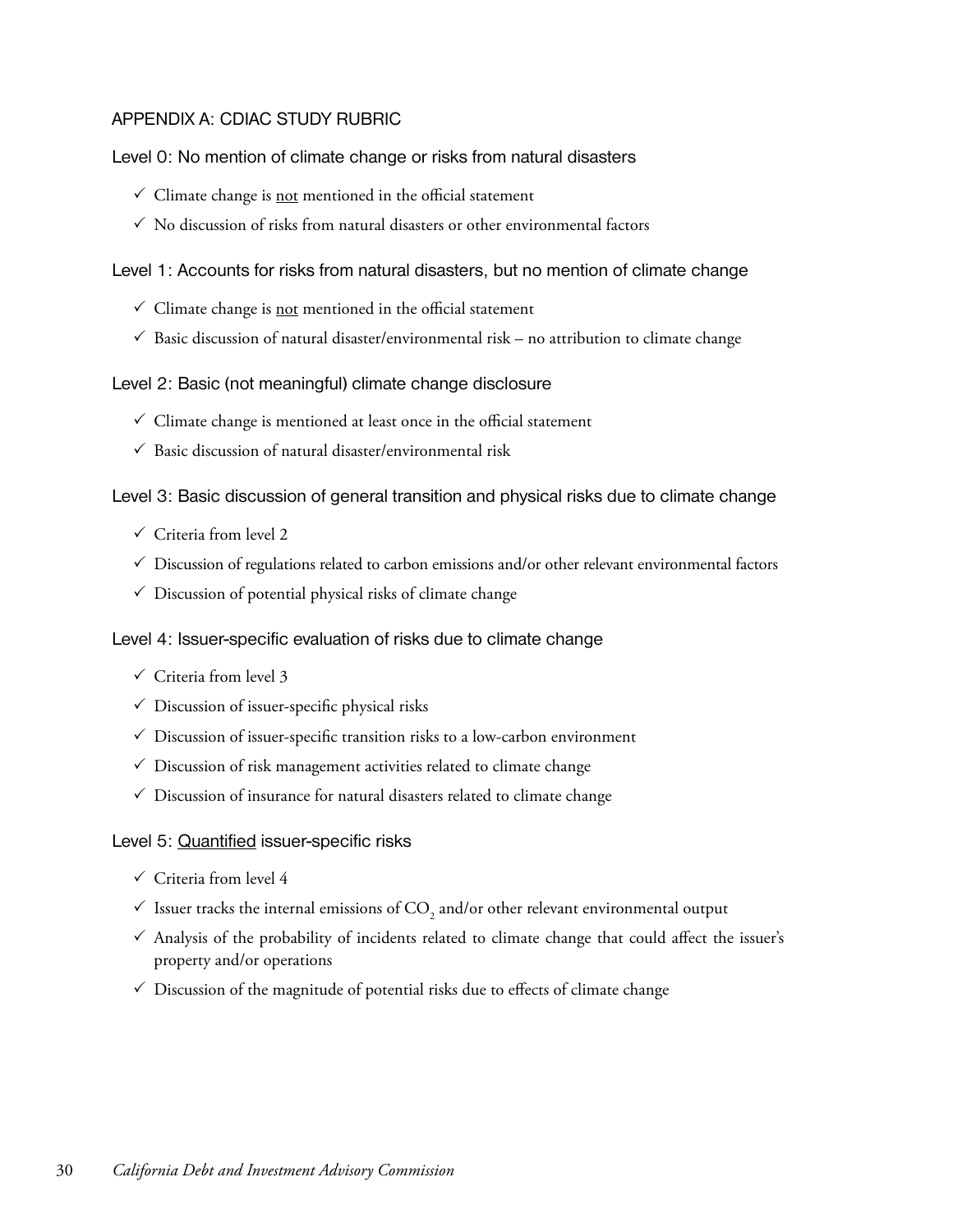## APPENDIX B: CDIAC STUDY RESULTS BY COUNTY

#### AVERAGE SCORE ON CDIAC STUDY RUBRIC AND MENTIONS OF CLIMATE CHANGE IN OFFICIAL STATEMENTS, BY COUNTY, FISCAL YEARS 2017 - 2019 MEDIAN ISSUANCE AMOUNT IN MILLIONS OF DOLLARS

| <b>COUNTY</b>   | NUMBER OF<br><b>RECORDS</b> | <b>AVERAGE</b><br><b>SCORE NUMBER</b> | <b>AVERAGE CLIMATE</b><br><b>CHANGE REFERENCES</b> | <b>MEDIAN TOTAL</b><br><b>ISSUANCE AMOUNT</b> |
|-----------------|-----------------------------|---------------------------------------|----------------------------------------------------|-----------------------------------------------|
| San Luis Obispo | $\overline{c}$              | 4.00                                  | 3.5                                                | \$18.6M                                       |
| Monterey        | 1                           | 4.00                                  | 6.0                                                | \$23.0M                                       |
| San Francisco   | 4                           | 3.75                                  | 11.0                                               | \$152.0M                                      |
| Shasta          | 1                           | 3.00                                  | 5.0                                                | \$39.5M                                       |
| Sacramento      | 6                           | 3.00                                  | 3.8                                                | \$95.7M                                       |
| Alameda         | 6                           | 2.83                                  | 6.2                                                | \$56.7M                                       |
| Stanislaus      | 7                           | 2.71                                  | 2.1                                                | \$95.9M                                       |
| Contra Costa    | 6                           | 2.67                                  | 3.8                                                | \$32.7M                                       |
| Los Angeles     | 22                          | 2.64                                  | 3.7                                                | \$24.8M                                       |
| San Joaquin     | $\overline{4}$              | 2.50                                  | 3.0                                                | \$35.2M                                       |
| San Diego       | $\overline{7}$              | 2.43                                  | 2.7                                                | \$53.2M                                       |
| Santa Clara     | 5                           | 2.40                                  | 4.6                                                | \$48.8M                                       |
| San Mateo       | 10                          | 2.10                                  | 1.6                                                | \$21.7M                                       |
| Yolo            | 3                           | 2.00                                  | 1.7                                                | \$22.9M                                       |
| Santa Barbara   | 3                           | 2.00                                  | 1.7                                                | \$10.0M                                       |
| Placer          | 6                           | 2.00                                  | 1.5                                                | \$32.7M                                       |
| Merced          | 4                           | 2.00                                  | 2.3                                                | \$14.6M                                       |
| Imperial        | 5                           | 2.00                                  | 1.2                                                | \$15.6M                                       |
| Sonoma          | 4                           | 1.75                                  | 1.3                                                | \$10.9M                                       |
| Riverside       | $\overline{7}$              | 1.71                                  | 0.9                                                | \$81.1M                                       |
| Orange          | 9                           | 1.67                                  | 1.6                                                | \$41.7M                                       |
| Ventura         | 4                           | 1.50                                  | 1.3                                                | \$24.2M                                       |
| Kings           | $\overline{c}$              | 1.50                                  | 0.5                                                | \$23.6M                                       |
| Fresno          | 5                           | 1.20                                  | 0.2                                                | \$12.6M                                       |
| Tulare          | 1                           | 1.00                                  | 0.0                                                | \$18.2M                                       |
| Trinity         | $\mathbf{1}$                | 1.00                                  | 0.0                                                | \$20.8M                                       |
| Tehama          | 1                           | 1.00                                  | 0.0                                                | \$8.6M                                        |
| Sutter          | 1                           | 1.00                                  | 0.0                                                | \$23.4M                                       |
| Solano          | $\overline{c}$              | 1.00                                  | 0.0                                                | \$24.6M                                       |
| San Bernardino  | 9                           | 1.00                                  | 0.1                                                | \$31.2M                                       |
| Napa            | 3                           | 1.00                                  | 0.0                                                | \$12.5M                                       |
| Mendocino       | 1                           | 1.00                                  | 0.0                                                | \$5.7M                                        |
| Marin           | $\overline{4}$              | 1.00                                  | 0.0                                                | \$32.5M                                       |
| Madera          | $\overline{c}$              | 1.00                                  | 0.0                                                | \$15.9M                                       |
| Kern            | 5                           | 1.00                                  | 0.0                                                | \$23.1M                                       |
| Humboldt        | 1                           | 1.00                                  | 0.0                                                | \$5.4M                                        |
| <b>Butte</b>    | 1                           | 1.00                                  | 0.0                                                | \$27.0M                                       |
| Amador          | $\mathbf{1}$                | 1.00                                  | 0.0                                                | \$28.5M                                       |
| El Dorado       | $\mathbf{1}$                | 0.00                                  | 0.0                                                | \$85.2M                                       |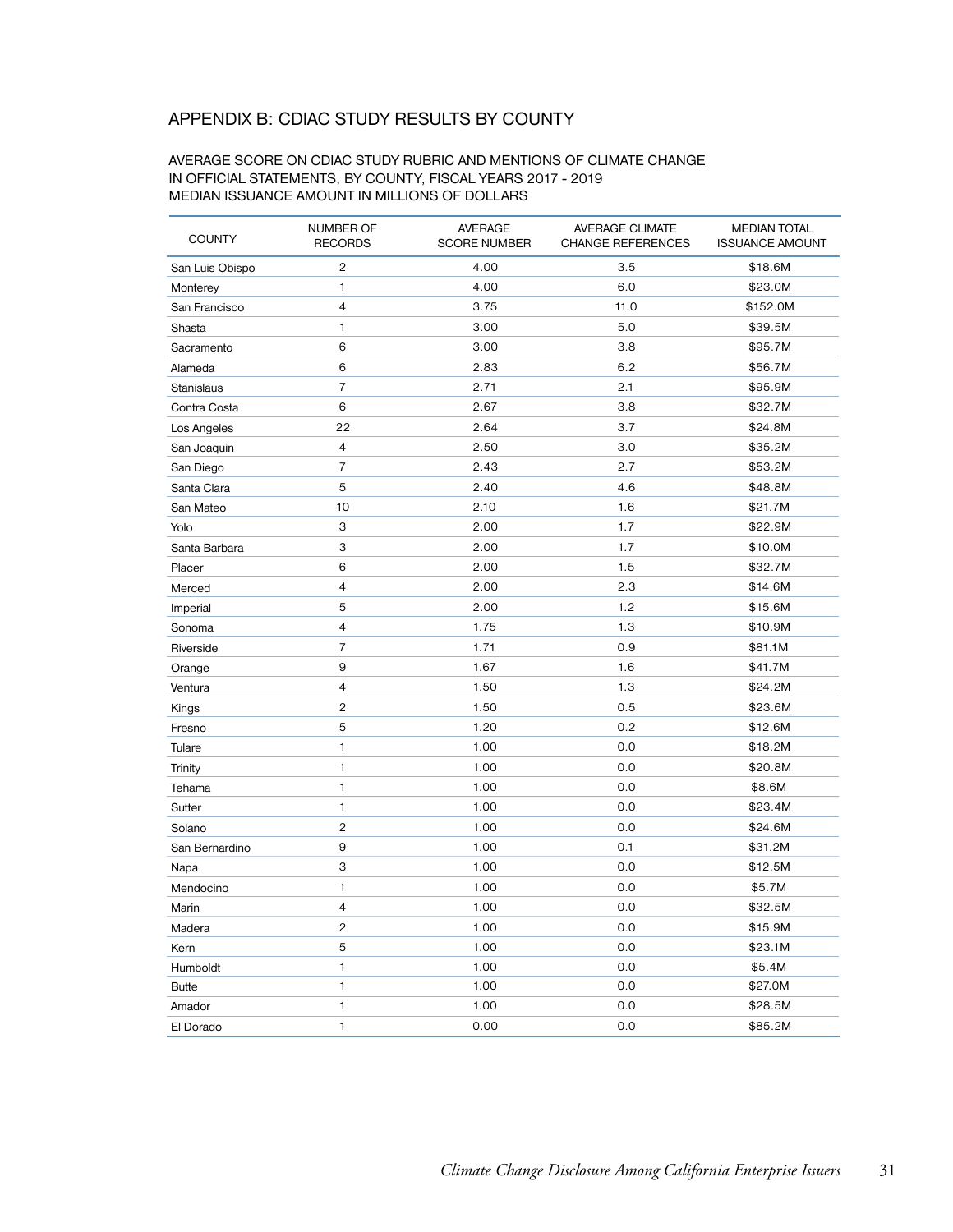#### **REFERENCES**

- Bedsworth, Louise, Dan Cayan, Guido Franco, Leah Fisher, Sonya Ziaja (California Governor's Office of Planning and Research, Scripps Institution of Oceanography, California Energy Commission, California Public Utilities Commission). Statewide Summary Report, *California's Fourth Climate Change Assessment*. Sacramento: 2018. Publication number: SUMCCCA4-2018-013, **[www.climateassessment.ca.gov/state/overview/](https://www.climateassessment.ca.gov/state/overview/)**.
- Borunda, Alejandra. "Climate Change is Contributing to California's Fires." *National Geographic*, October 25, 2019. **[www.nationalgeographic.com/science/2019/10/climate-change-california-power](http://www.nationalgeographic.com/science/2019/10/climate-change-california-power-outage/#close)[outage/#close](http://www.nationalgeographic.com/science/2019/10/climate-change-california-power-outage/#close)**.
- California Coastal Commission. *Sea Level Rise Policy Guidance: Interpretive Guidelines for Addressing Sea-level Rise in Local Coastal Programs and Coastal Development Permits*. San Francisco: California Coastal Commission, 2018. **[https://documents.coastal.ca.gov/assets/slr/guidance/2018/0\\_](https://documents.coastal.ca.gov/assets/slr/guidance/2018/0_Full_2018AdoptedSLRGuidanceUpdate.pdf) [Full\\_2018AdoptedSLRGuidanceUpdate.pdf](https://documents.coastal.ca.gov/assets/slr/guidance/2018/0_Full_2018AdoptedSLRGuidanceUpdate.pdf)**.
- California Debt and Investment Advisory Commission. *A Preliminary Review of the Initial Disclosure Practices of California's Conduit Borrowers*, Sacramento: California Debt and Investment Advisory Commission, 2015. **[www.treasurer.ca.gov/cdiac/issuebriefs/201509.pdf](https://www.treasurer.ca.gov/cdiac/issuebriefs/201509.pdf)**.
- California Debt and Investment Advisory Commission. *California Debt Financing Guide*. Sacramento: California Debt and Investment Advisory Commission, 2019. **[www.treasurer.ca.gov/cdiac/debt](https://www.treasurer.ca.gov/cdiac/debtpubs/financing-guide.pdf)[pubs/financing-guide.pdf](https://www.treasurer.ca.gov/cdiac/debtpubs/financing-guide.pdf)**.
- California Debt and Investment Advisory Commission. *Issue Brief: Green Bonds*. Sacramento: California Debt and Investment Advisory Commission, 2014. **[www.treasurer.ca.gov/cdiac/](https://www.treasurer.ca.gov/cdiac/publications/1409.pdf) [publications/1409.pdf](https://www.treasurer.ca.gov/cdiac/publications/1409.pdf)**.
- Edwards, Nova. *An Overview of Local Government General Obligation Bonds Trends: 1985-2005*. Sacramento: California Debt and Investment Advisory Commission, 2008. **[www.treasurer.ca.gov/](https://www.treasurer.ca.gov/cdiac/publications/trends.pdf) [cdiac/publications/trends.pdf](https://www.treasurer.ca.gov/cdiac/publications/trends.pdf)**.
- Escriva-Bou, Alvar, Brian Gray, Ellen Hanak and Jeffrey Mount. "Climate Change." *Public Policy Institute of California*, January 2020. **[www.ppic.org/wp-content/uploads/californias-future-climate](https://www.ppic.org/wp-content/uploads/californias-future-climate-change-january-2020.pdf)[change-january-2020.pdf](https://www.ppic.org/wp-content/uploads/californias-future-climate-change-january-2020.pdf)**.
- Flavelle, Christopher. "Moody's Buys Climate Data Firm, Signaling New Scrutiny of Climate Risks." *The New York Times*, July 24, 2019. **[www.nytimes.com/2019/07/24/climate/moodys-ratings-climate](https://www.nytimes.com/2019/07/24/climate/moodys-ratings-climate-change-data.html)[change-data.html](https://www.nytimes.com/2019/07/24/climate/moodys-ratings-climate-change-data.html)**.
- Griggs, G, J. Árvai, D. Cayan, R. DeConto, J. Fox, H. A. Fricker, R. E. Kopp, C. Tebaldi, and E. A. Whiteman (California Ocean Protection Council Science Advisory Team Working Group). *Rising Seas in California: An Update on Sea-level Rise Science. Sacramento: California Ocean Science Trust*, 2017. **[www.opc.ca.gov/webmaster/ftp/pdf/docs/rising-seas-in-california-an-update-on-sea-level-rise-science.pdf](http://www.opc.ca.gov/webmaster/ftp/pdf/docs/rising-seas-in-california-an-update-on-sea-level-rise-science.pdf)**.
- Halstead, Richard. "Exxon Strikes Back Against Bay Area Communities over Climate Change Lawsuit." *The Mercury News*, May 7, 2018. **[www.mercurynews.com/2018/05/07/exxon-strikes-back](https://www.mercurynews.com/2018/05/07/exxon-strikes-back-against-bay-area-communities-over-climate-change-lawsuit/)[against-bay-area-communities-over-climate-change-lawsuit/](https://www.mercurynews.com/2018/05/07/exxon-strikes-back-against-bay-area-communities-over-climate-change-lawsuit/)**.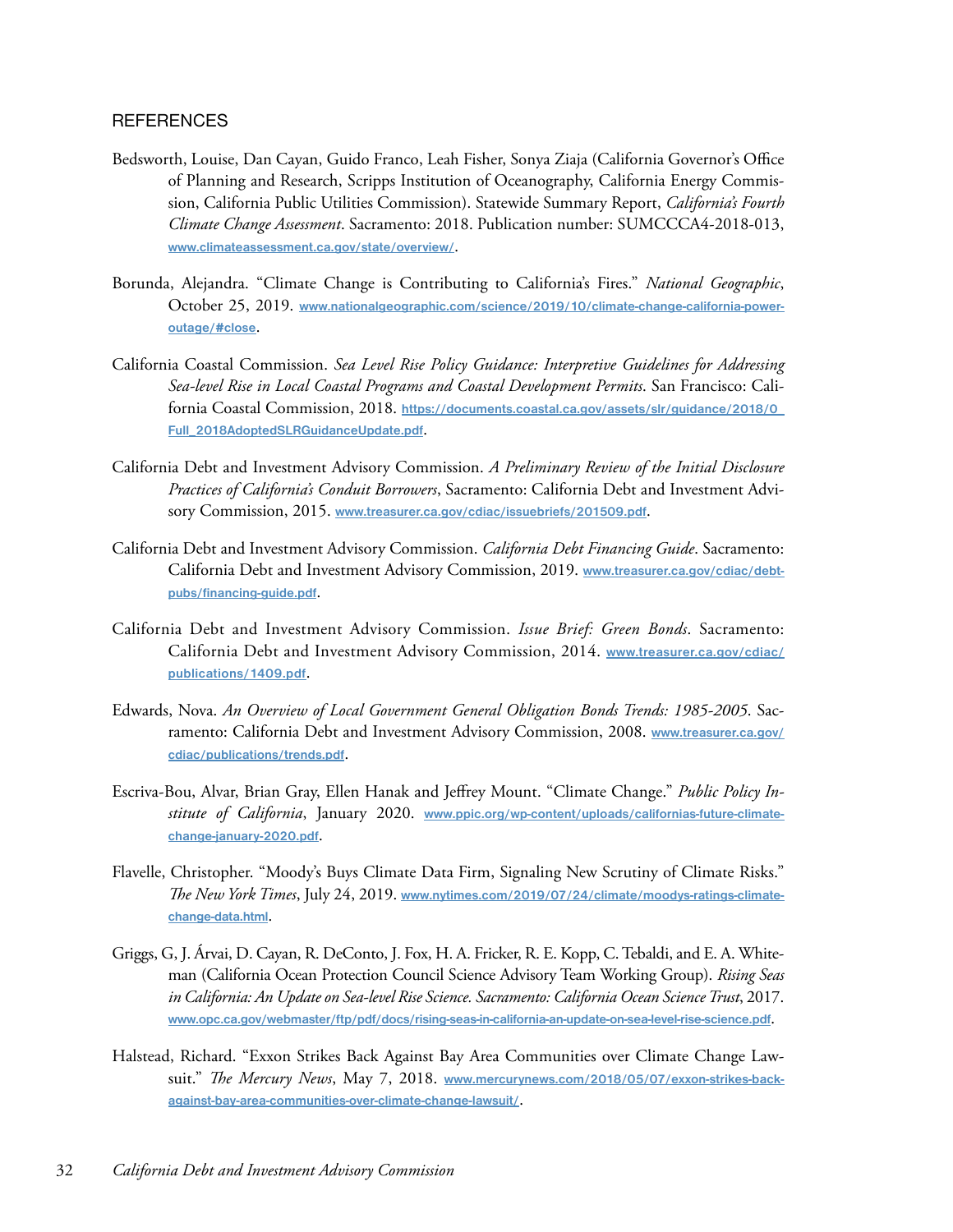- Hawkins Delafield & Wood LLP. *Hawkins Advisory: Cybersecurity*. 2018. **[www.hawkins.com/about/](https://www.hawkins.com/about/publications/2018-05-29-cybersecurity-municipal-disclosure/_res/id=Attachments/index=0/Hawkins%20Advisory5292018.pdf) [publications/2018-05-29-cybersecurity-municipal-disclosure/\\_res/id=Attachments/index=0/](https://www.hawkins.com/about/publications/2018-05-29-cybersecurity-municipal-disclosure/_res/id=Attachments/index=0/Hawkins%20Advisory5292018.pdf) [Hawkins%20Advisory5292018.pdf](https://www.hawkins.com/about/publications/2018-05-29-cybersecurity-municipal-disclosure/_res/id=Attachments/index=0/Hawkins%20Advisory5292018.pdf)**.
- Heberger, Matthew, et al. *The Impacts of Sea-level Rise on the California Coast*. Sacramento: California Climate Change Center, 2009. **<https://pacinst.org/wp-content/uploads/2014/04/sea-level-rise.pdf>**.
- Lin II, Rong-Gong, Matt Hamilton, and Joseph Serna. "As Autumn Rain in California Vanishes Amid Global Warming, Fires Worsen." *The Los Angeles Times*, November 13, 2018. **[www.latimes.com/](https://www.latimes.com/local/lanow/la-me-rain-fires-california-20181113-story.html) [local/lanow/la-me-rain-fires-california-20181113-story.html](https://www.latimes.com/local/lanow/la-me-rain-fires-california-20181113-story.html)**.
- Petek, Gabriel. *Preparing for Rising Seas: How the State Can Help Support Local Coastal Adaptation Efforts*. Sacramento: Legislative Analyst's Office, 2019. **[https://lao.ca.gov/reports/2019/4121/coast](https://lao.ca.gov/reports/2019/4121/coastal-adaptation-121019.pdf)[al-adaptation-121019.pdf](https://lao.ca.gov/reports/2019/4121/coastal-adaptation-121019.pdf)**.
- Simpson, Anne and Yu Meng. "CalPERS' Investment Strategy on Climate Change: First Report in Response to the Taskforce on Climate-related Financial Disclosure (TCFD)." *CalPERS*, June 15, 2020. **[www.calpers.ca.gov/docs/board-agendas/202006/invest/item08c-00\\_a.pdf](https://www.calpers.ca.gov/docs/board-agendas/202006/invest/item08c-00_a.pdf)**.
- State of California, Department of Finance. "E-1 Population Estimates for Cities, Counties and the State with Annual Percent Change — January 1, 2018 and 2019." May 2019. **[www.dof.ca.gov/](http://www.dof.ca.gov/Forecasting/Demographics/Estimates/E-1/) [Forecasting/Demographics/Estimates/E-1/](http://www.dof.ca.gov/Forecasting/Demographics/Estimates/E-1/)**.
- Task Force on Climate-Related Financial Disclosures. F*inal Report: Recommendations of the Task Force on Climate-related Financial Disclosures*. Basel: 2017. **[www.fsb-tcfd.org/wp-content/uploads/2017/06/](https://www.fsb-tcfd.org/wp-content/uploads/2017/06/FINAL-2017-TCFD-Report-11052018.pdf) [FINAL-2017-TCFD-Report-11052018.pdf](https://www.fsb-tcfd.org/wp-content/uploads/2017/06/FINAL-2017-TCFD-Report-11052018.pdf)**.
- The Economist. "Changing Weather Could Put Insurance Firms Out of Business: The Cost of Comprehensive Cover Could Become Exorbitant, Even as it is Needed More Than Ever." *The Economist*, September 21, 2019 edition, **[www.economist.com/finance-and-economics/2019/09/19/](https://www.economist.com/finance-and-economics/2019/09/19/changing-weather-could-put-insurance-firms-out-of-business) [changing-weather-could-put-insurance-firms-out-of-business](https://www.economist.com/finance-and-economics/2019/09/19/changing-weather-could-put-insurance-firms-out-of-business)**.
- The Economist. "Firms Face Physical, Regulatory and Legal Risks From Climate Change: Most Still do not own up to Their Vulnerabilities." *The Economist*, September 21, 2019. **[www.economist.com/](https://www.economist.com/business/2019/09/21/firms-face-physical-regulatory-and-legal-risks-from-climate-change) [business/2019/09/21/firms-face-physical-regulatory-and-legal-risks-from-climate-change](https://www.economist.com/business/2019/09/21/firms-face-physical-regulatory-and-legal-risks-from-climate-change)**.
- U. S. Department of Agriculture, Economic Research Service. "California Rural Definitions: State-Level Maps." September 4, 2007. **[www.ers.usda.gov/webdocs/DataFiles/53180/25559\\_CA.pdf?v=0](https://www.ers.usda.gov/webdocs/DataFiles/53180/25559_CA.pdf?v=0)**.
- U.S. Securities and Exchange Commission. "SEC Issues Interpretive Guidance on Disclosure Related to Business or Legal Developments Regarding Climate Change." *U.S. Securities and Exchange Commission*, January 27, 2010. **[www.sec.gov/news/press/2010/2010-15.htm](https://www.sec.gov/news/press/2010/2010-15.htm)**.
- Wellington Management. Physical Risks of Climate Change (P-ROCC): *A New Framework for Corporate Disclosures*. 2019. **[www.wellington.com/uploads/2019/10/21eb89c87e979daca0b3fe271c74](http://www.wellington.com/uploads/2019/10/21eb89c87e979daca0b3fe271c7408e1/physical-risks-of-climate-change_procc_framework.pdf) [08e1/physical-risks-of-climate-change\\_procc\\_framework.pdf](http://www.wellington.com/uploads/2019/10/21eb89c87e979daca0b3fe271c7408e1/physical-risks-of-climate-change_procc_framework.pdf)**.
- Wootson Jr., Cleve R. "The Deadliest, Most Destructive Wildfire in California's History has Finally Been Contained." *The Washington Post*, November 26, 2018, **[www.washingtonpost.com/na](https://www.washingtonpost.com/nation/2018/11/25/camp-fire-deadliest-wildfire-californias-history-has-been-contained/)[tion/2018/11/25/camp-fire-deadliest-wildfire-californias-history-has-been-contained/](https://www.washingtonpost.com/nation/2018/11/25/camp-fire-deadliest-wildfire-californias-history-has-been-contained/)**.